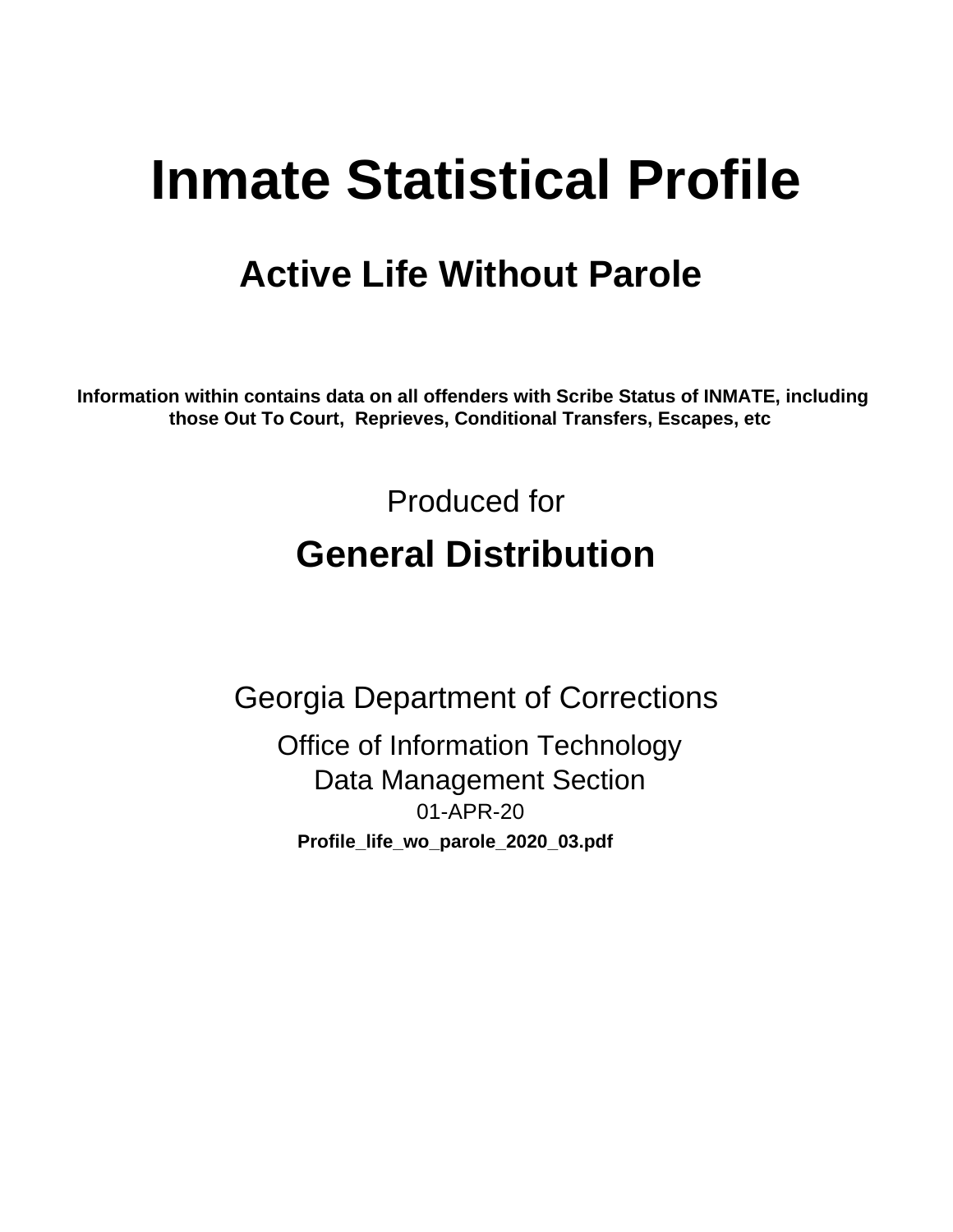## **Inmate Statistical Profile 01-APR-20**

Contents

**Active Life Without Parole** 

Produced for General Distribution

## **Table of Contents**

|    | <b>Demographic information</b>                                        |
|----|-----------------------------------------------------------------------|
|    | 4 Current age, broken out in ten year age groups                      |
|    | 5 Race group                                                          |
|    | 6 Marital status, self-reported at entry to prison                    |
|    | 7 Number of Inmates with Dependents, self-reported at entry to prison |
|    | 8 Religious affiliation, self-reported at entry to prison             |
|    | 9 Home county - self-reported at entry to prison                      |
|    | 13 Employment status before prison, self-reported at entry to prison  |
|    | 14 Age at admission                                                   |
|    | 16 Height, measured at entry to prison                                |
|    | 17 Weight, measured at entry to prison                                |
|    | 18 Military service                                                   |
|    | <b>Correctional information</b>                                       |
|    | 19 Type of admission to prison                                        |
|    | 20 Current / last supervision level                                   |
|    | 21 Current / last institution type                                    |
|    | 22 Institution type - transitional centers                            |
|    | 23 Institution type - county prisons                                  |
|    | 24 Institution type - state prisons                                   |
|    | 25 Institution type - private prisons                                 |
|    | 26 Institution type - inmate boot camp                                |
|    | 27 Number of disciplinary reports                                     |
|    | 28 Number of transfers                                                |
|    | 29 Number of escapes                                                  |
|    | 30 Time served in current (or last) institution                       |
|    | Educational, psychological and physical information                   |
| 31 | Highest grade level attained                                          |
|    | 32 Culture fair IQ scores                                             |
|    | 33 Wide Range Achievement Test (WRAT) reading score                   |
|    | 34 Wide Range Achievement Test (WRAT) math score                      |
|    | 35 Wide Range Achievement Test (WRAT) spelling score                  |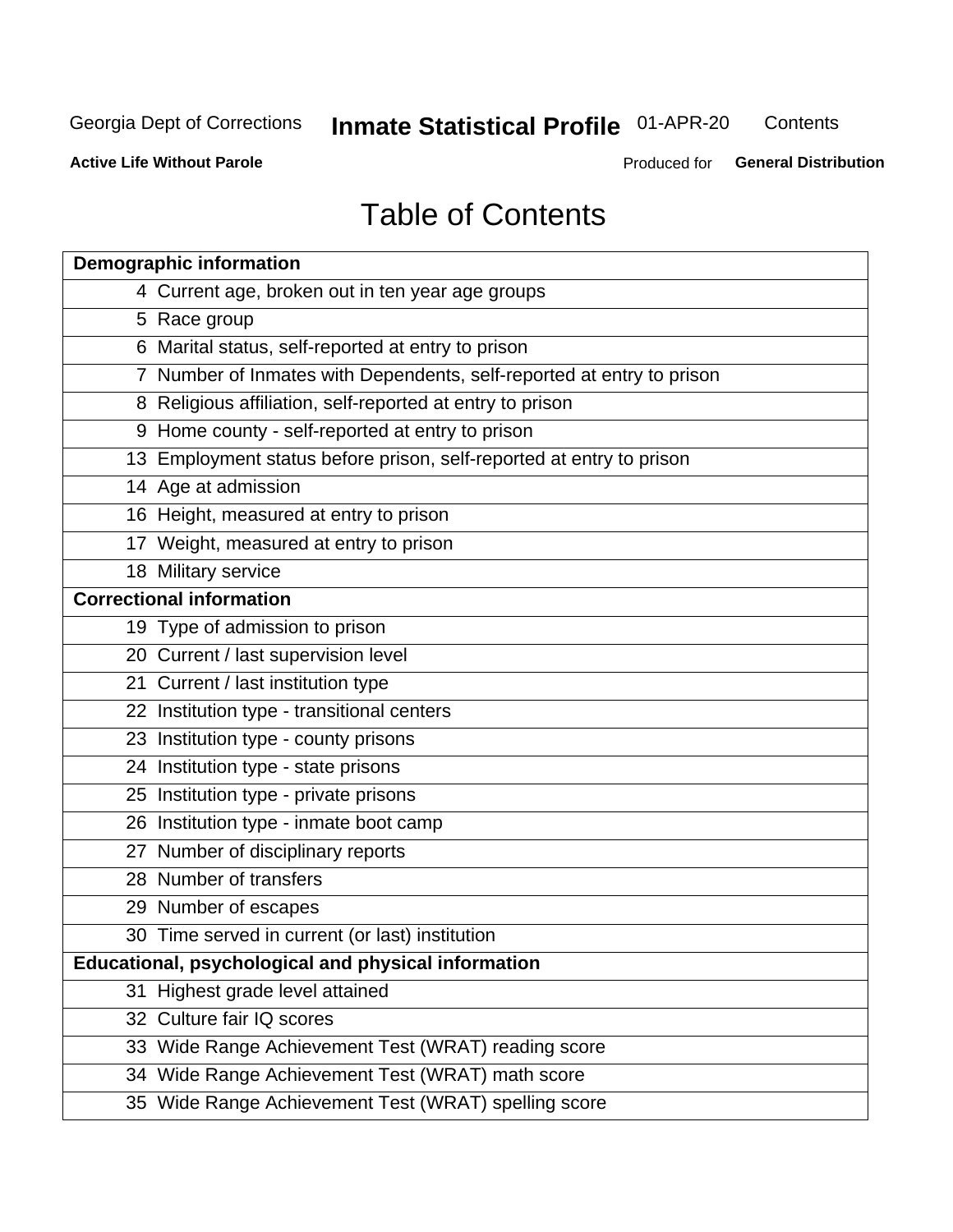## **Inmate Statistical Profile 01-APR-20**

Contents

**Active Life Without Parole** 

Produced for General Distribution

## **Table of Contents**

| Educational, psychological and physical information              |
|------------------------------------------------------------------|
| 36 Current / last mental health treatment level                  |
| 37 PULHESDWIT medical scale - 'P' overall condition ('P'hysical) |
| 38 PULHESDWIT medical scale - 'U' upper body                     |
| 39 PULHESDWIT medical scale - 'L' lower body                     |
| 40 PULHESDWIT medical scale - 'H' hearing                        |
| 41 PULHESDWIT medical scale - 'E' vision                         |
| 42 PULHESDWIT medical scale -'S' psychiatric                     |
| 43 PULHESDWIT medical scale - 'D' dental                         |
| 44 PULHESDWIT medical scale - 'W' work ability                   |
| 45 PULHESDWIT medical scale - 'I' impairment                     |
| 46 PULHESDWIT medical scale - 'T' transportability               |
| <b>Crimes and criminal history information</b>                   |
| 47 Number of prior Georgia incarcerations                        |
| 48 Prison sentence in years                                      |
| 49 Primary offense, broken out into felonies vs misdemeanors     |
| 50 Primary offense, broken out into six broad crime categories   |
| 51 Primary offense, detailed offense code                        |
| 52 County of conviction of primary offense                       |
| 56 Circuit of conviction of primary offense                      |
| 58 Years served (jail + prison) in this incarceration            |
| <b>Medical information</b>                                       |
| 59 Results of most recent HIV test                               |
| 60 Results of most recent tuberculosis test                      |
| 61 Results of most recent syphilis test                          |
| 62 Results of most recent Hepatitis-C test                       |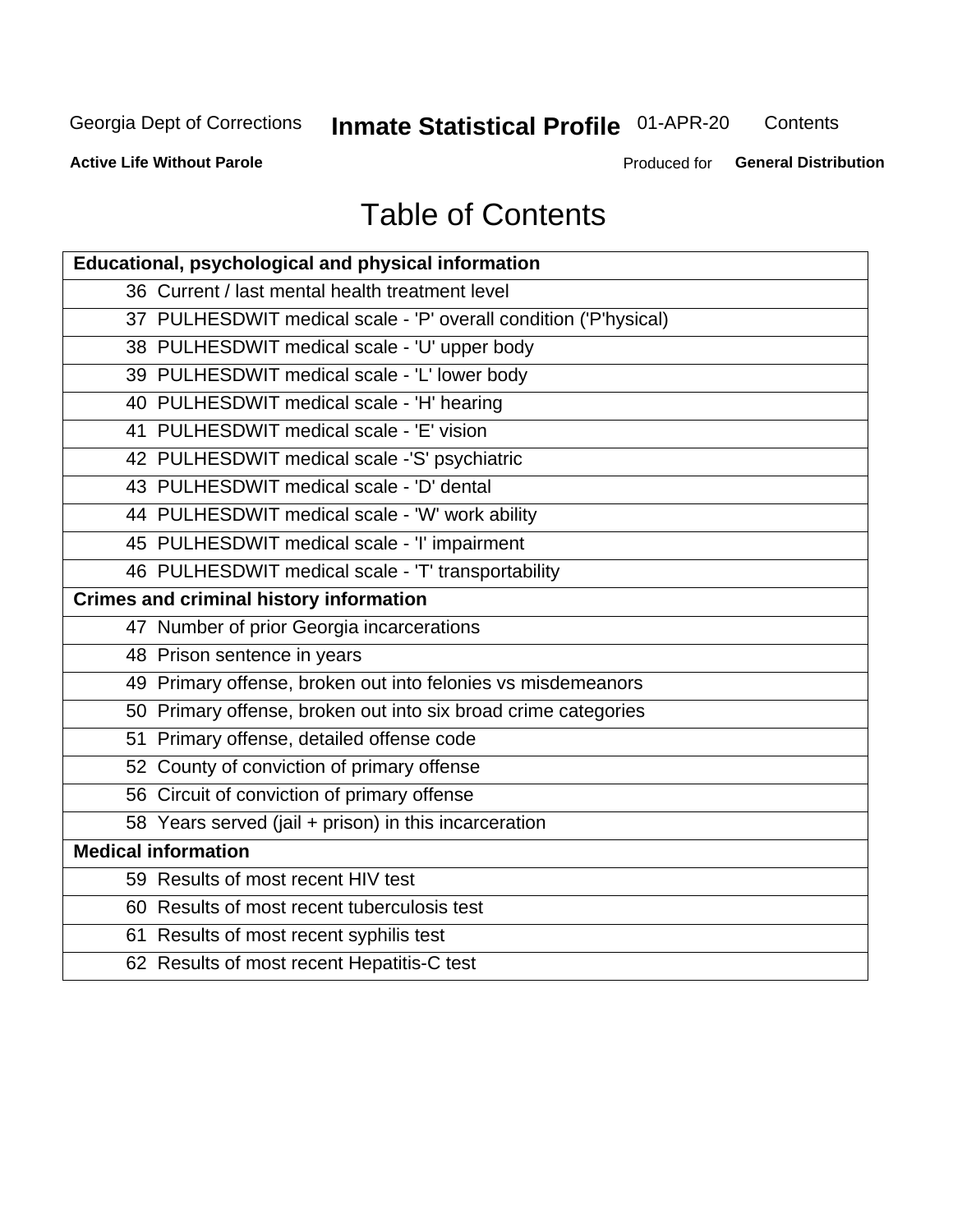### **Active Life Without Parole**

### Produced for General Distribution

## Current age, broken out in ten-year age groups

COL % - percent each COUNT is of its particular column

|                          |              | <b>Male</b> |         |              | <b>Female</b> |          |              | <b>Total</b> |  |
|--------------------------|--------------|-------------|---------|--------------|---------------|----------|--------------|--------------|--|
| <b>Current Age</b>       | <b>Count</b> | Col %       | Row %   | <b>Count</b> | Col %         | Row %    | <b>Total</b> | Col %        |  |
| <b>Teens (1-19)</b>      |              | 0.13%       | 100.00% |              |               |          |              | 0.12%        |  |
| <b>Twenties (20-29)</b>  | 246          | 15.42%      | 96.47%  | 9            | 15.52%        | 3.53%    | 255          | 15.43%       |  |
| Thirties (30-39)         | 450          | 28.21%      | 95.54%  | 21           | 36.21%        | 4.46%    | 471          | 28.49%       |  |
| <b>Forties (40-49)</b>   | 401          | 25.14%      | 95.93%  | 17           | 29.31%        | 4.07%    | 418          | 25.29%       |  |
| <b>Fifties (50-59)</b>   | 317          | 19.87%      | 97.54%  | 8            | 13.79%        | $2.46\%$ | 325          | 19.66%       |  |
| <b>Sixties (60-69)</b>   | 147          | 9.22%       | 98.00%  | 3            | 5.17%         | 2.00%    | 150          | 9.07%        |  |
| Seventy + (70 and above) | 32           | 2.01%       | 100.00% |              |               |          | 32           | 1.94%        |  |
| <b>Total Reported</b>    | 1,595        | 100%        | 96.49%  | 58           | 100%          | 3.51%    | 1,653        | 100%         |  |

| $\sim$ $\sim$ $\sim$<br>_____ | ,595 | - -<br>ວເ | ,653 |
|-------------------------------|------|-----------|------|

| Mean<br>(average)    | 43.22 | 40.41 | 43.12 |
|----------------------|-------|-------|-------|
| Median (middle)      |       | 39    |       |
| Mode (most frequent) | 39    |       | 39    |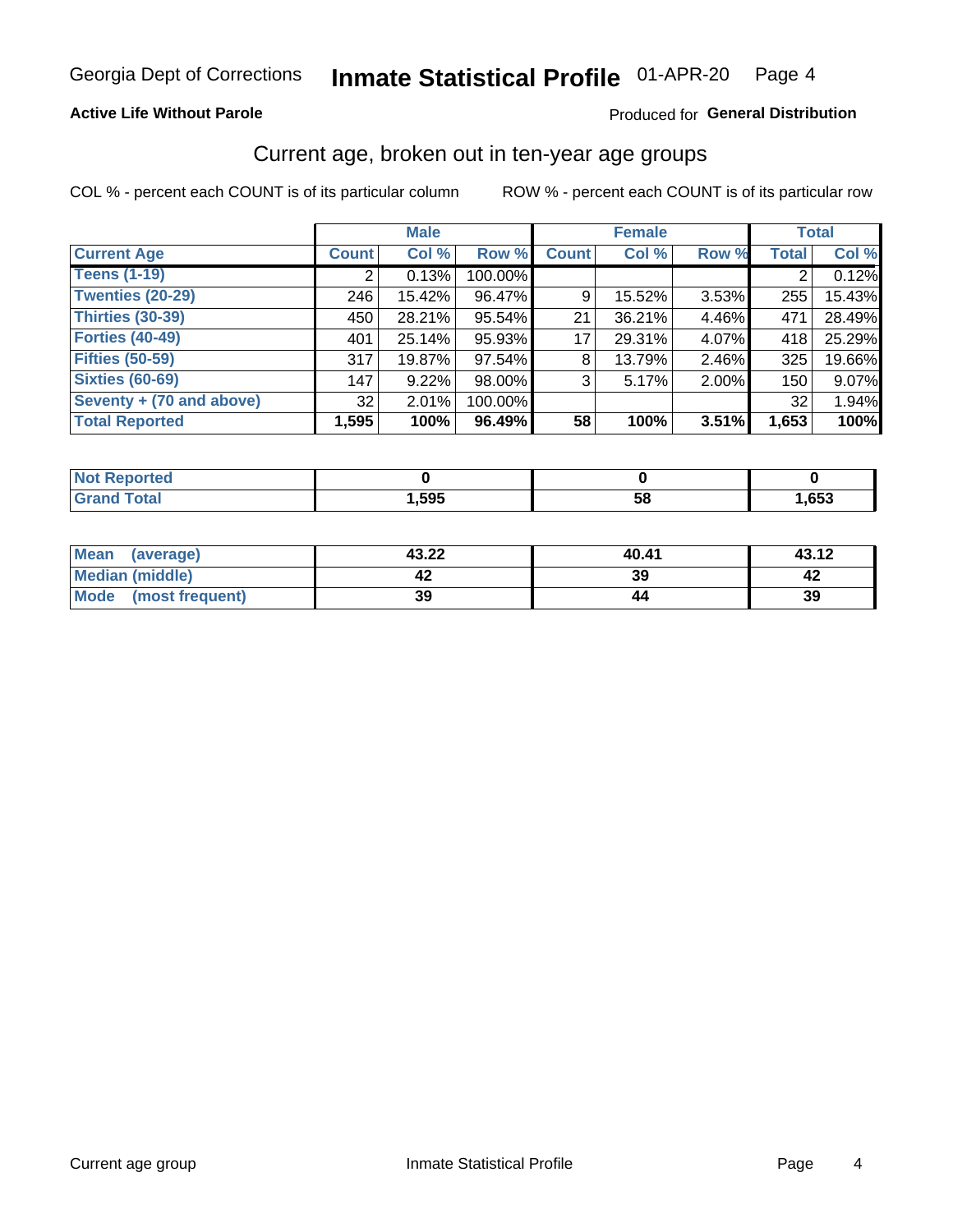#### Inmate Statistical Profile 01-APR-20 Page 5

### **Active Life Without Parole**

Produced for General Distribution

## Race group

COL % - percent each COUNT is of its particular column

|                       |                        |              | <b>Male</b> |           |                    | <b>Female</b> |       |              | <b>Total</b> |  |
|-----------------------|------------------------|--------------|-------------|-----------|--------------------|---------------|-------|--------------|--------------|--|
|                       | <b>Race Group</b>      | <b>Count</b> | Col %       |           | <b>Row % Count</b> | Col %         | Row % | <b>Total</b> | Col %        |  |
|                       | <b>White</b>           | 334          | 20.94%      | 94.08%    | 21                 | 36.21%        | 5.92% | 355          | 21.48%       |  |
| $\mathbf{2}$          | <b>Black</b>           | 1,221        | 76.55%      | $97.21\%$ | 35                 | 60.34%        | 2.79% | 1,256        | 75.98%       |  |
| 6                     | <b>Asian</b>           | 6            | $.38\%$     | 100.00%   |                    |               |       | 6            | .36%         |  |
| 10                    | <b>Hispanic</b>        | 33           | 2.07%       | 94.29%    | ◠                  | 3.45%         | 5.71% | 35           | 2.12%        |  |
| $12 \,$               | <b>Native American</b> |              | .06%        | 100.00%   |                    |               |       |              | .06%         |  |
| <b>Total Reported</b> |                        | 1,595        | 100%        | 96.49%    | 58                 | 100%          | 3.51% | 1,653        | 100%         |  |

| <b>rtea</b>           |      |    |      |
|-----------------------|------|----|------|
| $f \wedge f \wedge f$ | ,595 | 58 | ,653 |

| M | - - - |  |
|---|-------|--|
|   |       |  |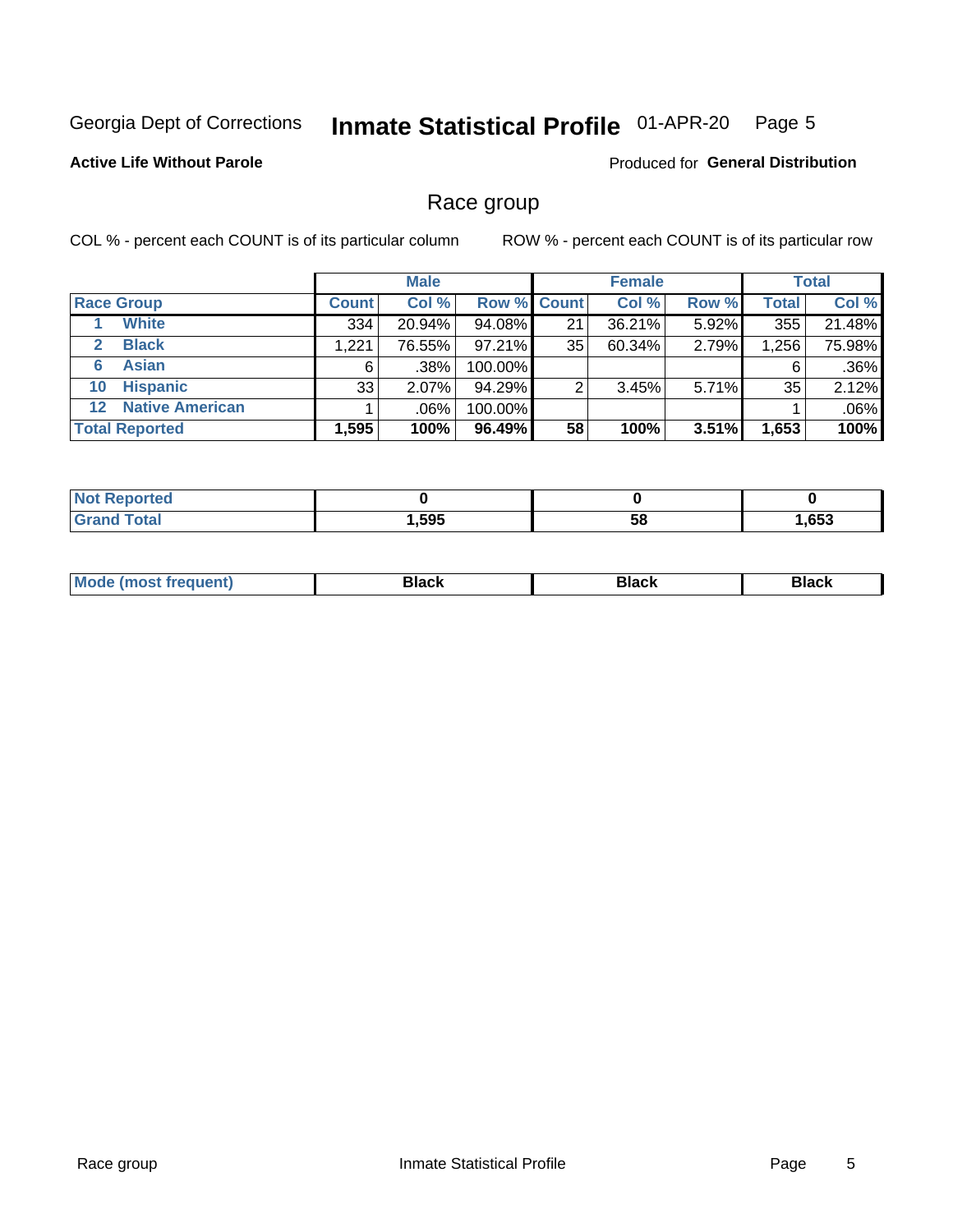#### Inmate Statistical Profile 01-APR-20 Page 6

#### **Active Life Without Parole**

#### Produced for General Distribution

## Marital status, self-reported at entry to prison

COL % - percent each COUNT is of its particular column

|                        | <b>Male</b>  |        |        |                 | <b>Female</b> | <b>Total</b> |              |        |
|------------------------|--------------|--------|--------|-----------------|---------------|--------------|--------------|--------|
| <b>Marital Status</b>  | <b>Count</b> | Col %  | Row %  | <b>Count</b>    | Col %         | Row %        | <b>Total</b> | Col %  |
| <b>Unknown</b><br>0    | 22           | 1.38%  | 95.65% |                 | 1.72%         | 4.35%        | 23           | 1.39%  |
| <b>Divorced</b><br>D   | 121          | 7.59%  | 96.80% | 4               | $6.90\%$      | 3.20%        | 125          | 7.56%  |
| <b>Married</b><br>М    | 212          | 13.29% | 95.07% | 11              | 18.97%        | 4.93%        | 223          | 13.49% |
| <b>Separated</b><br>S. | 47           | 2.95%  | 88.68% | 6               | 10.34%        | 11.32%       | 53           | 3.21%  |
| <b>Unmarried</b><br>U  | 1,154        | 72.35% | 97.47% | 30 <sup>1</sup> | 51.72%        | 2.53%        | 1,184        | 71.63% |
| <b>Widow</b><br>W      | 39           | 2.45%  | 86.67% | 6               | 10.34%        | 13.33%       | 45           | 2.72%  |
| <b>Total Reported</b>  | 1,595        | 100%   | 96.49% | 58              | 100%          | 3.51%        | 1,653        | 100%   |

| <b>Not Reported</b><br>. <b>.</b> |      |    |      |
|-----------------------------------|------|----|------|
| <b>Total</b>                      | ,595 | эa | .653 |

|--|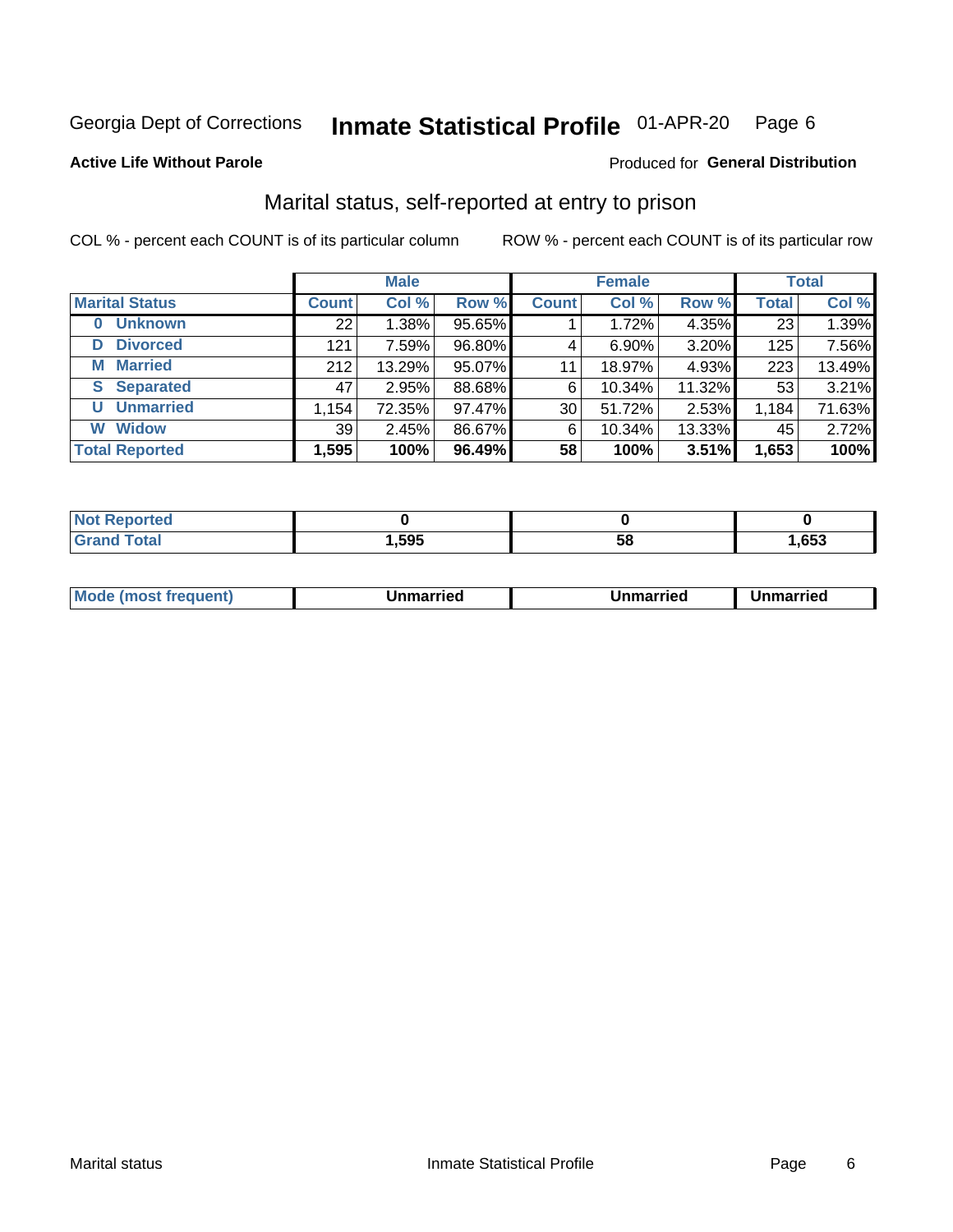#### Inmate Statistical Profile 01-APR-20 Page 7

### **Active Life Without Parole**

### Produced for General Distribution

## Number of Inmates with Dependents, Self-Reported at Entry to Prison

COL % - percent each COUNT is of its particular column

|                             |              | <b>Male</b> |         |              | <b>Female</b> |       |              | <b>Total</b> |
|-----------------------------|--------------|-------------|---------|--------------|---------------|-------|--------------|--------------|
| <b>Number of dependents</b> | <b>Count</b> | Col %       | Row %   | <b>Count</b> | Col %         | Row % | <b>Total</b> | Col %        |
| $\bf{0}$                    | 384          | 31.76%      | 95.05%  | 20           | 38.46%        | 4.95% | 404          | 32.04%       |
|                             | 286          | 23.66%      | 96.95%  | 9            | 17.31%        | 3.05% | 295          | 23.39%       |
| $\overline{2}$              | 213          | 17.62%      | 96.82%  |              | 13.46%        | 3.18% | 220          | 17.45%       |
| 3                           | 142          | 11.75%      | 94.04%  | 9            | 17.31%        | 5.96% | 151          | 11.97%       |
| 4                           | 90           | 7.44%       | 96.77%  | 3            | 5.77%         | 3.23% | 93           | 7.38%        |
| 5                           | 40           | 3.31%       | 93.02%  | 3            | 5.77%         | 6.98% | 43           | 3.41%        |
| 6                           | 25           | 2.07%       | 96.15%  |              | 1.92%         | 3.85% | 26           | 2.06%        |
| 7                           | 13           | 1.08%       | 100.00% |              |               |       | 13           | 1.03%        |
| 8                           | 7            | 0.58%       | 100.00% |              |               |       | 7            | 0.56%        |
| 9                           | 3            | 0.25%       | 100.00% |              |               |       | 3            | 0.24%        |
| Over <sub>10</sub>          | 6            | 0.50%       | 100.00% |              |               |       | 6            | 0.48%        |
| <b>Total Reported</b>       | 1,209        | 100%        | 95.88%  | 52           | 100%          | 4.12% | 1,261        | 100.0%       |

| 386  |    | 392  |
|------|----|------|
| 595, | ၁၀ | ,653 |

| <b>Mean</b><br>(average) | -72<br>I. I J | 1.60 | - 72<br>I. I J |
|--------------------------|---------------|------|----------------|
| Median (middle)          |               |      |                |
| Mode<br>(most frequent)  |               |      |                |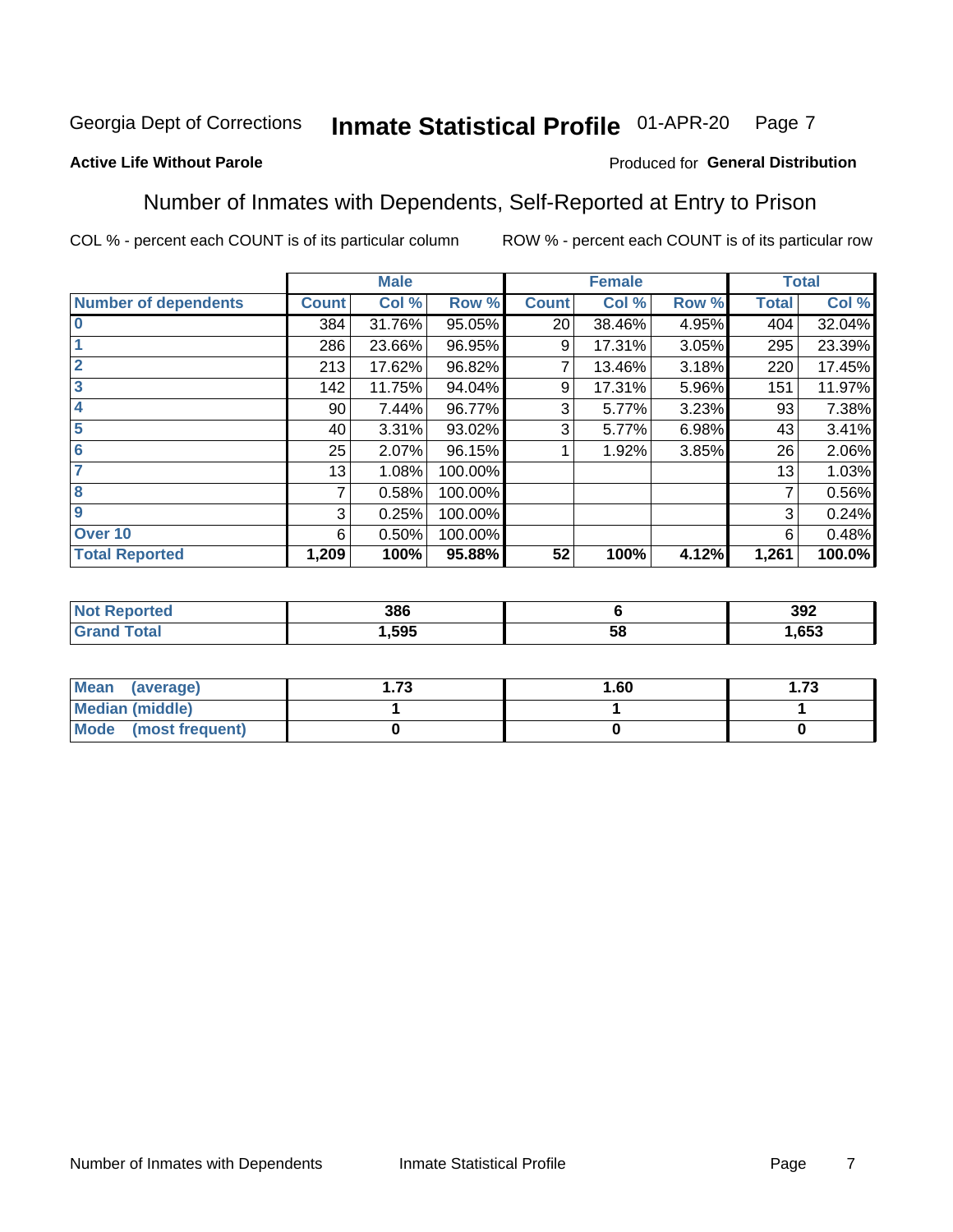#### Inmate Statistical Profile 01-APR-20 Page 8

#### **Active Life Without Parole**

#### Produced for General Distribution

## Religious affiliation, self-reported at entry to prison

COL % - percent each COUNT is of its particular column

|                         |                              |                | <b>Male</b> |         | <b>Female</b>  |        |         | <b>Total</b>   |        |
|-------------------------|------------------------------|----------------|-------------|---------|----------------|--------|---------|----------------|--------|
|                         | <b>Religious Affiliation</b> | <b>Count</b>   | Col %       | Row %   | <b>Count</b>   | Col %  | Row %   | <b>Total</b>   | Col %  |
| 1                       | <b>Islam</b>                 | 92             | 11.02%      | 96.84%  | $\overline{3}$ | 6.98%  | 3.16%   | 95             | 10.82% |
| $\overline{2}$          | <b>Catholic</b>              | 22             | 2.63%       | 88.00%  | 3              | 6.98%  | 12.00%  | 25             | 2.85%  |
| $\overline{\mathbf{3}}$ | <b>Baptist</b>               | 400            | 47.90%      | 94.12%  | 25             | 58.14% | 5.88%   | 425            | 48.41% |
| $\overline{\mathbf{4}}$ | <b>Methodist</b>             | 13             | 1.56%       | 92.86%  | 1              | 2.33%  | 7.14%   | 14             | 1.59%  |
| 7                       | <b>Church Of God</b>         | 3              | .36%        | 100.00% |                |        |         | 3              | .34%   |
| 8                       | <b>Holiness</b>              | 16             | 1.92%       | 88.89%  | $\overline{2}$ | 4.65%  | 11.11%  | 18             | 2.05%  |
| $\overline{9}$          | <b>Jewish</b>                | 3              | .36%        | 100.00% |                |        |         | 3              | .34%   |
| 10                      | <b>Anglican</b>              | 1              | .12%        | 100.00% |                |        |         |                | .11%   |
| 11                      | <b>Greek Orthodox</b>        |                |             |         | 1              | 2.33%  | 100.00% |                | .11%   |
| 12                      | <b>Hindu</b>                 | $\overline{2}$ | .24%        | 100.00% |                |        |         | $\overline{2}$ | .23%   |
| 13                      | <b>Buddhist</b>              | 3              | .36%        | 100.00% |                |        |         | 3              | .34%   |
| 16                      | <b>Seventh Day Adventist</b> | 6              | .72%        | 100.00% |                |        |         | 6              | .68%   |
| 17                      | <b>Jehovah Witness</b>       | 12             | 1.44%       | 92.31%  | 1              | 2.33%  | 7.69%   | 13             | 1.48%  |
| 18                      | <b>Latter Day Saints</b>     | 1              | .12%        | 100.00% |                |        |         |                | .11%   |
| 20                      | <b>Other Prot</b>            | 71             | 8.50%       | 98.61%  | 1              | 2.33%  | 1.39%   | 72             | 8.20%  |
| $\overline{21}$         | <b>Messianic Judaism</b>     |                |             |         | $\overline{2}$ | 4.65%  | 100.00% | $\overline{2}$ | .23%   |
| 23                      | <b>Hebrew Israelite</b>      | 1              | .12%        | 100.00% |                |        |         |                | .11%   |
| 25                      | <b>Native American</b>       | 1              | .12%        | 100.00% |                |        |         |                | .11%   |
| 28                      | <b>Rastafari</b>             | 1              | .12%        | 100.00% |                |        |         |                | .11%   |
| 30                      | <b>No Religion</b>           | 28             | 3.35%       | 96.55%  | 1              | 2.33%  | 3.45%   | 29             | 3.30%  |
| 31                      | Christian -                  | 59             | 7.07%       | 95.16%  | 3              | 6.98%  | 4.84%   | 62             | 7.06%  |
|                         | <b>Unspecified</b>           |                |             |         |                |        |         |                |        |
| 96                      | <b>None</b>                  | 100            | 11.98%      | 100.00% |                |        |         | 100            | 11.39% |
|                         | <b>Total Reported</b>        | 835            | 100%        | 95.1%   | 43             | 100%   | 4.9%    | 878            | 100%   |

| . | 700  | . .                | ---  |
|---|------|--------------------|------|
|   | טס י | .,                 | ັ    |
|   | .595 | . .<br>$5\epsilon$ | ,653 |

| Mode (most frequ<br>aptist<br>Nuent) | ˈaɒtist | ʿaptis |
|--------------------------------------|---------|--------|
|--------------------------------------|---------|--------|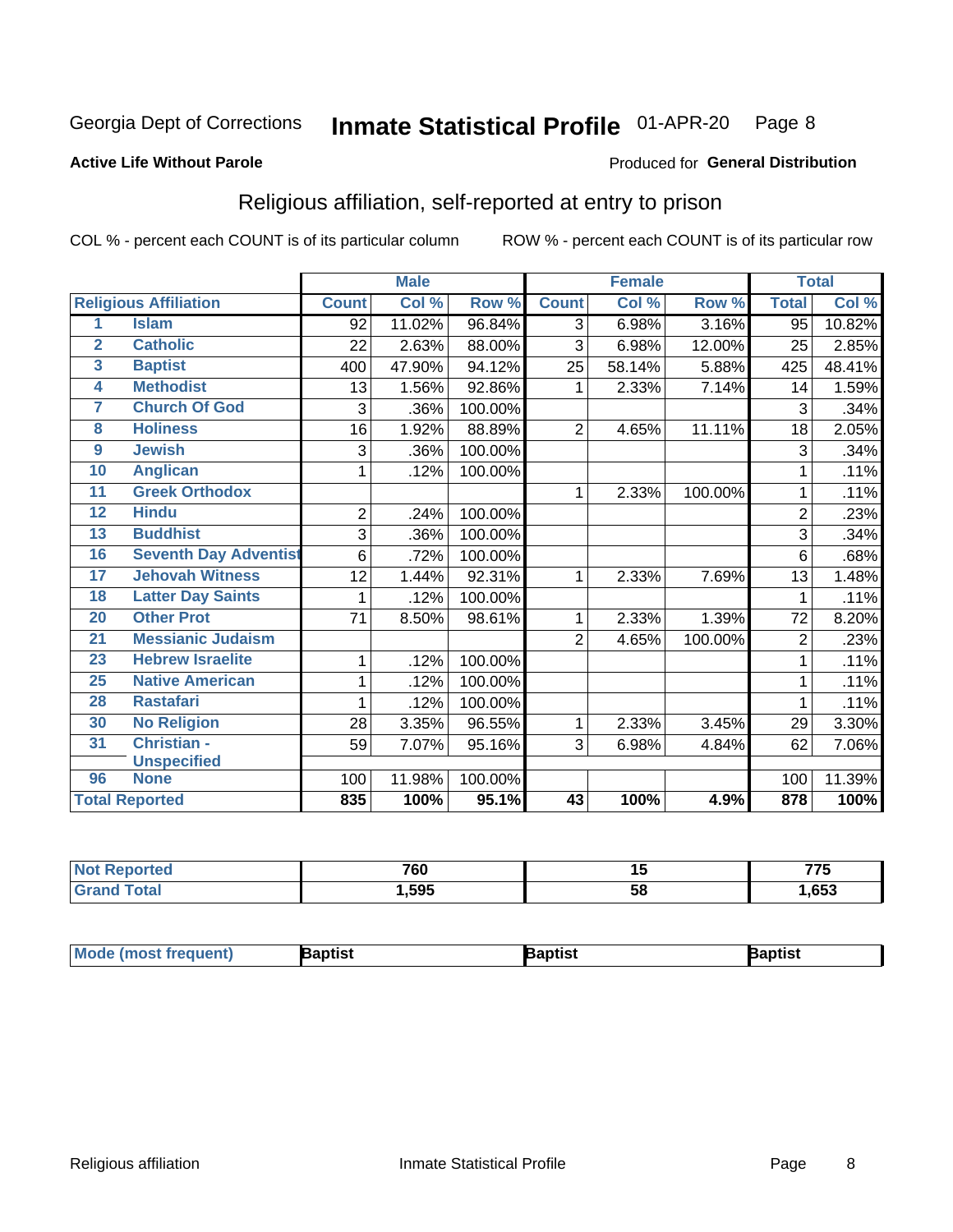#### Inmate Statistical Profile 01-APR-20 Page 9

#### **Active Life Without Parole**

### Produced for General Distribution

## Home county, self-reported at entry to prison

COL % - percent each COUNT is of its particular column

|     |                             |                         | <b>Male</b> |         |                | <b>Female</b> |        | <b>Total</b>            |        |
|-----|-----------------------------|-------------------------|-------------|---------|----------------|---------------|--------|-------------------------|--------|
|     | <b>Home County</b>          | <b>Count</b>            | Col %       | Row %   | <b>Count</b>   | Col %         | Row %  | <b>Total</b>            | Col %  |
| 000 | <b>Unknown</b>              | $\overline{310}$        | 19.44%      | 94.51%  | 18             | 31.03%        | 5.49%  | 328                     | 19.84% |
| 001 | <b>Appling County</b>       | 6                       | .38%        | 100.00% |                |               |        | 6                       | .36%   |
| 002 | <b>Atkinson County</b>      | $\overline{2}$          | .13%        | 100.00% |                |               |        | $\overline{2}$          | .12%   |
| 003 | <b>Bacon County</b>         | $\mathbf 1$             | .06%        | 100.00% |                |               |        | 1                       | .06%   |
| 004 | <b>Baker County</b>         | $\overline{2}$          | .13%        | 100.00% |                |               |        | $\overline{2}$          | .12%   |
| 005 | <b>Baldwin County</b>       | 3                       | .19%        | 100.00% |                |               |        | 3                       | .18%   |
| 006 | <b>Banks County</b>         | $\mathbf{1}$            | .06%        | 100.00% |                |               |        | 1                       | .06%   |
| 007 | <b>Barrow County</b>        | 9                       | .56%        | 100.00% |                |               |        | 9                       | .54%   |
| 008 | <b>Bartow County</b>        | 10                      | .63%        | 100.00% |                |               |        | 10                      | .60%   |
| 009 | <b>Ben Hill County</b>      | $\overline{7}$          | .44%        | 100.00% |                |               |        | 7                       | .42%   |
| 010 | <b>Berrien County</b>       | 4                       | .25%        | 100.00% |                |               |        | $\overline{\mathbf{4}}$ | .24%   |
| 011 | <b>Bibb County</b>          | 41                      | 2.57%       | 95.35%  | $\overline{2}$ | 3.45%         | 4.65%  | 43                      | 2.60%  |
| 012 | <b>Bleckley County</b>      | $\mathbf 1$             | .06%        | 100.00% |                |               |        | 1                       | .06%   |
| 013 | <b>Brantley County</b>      | $\mathbf 1$             | .06%        | 100.00% |                |               |        | 1                       | .06%   |
| 014 | <b>Brooks County</b>        | 3                       | .19%        | 100.00% |                |               |        | 3                       | .18%   |
| 015 | <b>Bryan County</b>         | $\mathbf 1$             | .06%        | 100.00% |                |               |        | 1                       | .06%   |
| 016 | <b>Bulloch County</b>       | 4                       | .25%        | 100.00% |                |               |        | $\overline{4}$          | .24%   |
| 017 | <b>Burke County</b>         | 11                      | .69%        | 100.00% |                |               |        | 11                      | .67%   |
| 018 | <b>Butts County</b>         | 4                       | .25%        | 100.00% |                |               |        | 4                       | .24%   |
| 019 | <b>Calhoun County</b>       | $\mathbf 1$             | .06%        | 100.00% |                |               |        | 1                       | .06%   |
| 020 | <b>Camden County</b>        | 5                       | .31%        | 100.00% |                |               |        | 5                       | .30%   |
| 021 | <b>Candler County</b>       | 5                       | .31%        | 100.00% |                |               |        | 5                       | .30%   |
| 022 | <b>Carroll County</b>       | 6                       | .38%        | 85.71%  | 1              | 1.72%         | 14.29% | 7                       | .42%   |
| 023 | <b>Catoosa County</b>       | 5                       | .31%        | 100.00% |                |               |        | 5                       | .30%   |
| 025 | <b>Chatham County</b>       | 59                      | 3.70%       | 100.00% |                |               |        | 59                      | 3.57%  |
| 026 | <b>Chattahoochee County</b> | $\mathbf 1$             | .06%        | 100.00% |                |               |        | 1                       | .06%   |
| 027 | <b>Chattooga County</b>     | $\mathbf 1$             | .06%        | 100.00% |                |               |        | 1                       | .06%   |
| 028 | <b>Cherokee County</b>      | 8                       | .50%        | 100.00% |                |               |        | 8                       | .48%   |
| 029 | <b>Clarke County</b>        | 25                      | 1.57%       | 96.15%  | 1              | 1.72%         | 3.85%  | 26                      | 1.57%  |
| 030 | <b>Clay County</b>          | $\overline{2}$          | .13%        | 100.00% |                |               |        | $\overline{2}$          | .12%   |
| 031 | <b>Clayton County</b>       | 59                      | 3.70%       | 95.16%  | $\sqrt{3}$     | 5.17%         | 4.84%  | 62                      | 3.75%  |
| 033 | <b>Cobb County</b>          | 53                      | 3.32%       | 98.15%  | 1              | 1.72%         | 1.85%  | 54                      | 3.27%  |
| 034 | <b>Coffee County</b>        | $\overline{7}$          | .44%        | 77.78%  | $\overline{2}$ | 3.45%         | 22.22% | $\boldsymbol{9}$        | .54%   |
| 035 | <b>Colquitt County</b>      | $\overline{2}$          | .13%        | 100.00% |                |               |        | $\overline{2}$          | .12%   |
| 036 | <b>Columbia County</b>      | $\overline{9}$          | .56%        | 100.00% |                |               |        | $\mathsf g$             | .54%   |
| 037 | <b>Cook County</b>          | $\overline{\mathbf{4}}$ | .25%        | 100.00% |                |               |        | 4                       | .24%   |
| 038 | <b>Coweta County</b>        | 6                       | .38%        | 100.00% |                |               |        | 6                       | .36%   |
| 040 | <b>Crisp County</b>         | 6                       | .38%        | 100.00% |                |               |        | 6                       | .36%   |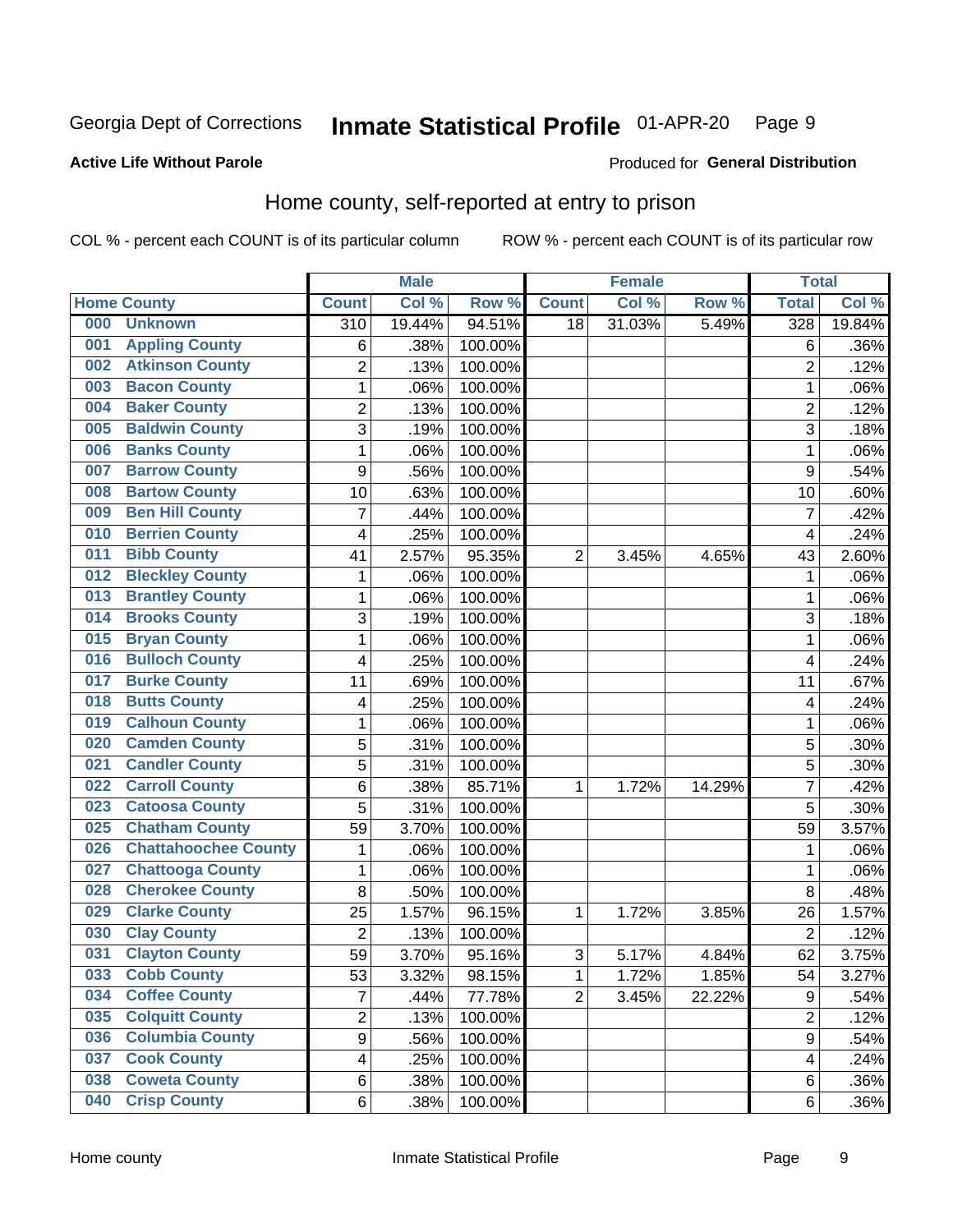#### Inmate Statistical Profile 01-APR-20 Page 10

**Active Life Without Parole** 

Produced for General Distribution

## Home county, self-reported at entry to prison

COL % - percent each COUNT is of its particular column

|     |                          |                         | <b>Male</b> |         |                | <b>Female</b> |        | <b>Total</b>   |         |
|-----|--------------------------|-------------------------|-------------|---------|----------------|---------------|--------|----------------|---------|
|     | <b>Home County</b>       | <b>Count</b>            | Col %       | Row %   | <b>Count</b>   | Col %         | Row %  | <b>Total</b>   | Col %   |
| 043 | <b>Decatur County</b>    | 5                       | .31%        | 100.00% |                |               |        | 5              | $.30\%$ |
| 044 | <b>Dekalb County</b>     | 117                     | 7.34%       | 99.15%  | 1              | 1.72%         | .85%   | 118            | 7.14%   |
| 045 | <b>Dodge County</b>      | 1                       | .06%        | 100.00% |                |               |        | 1              | .06%    |
| 046 | <b>Dooly County</b>      | $\mathbf 1$             | .06%        | 100.00% |                |               |        | 1              | .06%    |
| 047 | <b>Dougherty County</b>  | 25                      | 1.57%       | 92.59%  | $\overline{2}$ | 3.45%         | 7.41%  | 27             | 1.63%   |
| 048 | <b>Douglas County</b>    | 17                      | 1.07%       | 100.00% |                |               |        | 17             | 1.03%   |
| 049 | <b>Early County</b>      | 3                       | .19%        | 100.00% |                |               |        | 3              | .18%    |
| 051 | <b>Effingham County</b>  | 5                       | .31%        | 100.00% |                |               |        | 5              | .30%    |
| 052 | <b>Elbert County</b>     | $\overline{\mathbf{c}}$ | .13%        | 100.00% |                |               |        | $\overline{2}$ | .12%    |
| 053 | <b>Emanuel County</b>    | $\overline{5}$          | .31%        | 100.00% |                |               |        | 5              | .30%    |
| 056 | <b>Fayette County</b>    | $\overline{7}$          | .44%        | 100.00% |                |               |        | 7              | .42%    |
| 057 | <b>Floyd County</b>      | 21                      | 1.32%       | 91.30%  | $\overline{2}$ | 3.45%         | 8.70%  | 23             | 1.39%   |
| 058 | <b>Forsyth County</b>    | 3                       | .19%        | 60.00%  | $\overline{2}$ | 3.45%         | 40.00% | 5              | .30%    |
| 059 | <b>Franklin County</b>   | 3                       | .19%        | 100.00% |                |               |        | 3              | .18%    |
| 060 | <b>Fulton County</b>     | 181                     | 11.35%      | 97.84%  | 4              | 6.90%         | 2.16%  | 185            | 11.19%  |
| 061 | <b>Gilmer County</b>     | $\overline{2}$          | .13%        | 100.00% |                |               |        | $\overline{2}$ | .12%    |
| 063 | <b>Glynn County</b>      | 15                      | .94%        | 100.00% |                |               |        | 15             | .91%    |
| 064 | <b>Gordon County</b>     | 8                       | .50%        | 100.00% |                |               |        | 8              | .48%    |
| 066 | <b>Greene County</b>     | 3                       | .19%        | 100.00% |                |               |        | 3              | .18%    |
| 067 | <b>Gwinnett County</b>   | 48                      | 3.01%       | 94.12%  | 3              | 5.17%         | 5.88%  | 51             | 3.09%   |
| 068 | <b>Habersham County</b>  | $\overline{c}$          | .13%        | 100.00% |                |               |        | $\overline{2}$ | .12%    |
| 069 | <b>Hall County</b>       | 13                      | .82%        | 92.86%  | 1              | 1.72%         | 7.14%  | 14             | .85%    |
| 070 | <b>Hancock County</b>    | 2                       | .13%        | 100.00% |                |               |        | $\overline{2}$ | .12%    |
| 071 | <b>Haralson County</b>   | 3                       | .19%        | 100.00% |                |               |        | 3              | .18%    |
| 072 | <b>Harris County</b>     | 3                       | .19%        | 100.00% |                |               |        | 3              | .18%    |
| 073 | <b>Hart County</b>       | 3                       | .19%        | 100.00% |                |               |        | 3              | .18%    |
| 074 | <b>Heard County</b>      | 1                       | .06%        | 100.00% |                |               |        | 1              | .06%    |
| 075 | <b>Henry County</b>      | 14                      | .88%        | 93.33%  | 1              | 1.72%         | 6.67%  | 15             | .91%    |
| 076 | <b>Houston County</b>    | 21                      | 1.32%       | 95.45%  | 1              | 1.72%         | 4.55%  | 22             | 1.33%   |
| 078 | <b>Jackson County</b>    | 11                      | .69%        | 100.00% |                |               |        | 11             | .67%    |
| 079 | <b>Jasper County</b>     | $\mathbf{1}$            | .06%        | 100.00% |                |               |        | 1              | .06%    |
| 080 | <b>Jeff Davis County</b> | $\overline{\mathbf{c}}$ | .13%        | 100.00% |                |               |        | $\overline{c}$ | .12%    |
| 081 | <b>Jefferson County</b>  | 6                       | .38%        | 85.71%  | $\mathbf{1}$   | 1.72%         | 14.29% | 7              | .42%    |
| 082 | <b>Jenkins County</b>    | $\overline{c}$          | .13%        | 100.00% |                |               |        | $\overline{c}$ | .12%    |
| 084 | <b>Jones County</b>      | $\mathbf{1}$            | .06%        | 100.00% |                |               |        | 1              | .06%    |
| 087 | <b>Laurens County</b>    | 5                       | .31%        | 100.00% |                |               |        | 5              | .30%    |
| 088 | <b>Lee County</b>        | 3                       | .19%        | 100.00% |                |               |        | $\overline{3}$ | .18%    |
| 089 | <b>Liberty County</b>    | 11                      | .69%        | 91.67%  | 1              | 1.72%         | 8.33%  | 12             | .73%    |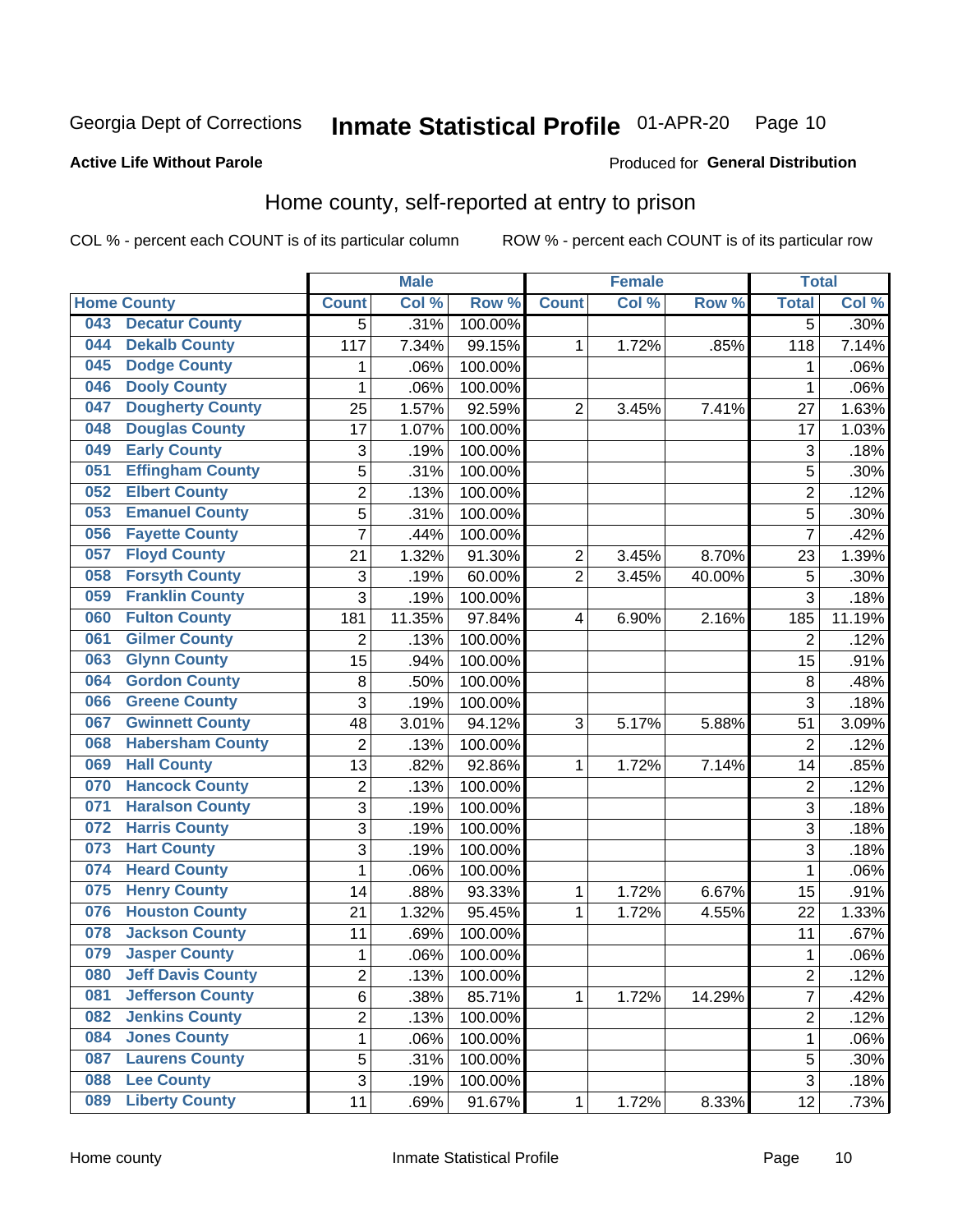#### Inmate Statistical Profile 01-APR-20 Page 11

Produced for General Distribution

### **Active Life Without Parole**

## Home county, self-reported at entry to prison

COL % - percent each COUNT is of its particular column

|                  |                          |                | <b>Male</b> |         | <b>Female</b> |       | <b>Total</b> |                |       |
|------------------|--------------------------|----------------|-------------|---------|---------------|-------|--------------|----------------|-------|
|                  | <b>Home County</b>       | <b>Count</b>   | Col %       | Row %   | <b>Count</b>  | Col % | Row %        | <b>Total</b>   | Col % |
| 090              | <b>Lincoln County</b>    | 1              | .06%        | 100.00% |               |       |              | 1              | .06%  |
| 091              | <b>Long County</b>       | 1              | .06%        | 100.00% |               |       |              | 1              | .06%  |
| 092              | <b>Lowndes County</b>    | 10             | .63%        | 100.00% |               |       |              | 10             | .60%  |
| 093              | <b>Lumpkin County</b>    | 2              | .13%        | 100.00% |               |       |              | $\overline{2}$ | .12%  |
| 094              | <b>Macon County</b>      | $\mathbf 1$    | .06%        | 100.00% |               |       |              | 1              | .06%  |
| 095              | <b>Madison County</b>    | 1              | .06%        | 100.00% |               |       |              | 1              | .06%  |
| 096              | <b>Marion County</b>     | 1              | .06%        | 100.00% |               |       |              | 1              | .06%  |
| 097              | <b>Mcduffie County</b>   | 3              | .19%        | 100.00% |               |       |              | 3              | .18%  |
| 098              | <b>Mcintosh County</b>   | 1              | .06%        | 100.00% |               |       |              | 1              | .06%  |
| 099              | <b>Meriwether County</b> | 3              | .19%        | 100.00% |               |       |              | 3              | .18%  |
| 100              | <b>Miller County</b>     | $\overline{2}$ | .13%        | 100.00% |               |       |              | $\overline{2}$ | .12%  |
| 101              | <b>Mitchell County</b>   | $\overline{c}$ | .13%        | 100.00% |               |       |              | $\overline{2}$ | .12%  |
| 102              | <b>Monroe County</b>     | 6              | .38%        | 100.00% |               |       |              | 6              | .36%  |
| 103              | <b>Montgomery County</b> | $\overline{c}$ | .13%        | 100.00% |               |       |              | 2              | .12%  |
| 104              | <b>Morgan County</b>     | $\overline{2}$ | .13%        | 100.00% |               |       |              | $\overline{2}$ | .12%  |
| 106              | <b>Muscogee County</b>   | 35             | 2.19%       | 100.00% |               |       |              | 35             | 2.12% |
| 107              | <b>Newton County</b>     | 8              | .50%        | 80.00%  | 2             | 3.45% | 20.00%       | 10             | .60%  |
| 108              | <b>Oconee County</b>     |                |             |         | 1             | 1.72% | 100.00%      | 1              | .06%  |
| 109              | <b>Oglethorpe County</b> | 4              | .25%        | 100.00% |               |       |              | 4              | .24%  |
| 110              | <b>Paulding County</b>   | 11             | .69%        | 100.00% |               |       |              | 11             | .67%  |
| 111              | <b>Peach County</b>      | 1              | .06%        | 100.00% |               |       |              | 1              | .06%  |
| $\overline{112}$ | <b>Pickens County</b>    | $\mathbf 1$    | .06%        | 100.00% |               |       |              | 1              | .06%  |
| 113              | <b>Pierce County</b>     | 5              | .31%        | 100.00% |               |       |              | 5              | .30%  |
| 114              | <b>Pike County</b>       | 3              | .19%        | 100.00% |               |       |              | 3              | .18%  |
| $\overline{115}$ | <b>Polk County</b>       | 5              | .31%        | 100.00% |               |       |              | 5              | .30%  |
| 117              | <b>Putnam County</b>     | 5              | .31%        | 100.00% |               |       |              | 5              | .30%  |
| 119              | <b>Rabun County</b>      | $\overline{c}$ | .13%        | 100.00% |               |       |              | 2              | .12%  |
| 120              | <b>Randolph County</b>   | $\overline{2}$ | .13%        | 100.00% |               |       |              | $\overline{2}$ | .12%  |
| $121$            | <b>Richmond County</b>   | 57             | 3.57%       | 95.00%  | 3             | 5.17% | 5.00%        | 60             | 3.63% |
| 122              | <b>Rockdale County</b>   | 8              | .50%        | 100.00% |               |       |              | 8              | .48%  |
| 124              | <b>Screven County</b>    | 1              | .06%        | 100.00% |               |       |              | 1              | .06%  |
| 125              | <b>Seminole County</b>   | $\overline{c}$ | .13%        | 100.00% |               |       |              | $\overline{c}$ | .12%  |
| 126              | <b>Spalding County</b>   | 14             | .88%        | 100.00% |               |       |              | 14             | .85%  |
| 127              | <b>Stephens County</b>   | $\overline{c}$ | .13%        | 66.67%  | 1             | 1.72% | 33.33%       | 3              | .18%  |
| 128              | <b>Stewart County</b>    | $\mathbf 1$    | .06%        | 100.00% |               |       |              | 1              | .06%  |
| 129              | <b>Sumter County</b>     | 5              | .31%        | 100.00% |               |       |              | 5              | .30%  |
| 132              | <b>Tattnall County</b>   | $\overline{7}$ | .44%        | 87.50%  | 1             | 1.72% | 12.50%       | 8              | .48%  |
| 133              | <b>Taylor County</b>     | $\mathbf{1}$   | .06%        | 100.00% |               |       |              | 1              | .06%  |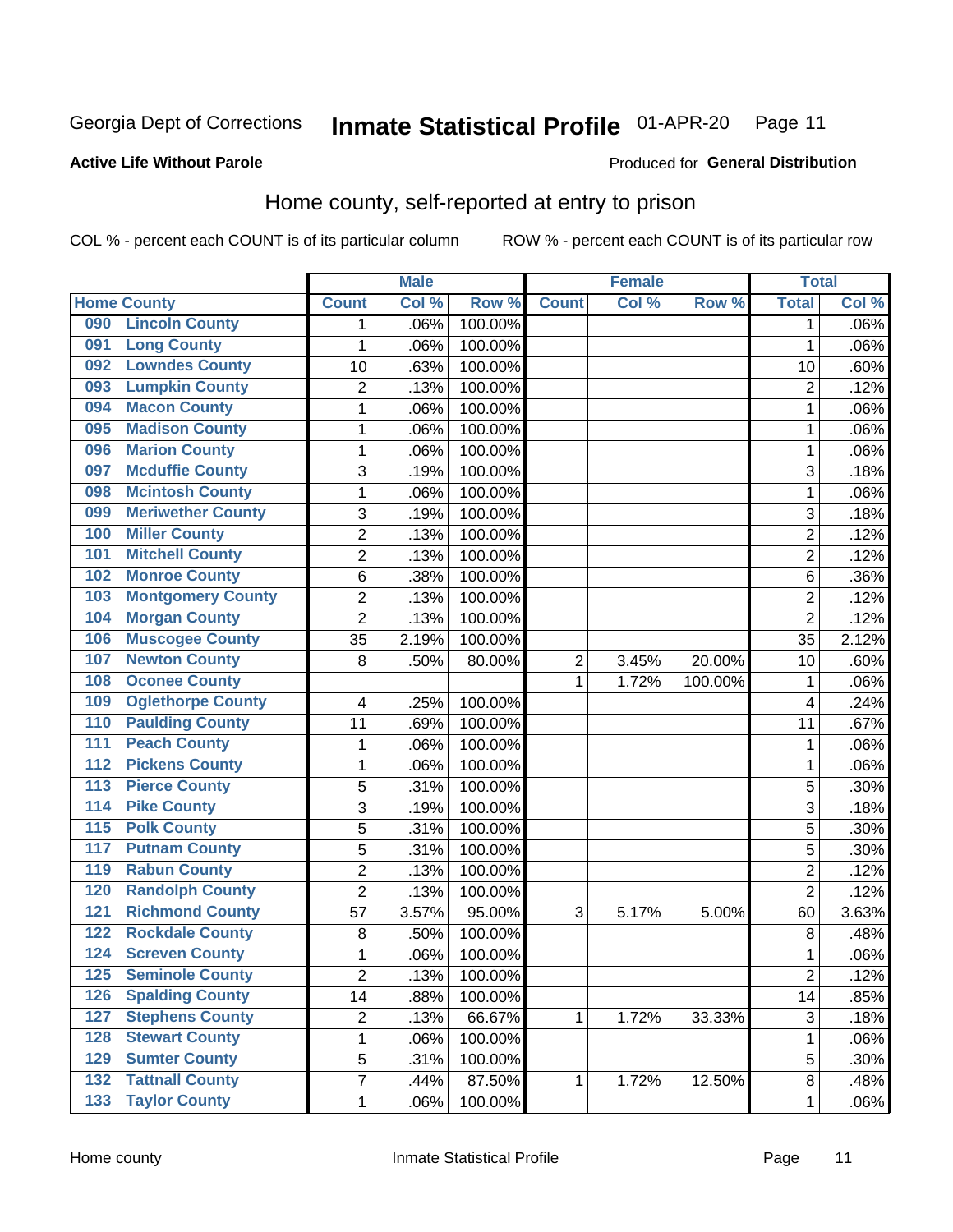#### Inmate Statistical Profile 01-APR-20 Page 12

#### **Active Life Without Parole**

#### Produced for General Distribution

## Home county, self-reported at entry to prison

COL % - percent each COUNT is of its particular column

|                                    |                | <b>Male</b> |         | <b>Female</b> |       |        | <b>Total</b>   |       |
|------------------------------------|----------------|-------------|---------|---------------|-------|--------|----------------|-------|
| <b>Home County</b>                 | <b>Count</b>   | Col %       | Row %   | <b>Count</b>  | Col % | Row %  | <b>Total</b>   | Col % |
| <b>Telfair County</b><br>134       | 2              | .13%        | 100.00% |               |       |        | 2              | .12%  |
| <b>Thomas County</b><br>136        | 5              | .31%        | 100.00% |               |       |        | 5              | .30%  |
| <b>Tift County</b><br>137          | 10             | .63%        | 100.00% |               |       |        | 10             | .60%  |
| <b>Toombs County</b><br>138        | 10             | .63%        | 100.00% |               |       |        | 10             | .60%  |
| <b>Treutlen County</b><br>140      | 4              | .25%        | 100.00% |               |       |        | 4              | .24%  |
| <b>Troup County</b><br>141         | 7              | .44%        | 100.00% |               |       |        | 7              | .42%  |
| <b>Twiggs County</b><br>143        | $\overline{c}$ | .13%        | 100.00% |               |       |        | $\overline{2}$ | .12%  |
| <b>Union County</b><br>144         | 1              | .06%        | 100.00% |               |       |        | 1              | .06%  |
| <b>Upson County</b><br>145         | 5              | .31%        | 100.00% |               |       |        | 5              | .30%  |
| <b>Walker County</b><br>146        | 3              | .19%        | 75.00%  | 1             | 1.72% | 25.00% | 4              | .24%  |
| <b>Walton County</b><br>147        | 15             | .94%        | 100.00% |               |       |        | 15             | .91%  |
| <b>Ware County</b><br>148          | 11             | .69%        | 100.00% |               |       |        | 11             | .67%  |
| <b>Warren County</b><br>149        | $\overline{2}$ | .13%        | 66.67%  | 1             | 1.72% | 33.33% | 3              | .18%  |
| <b>Washington County</b><br>150    | $\overline{7}$ | .44%        | 100.00% |               |       |        | 7              | .42%  |
| <b>Wayne County</b><br>151         | 8              | .50%        | 100.00% |               |       |        | 8              | .48%  |
| <b>Wheeler County</b><br>153       | 1              | .06%        | 100.00% |               |       |        | 1              | .06%  |
| <b>White County</b><br>154         | 1              | .06%        | 50.00%  | 1             | 1.72% | 50.00% | $\overline{2}$ | .12%  |
| <b>Whitfield County</b><br>155     | 11             | .69%        | 100.00% |               |       |        | 11             | .67%  |
| <b>Wilcox County</b><br>156        | 1              | .06%        | 100.00% |               |       |        | 1              | .06%  |
| <b>Wilkes County</b><br>157        | 4              | .25%        | 100.00% |               |       |        | 4              | .24%  |
| <b>Wilkinson County</b><br>158     | $\overline{2}$ | .13%        | 100.00% |               |       |        | $\overline{2}$ | .12%  |
| <b>Worth County</b><br>159         | 1              | .06%        | 100.00% |               |       |        | 1              | .06%  |
| <b>Other Custody/Out Of</b><br>999 | 3              | .19%        | 100.00% |               |       |        | 3              | .18%  |
| <b>State</b>                       |                |             |         |               |       |        |                |       |
| <b>Total Rported</b>               | 1,595          | 100%        | 96.49%  | 58            | 100%  | 3.51%  | 1,653          | 100%  |

| <b>Not Reported</b> |      |    |      |
|---------------------|------|----|------|
| <b>Total</b>        | ,595 | ວດ | ,653 |

| Mode (most frequent) | <b>Fulton County</b> | <b>Fulton County</b> | <b>Fulton County</b> |
|----------------------|----------------------|----------------------|----------------------|
|----------------------|----------------------|----------------------|----------------------|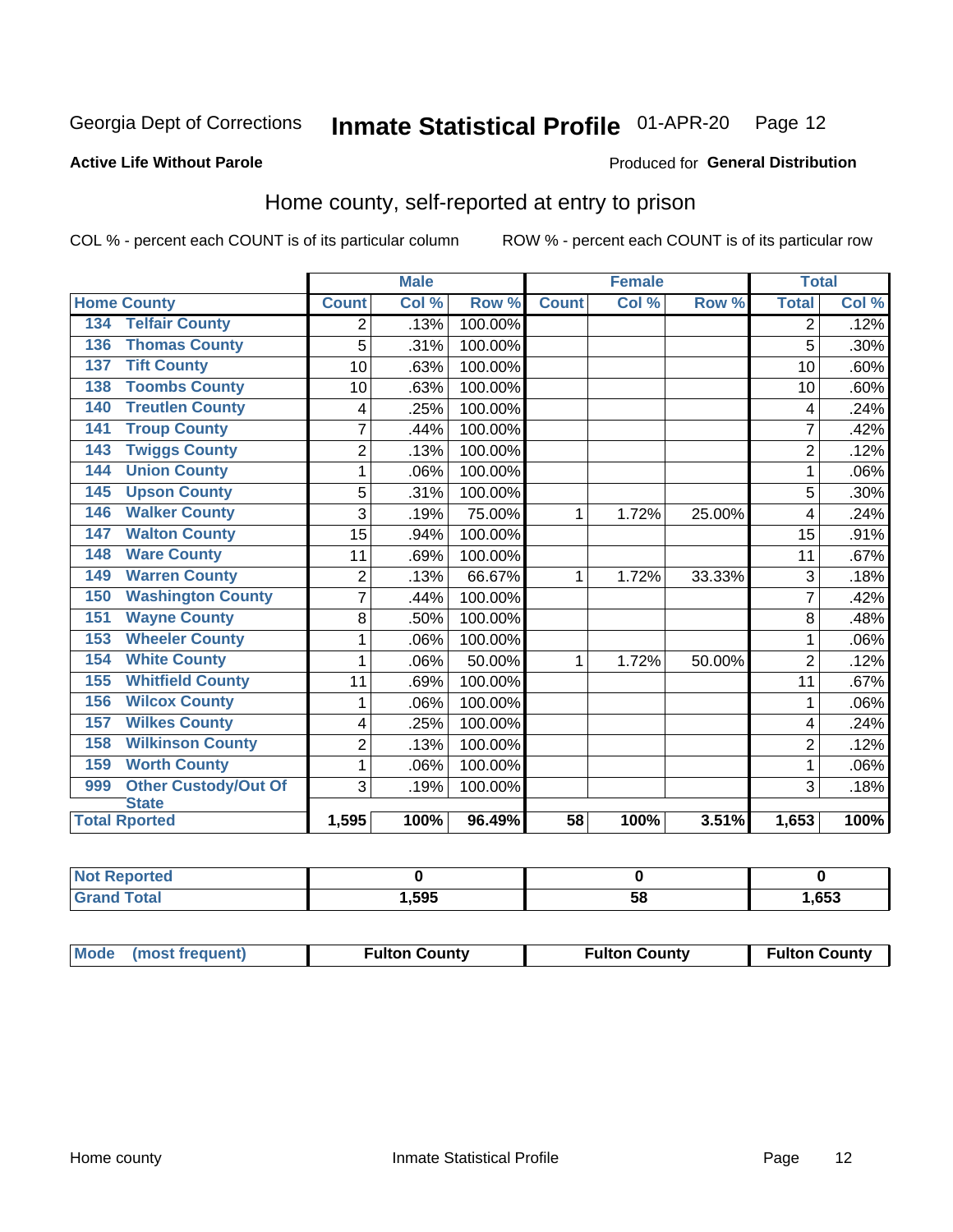#### Inmate Statistical Profile 01-APR-20 Page 13

### **Active Life Without Parole**

#### Produced for General Distribution

## Employment status before prison, self-reported at entry to prison

COL % - percent each COUNT is of its particular column

|                           |              | <b>Male</b> |         |              | <b>Female</b> |       |       | <b>Total</b> |  |
|---------------------------|--------------|-------------|---------|--------------|---------------|-------|-------|--------------|--|
| <b>Employment Status</b>  | <b>Count</b> | Col %       | Row %   | <b>Count</b> | Col %         | Row % | Total | Col %        |  |
| <b>Full Time</b><br>01    | 522          | 45.27%      | 96.13%  | 21           | 47.73%        | 3.87% | 543   | 45.36%       |  |
| <b>Part Time</b><br>02    | 75           | 6.50%       | 100.00% |              |               |       | 75    | 6.27%        |  |
| Unempl $<$ 6M<br>03       | 72           | 6.24%       | 98.63%  |              | 2.27%         | 1.37% | 73    | 6.10%        |  |
| Unempl > 6M<br>04         | 289          | 25.07%      | 94.75%  | 16           | 36.36%        | 5.25% | 305   | 25.48%       |  |
| <b>Never Worked</b><br>05 | 106          | 9.19%       | 100.00% |              |               |       | 106   | 8.86%        |  |
| <b>Student</b><br>06      | 34           | 2.95%       | 100.00% |              |               |       | 34    | 2.84%        |  |
| <b>Incapable</b><br>07    | 55           | 4.77%       | 90.16%  | 6            | 13.64%        | 9.84% | 61    | 5.10%        |  |
| <b>Total Reported</b>     | 1,153        | 100%        | 96.32%  | 44           | 100%          | 3.68% | 1,197 | 100%         |  |

| $\Lambda\Lambda$ $\sim$<br>.<br>$-$ | '' | 1 F A<br>456 |
|-------------------------------------|----|--------------|
| .595                                | ວເ | .653         |

| Mc | ∙u∥<br>----<br>ıme | ίuΙ<br>Πmε |
|----|--------------------|------------|
|    |                    |            |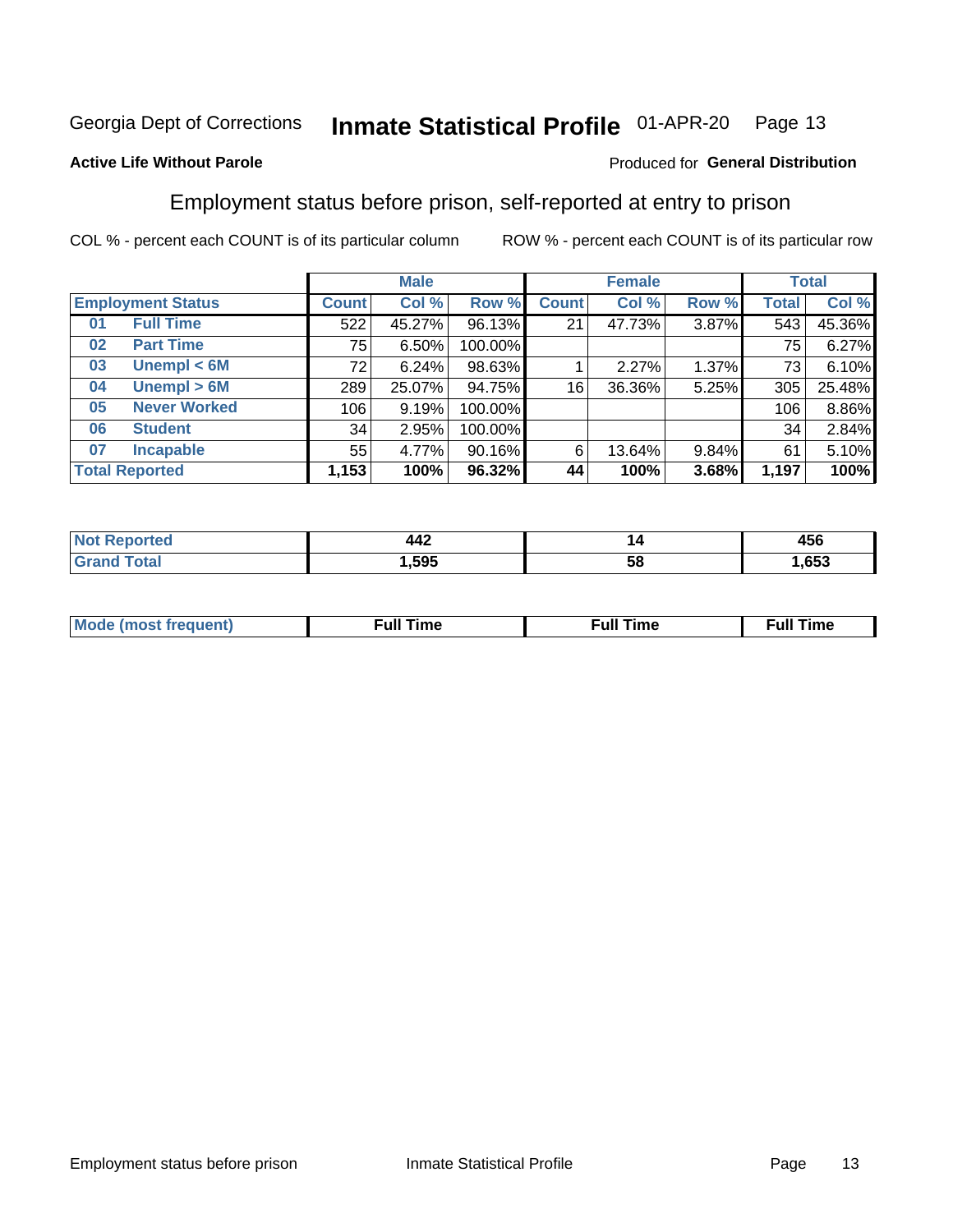### **Active Life Without Parole**

Produced for General Distribution

## Age at admission

COL % - percent each COUNT is of its particular column

|                         |              | <b>Male</b> |         |                | <b>Female</b> |        |              | <b>Total</b> |
|-------------------------|--------------|-------------|---------|----------------|---------------|--------|--------------|--------------|
| <b>Age At Admission</b> | <b>Count</b> | Col %       | Row %   | <b>Count</b>   | Col %         | Row %  | <b>Total</b> | Col %        |
| 15                      | 2            | 0.13%       | 100.00% |                |               |        | 2            | 0.12%        |
| 16                      | 1            | 0.06%       | 100.00% |                |               |        | 1            | 0.06%        |
| $\overline{17}$         | 8            | 0.50%       | 100.00% |                |               |        | 8            | 0.48%        |
| 18                      | 9            | 0.56%       | 100.00% |                |               |        | 9            | 0.54%        |
| 19                      | 22           | 1.38%       | 100.00% |                |               |        | 22           | 1.33%        |
| $\overline{20}$         | 42           | 2.63%       | 97.67%  | 1              | 1.72%         | 2.33%  | 43           | 2.60%        |
| $\overline{21}$         | 37           | 2.32%       | 94.87%  | $\overline{2}$ | 3.45%         | 5.13%  | 39           | 2.36%        |
| 22                      | 64           | 4.01%       | 96.97%  | $\overline{2}$ | 3.45%         | 3.03%  | 66           | 3.99%        |
| 23                      | 56           | 3.51%       | 98.25%  | 1              | 1.72%         | 1.75%  | 57           | 3.45%        |
| 24                      | 57           | 3.57%       | 95.00%  | 3              | 5.17%         | 5.00%  | 60           | 3.63%        |
| $\overline{25}$         | 69           | 4.33%       | 94.52%  | 4              | 6.90%         | 5.48%  | 73           | 4.42%        |
| 26                      | 74           | 4.64%       | 97.37%  | $\overline{2}$ | 3.45%         | 2.63%  | 76           | 4.60%        |
| $\overline{27}$         | 63           | 3.95%       | 94.03%  | 4              | 6.90%         | 5.97%  | 67           | 4.05%        |
| 28                      | 71           | 4.45%       | 97.26%  | $\overline{2}$ | 3.45%         | 2.74%  | 73           | 4.42%        |
| 29                      | 67           | 4.20%       | 98.53%  | 1              | 1.72%         | 1.47%  | 68           | 4.11%        |
| 30                      | 52           | 3.26%       | 100.00% |                |               |        | 52           | 3.15%        |
| 31                      | 70           | 4.39%       | 98.59%  | 1              | 1.72%         | 1.41%  | 71           | 4.30%        |
| 32                      | 65           | 4.08%       | 95.59%  | 3              | 5.17%         | 4.41%  | 68           | 4.11%        |
| 33                      | 53           | 3.32%       | 96.36%  | $\overline{2}$ | 3.45%         | 3.64%  | 55           | 3.33%        |
| 34                      | 35           | 2.19%       | 92.11%  | 3              | 5.17%         | 7.89%  | 38           | 2.30%        |
| 35                      | 43           | 2.70%       | 95.56%  | $\overline{2}$ | 3.45%         | 4.44%  | 45           | 2.72%        |
| 36                      | 54           | 3.39%       | 96.43%  | $\overline{2}$ | 3.45%         | 3.57%  | 56           | 3.39%        |
| $\overline{37}$         | 45           | 2.82%       | 97.83%  | 1              | 1.72%         | 2.17%  | 46           | 2.78%        |
| 38                      | 52           | 3.26%       | 100.00% |                |               |        | 52           | 3.15%        |
| 39                      | 40           | 2.51%       | 86.96%  | 6              | 10.34%        | 13.04% | 46           | 2.78%        |
| 40                      | 35           | 2.19%       | 94.59%  | $\overline{2}$ | 3.45%         | 5.41%  | 37           | 2.24%        |
| 41                      | 43           | 2.70%       | 95.56%  | $\overline{2}$ | 3.45%         | 4.44%  | 45           | 2.72%        |
| 42                      | 35           | 2.19%       | 100.00% |                |               |        | 35           | 2.12%        |
| 43                      | 30           | 1.88%       | 93.75%  | $\overline{2}$ | 3.45%         | 6.25%  | 32           | 1.94%        |
| 44                      | 24           | 1.50%       | 92.31%  | $\overline{2}$ | 3.45%         | 7.69%  | 26           | 1.57%        |
| 45                      | 33           | 2.07%       | 97.06%  | 1              | 1.72%         | 2.94%  | 34           | 2.06%        |
| 46                      | 26           | 1.63%       | 89.66%  | 3              | 5.17%         | 10.34% | 29           | 1.75%        |
| 47                      | 29           | 1.82%       | 100.00% |                |               |        | 29           | 1.75%        |
| 48                      | 25           | 1.57%       | 89.29%  | 3              | 5.17%         | 10.71% | 28           | 1.69%        |
| 49                      | 25           | 1.57%       | 100.00% |                |               |        | 25           | 1.51%        |
| 50                      | 26           | 1.63%       | 100.00% |                |               |        | 26           | 1.57%        |
| $\overline{51}$         | 11           | 0.69%       | 100.00% |                |               |        | 11           | 0.67%        |
| 52                      | 14           | 0.88%       | 100.00% |                |               |        | 14           | 0.85%        |
| 53                      | 15           | 0.94%       | 100.00% |                |               |        | 15           | 0.91%        |
| 54                      | 11           | 0.69%       | 100.00% |                |               |        | 11           | 0.67%        |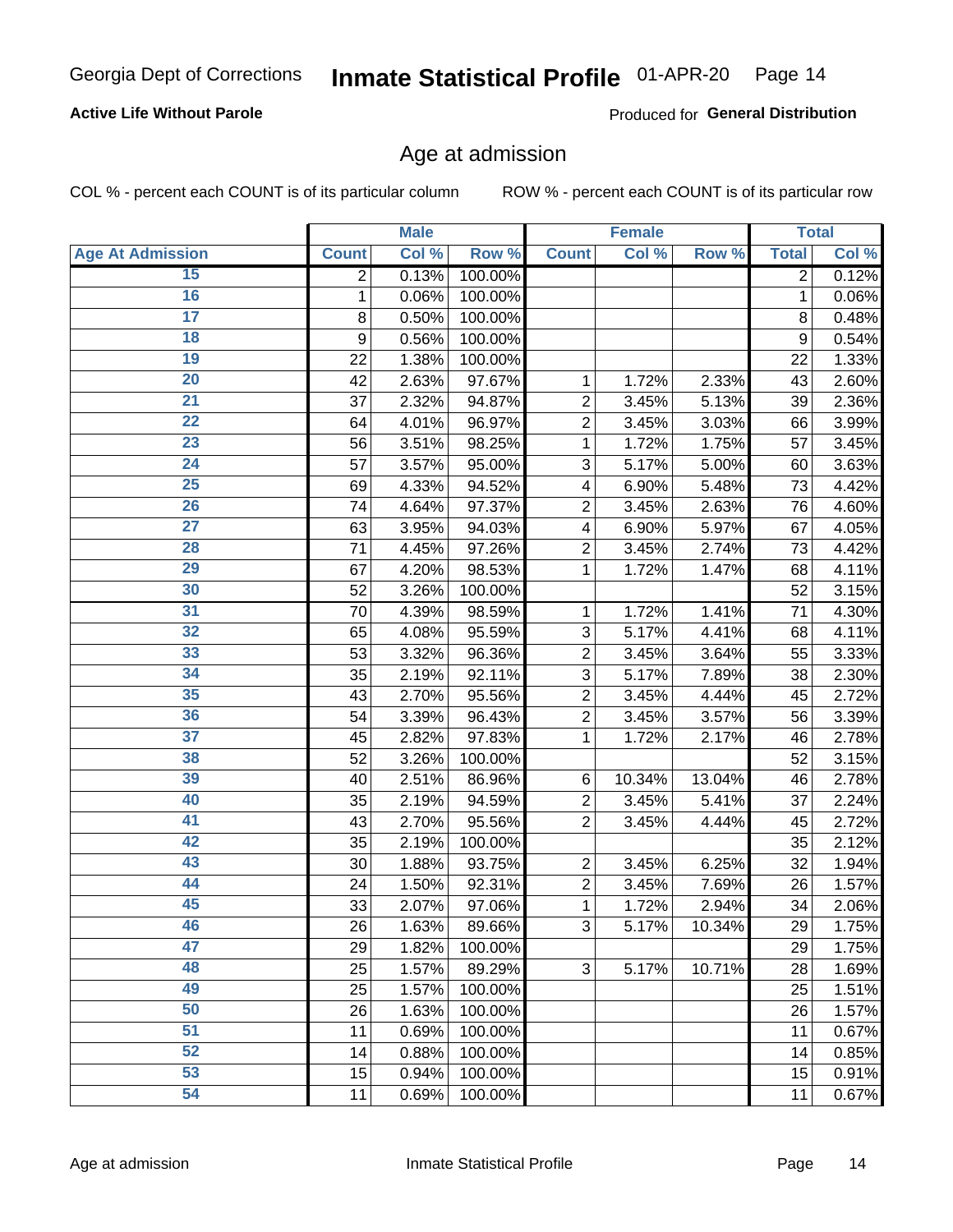### **Active Life Without Parole**

Produced for General Distribution

## Age at admission

COL % - percent each COUNT is of its particular column

|                         |              | <b>Male</b> |         |              | <b>Female</b> |       |              | <b>Total</b> |
|-------------------------|--------------|-------------|---------|--------------|---------------|-------|--------------|--------------|
| <b>Age At Admission</b> | <b>Count</b> | Col %       | Row %   | <b>Count</b> | Col %         | Row % | <b>Total</b> | Col %        |
| 55                      | 13           | 0.82%       | 92.86%  |              | 1.72%         | 7.14% | 14           | 0.85%        |
| 56                      |              | 0.44%       | 100.00% |              |               |       | 7            | 0.42%        |
| 57                      | 8            | 0.50%       | 100.00% |              |               |       | 8            | 0.48%        |
| 58                      | 6            | 0.38%       | 100.00% |              |               |       | 6            | 0.36%        |
| 59                      | 5            | 0.31%       | 100.00% |              |               |       | 5            | 0.30%        |
| 60                      | 3            | 0.19%       | 100.00% |              |               |       | 3            | 0.18%        |
| 61                      | 2            | 0.13%       | 100.00% |              |               |       | 2            | 0.12%        |
| 62                      | 2            | 0.13%       | 100.00% |              |               |       | 2            | 0.12%        |
| 63                      |              | 0.06%       | 100.00% |              |               |       |              | 0.06%        |
| 64                      | 4            | 0.25%       | 100.00% |              |               |       | 4            | 0.24%        |
| 65                      | 2            | 0.13%       | 100.00% |              |               |       | 2            | 0.12%        |
| 66                      | 2            | 0.13%       | 100.00% |              |               |       | 2            | 0.12%        |
| 67                      | 2            | 0.13%       | 100.00% |              |               |       | 2            | 0.12%        |
| 69                      | 3            | 0.19%       | 100.00% |              |               |       | 3            | 0.18%        |
| 73                      |              | 0.06%       | 100.00% |              |               |       |              | 0.06%        |
| 78                      |              | 0.06%       | 100.00% |              |               |       |              | 0.06%        |
| <b>Total Reported</b>   | 1,595        | 100%        | 96.49%  | 58           | 100%          | 3.51% | 1,653        | 100%         |

| <b>NOT Reported</b> |      |    |      |
|---------------------|------|----|------|
| <b>cotal</b>        | ,595 | ၁၀ | ,653 |

| Mean (average)         | 34.02 |    | 34.01     |
|------------------------|-------|----|-----------|
| <b>Median (middle)</b> | ◡▵    |    | o c<br>⊾ت |
| Mode (most frequent)   | 26    | 39 | 26        |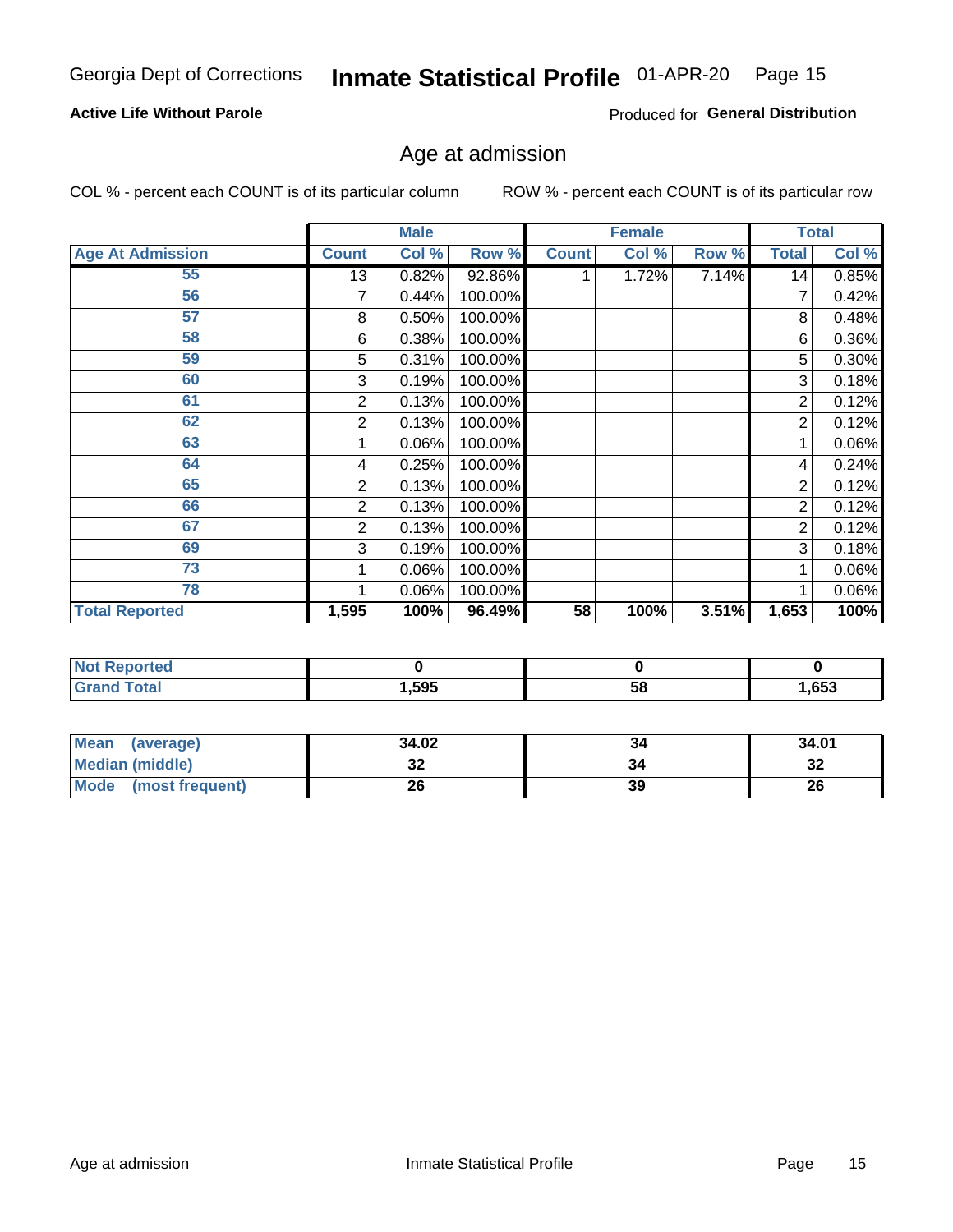### **Active Life Without Parole**

#### Produced for General Distribution

## Height, measured at entry to prison

COL % - percent each COUNT is of its particular column

|                       |                         | <b>Male</b> |         |                | <b>Female</b> |         |                | <b>Total</b> |
|-----------------------|-------------------------|-------------|---------|----------------|---------------|---------|----------------|--------------|
| <b>Height</b>         | <b>Count</b>            | Col %       | Row %   | <b>Count</b>   | Col %         | Row %   | <b>Total</b>   | Col %        |
| $\bf{0}$              | 6                       | 0.38%       | 100.00% |                |               |         | 6              | 0.36%        |
| 4'10''                |                         |             |         | $\mathbf{1}$   | 1.72%         | 100.00% | 1              | 0.06%        |
| 5'00''                | $\overline{\mathbf{4}}$ | 0.25%       | 100.00% |                |               |         | 4              | 0.24%        |
| 5'01"                 | 4                       | 0.25%       | 66.67%  | $\overline{2}$ | 3.45%         | 33.33%  | 6              | $0.36\%$     |
| 5'02"                 | 8                       | 0.50%       | 80.00%  | $\overline{2}$ | 3.45%         | 20.00%  | 10             | 0.60%        |
| 5'03''                | 13                      | 0.82%       | 54.17%  | 11             | 18.97%        | 45.83%  | 24             | 1.45%        |
| 5'04"                 | 19                      | 1.19%       | 55.88%  | 15             | 25.86%        | 44.12%  | 34             | 2.06%        |
| 5'05"                 | 43                      | 2.70%       | 86.00%  | 7              | 12.07%        | 14.00%  | 50             | 3.02%        |
| 5'06''                | 107                     | 6.71%       | 94.69%  | 6              | 10.34%        | 5.31%   | 113            | 6.84%        |
| 5'07''                | 110                     | 6.90%       | 94.02%  | 7              | 12.07%        | 5.98%   | 117            | 7.08%        |
| 5'08''                | 163                     | 10.22%      | 99.39%  | 1              | 1.72%         | 0.61%   | 164            | 9.92%        |
| 5'09''                | 208                     | 13.04%      | 99.05%  | $\overline{c}$ | 3.45%         | 0.95%   | 210            | 12.70%       |
| 5'10''                | 190                     | 11.91%      | 99.48%  | 1              | 1.72%         | 0.52%   | 191            | 11.55%       |
| 5'11"                 | 198                     | 12.41%      | 99.50%  | 1              | 1.72%         | 0.50%   | 199            | 12.04%       |
| 6'00''                | 170                     | 10.66%      | 99.42%  | 1              | 1.72%         | 0.58%   | 171            | 10.34%       |
| 6'01''                | 134                     | 8.40%       | 100.00% |                |               |         | 134            | 8.11%        |
| 6'02"                 | 107                     | 6.71%       | 100.00% |                |               |         | 107            | 6.47%        |
| 6'03''                | 54                      | 3.39%       | 98.18%  | $\mathbf{1}$   | 1.72%         | 1.82%   | 55             | 3.33%        |
| 6'04"                 | 37                      | 2.32%       | 100.00% |                |               |         | 37             | 2.24%        |
| 6'05"                 | 10                      | 0.63%       | 100.00% |                |               |         | 10             | 0.60%        |
| 6'06''                | 6                       | 0.38%       | 100.00% |                |               |         | 6              | 0.36%        |
| 6'07''                | $\overline{2}$          | 0.13%       | 100.00% |                |               |         | $\overline{2}$ | 0.12%        |
| 6'11''                | $\overline{2}$          | 0.13%       | 100.00% |                |               |         | $\overline{2}$ | 0.12%        |
| <b>Total Reported</b> | 1,595                   | 100%        | 96.49%  | 58             | 100%          | 3.51%   | 1,653          | 100%         |

| <b>eported</b> |      |    |      |
|----------------|------|----|------|
| <b>otal</b>    | ,595 | 58 | ,653 |

| <b>Mean</b> | (average)       | 5'10" | 5'05" | 5'10'' |
|-------------|-----------------|-------|-------|--------|
|             |                 |       |       |        |
| <b>Mode</b> | (most frequent) | 5'09" | 5'04" | 5'09"  |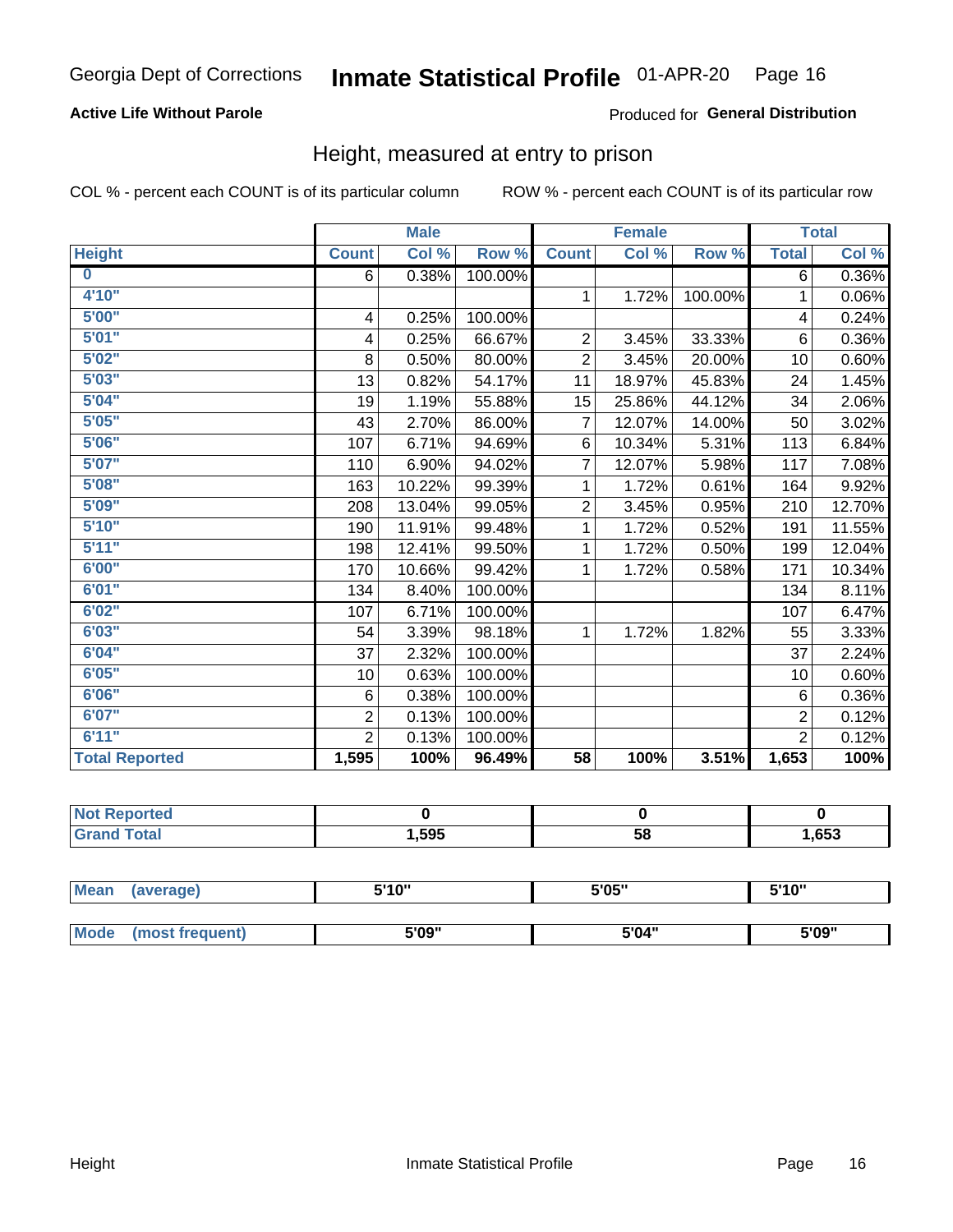### **Active Life Without Parole**

Produced for General Distribution

## Weight, measured at entry to prison

COL % - percent each COUNT is of its particular column

ROW % - percent each COUNT is of its particular row

|                          |                | <b>Male</b>             |                  |                         | <b>Female</b> |         |                  | <b>Total</b>            |  |
|--------------------------|----------------|-------------------------|------------------|-------------------------|---------------|---------|------------------|-------------------------|--|
| Weight                   | <b>Count</b>   | Col %                   | Row <sup>%</sup> | <b>Count</b>            | Col %         | Row %   | <b>Total</b>     | Col %                   |  |
| 100 - 109 pounds         | 1              | 0.06%                   | 50.00%           | 1                       | 1.72%         | 50.00%  | $\overline{2}$   | 0.12%                   |  |
| 110 - 119 pounds         | 4              | 0.25%                   | 66.67%           | $\overline{2}$          | 3.45%         | 33.33%  | 6                | 0.36%                   |  |
| 120 - 129 pounds         | $\overline{7}$ | 0.44%                   | 77.78%           | $\overline{2}$          | 3.45%         | 22.22%  | $\boldsymbol{9}$ | 0.55%                   |  |
| 130 - 139 pounds         | 48             | 3.02%                   | 94.12%           | $\overline{3}$          | 5.17%         | 5.88%   | 51               | 3.09%                   |  |
| 140 - 149 pounds         | 101            | 6.34%                   | 96.19%           | 4                       | 6.90%         | 3.81%   | 105              | 6.36%                   |  |
| 150 - 159 pounds         | 148            | 9.30%                   | 94.87%           | 8                       | 13.79%        | 5.13%   | 156              | 9.45%                   |  |
| 160 - 169 pounds         | 200            | 12.56%                  | 98.04%           | $\overline{\mathbf{4}}$ | 6.90%         | 1.96%   | 204              | 12.36%                  |  |
| 170 - 179 pounds         | 205            | 12.88%                  | 98.09%           | 4                       | 6.90%         | 1.91%   | 209              | 12.67%                  |  |
| 180 - 189 pounds         | 205            | 12.88%                  | 97.16%           | 6                       | 10.34%        | 2.84%   | 211              | 12.79%                  |  |
| 190 - 199 pounds         | 134            | 8.42%                   | 95.71%           | 6                       | 10.34%        | 4.29%   | 140              | 8.48%                   |  |
| 200 - 209 pounds         | 140            | 8.79%                   | 96.55%           | 5                       | 8.62%         | 3.45%   | 145              | 8.79%                   |  |
| 210 - 219 pounds         | 94             | 5.90%                   | 94.95%           | 5                       | 8.62%         | 5.05%   | 99               | 6.00%                   |  |
| 220 - 229 pounds         | 99             | 6.22%                   | 99.00%           | $\mathbf 1$             | 1.72%         | 1.00%   | 100              | 6.06%                   |  |
| 230 - 239 pounds         | 56             | 3.52%                   | 98.25%           | $\mathbf{1}$            | 1.72%         | 1.75%   | 57               | 3.45%                   |  |
| 240 - 249 pounds         | 46             | 2.89%                   | 100.00%          |                         |               |         | 46               | 2.79%                   |  |
| 250 - 259 pounds         | 32             | 2.01%                   | 96.97%           | $\mathbf{1}$            | 1.72%         | 3.03%   | 33               | 2.00%                   |  |
| 260 - 269 pounds         | 18             | 1.13%                   | 94.74%           | $\mathbf{1}$            | 1.72%         | 5.26%   | 19               | 1.15%                   |  |
| 270 - 279 pounds         | 17             | 1.07%                   | 100.00%          |                         |               |         | 17               | 1.03%                   |  |
| 280 - 289 pounds         | 14             | 0.88%                   | 93.33%           | $\mathbf{1}$            | 1.72%         | 6.67%   | 15               | 0.91%                   |  |
| 290 - 299 pounds         | $\sqrt{5}$     | 0.31%                   | 71.43%           | $\overline{2}$          | 3.45%         | 28.57%  | $\overline{7}$   | 0.42%                   |  |
| 300 - 309 pounds         | 5              | 0.31%                   | 100.00%          |                         |               |         | 5                | 0.30%                   |  |
| 320 - 329 pounds         | $\overline{3}$ | 0.19%                   | 100.00%          |                         |               |         | 3                | 0.18%                   |  |
| 330 - 339 pounds         | $\overline{5}$ | 0.31%                   | 100.00%          |                         |               |         | 5                | 0.30%                   |  |
| 350 - 359 pounds         | $\mathbf 1$    | 0.06%                   | 100.00%          |                         |               |         | 1                | 0.06%                   |  |
| 360 - 369 pounds         | $\mathbf{1}$   | 0.06%                   | 100.00%          |                         |               |         | 1                | 0.06%                   |  |
| 370 - 379 pounds         | $\mathbf 1$    | 0.06%                   | 100.00%          |                         |               |         | $\mathbf 1$      | 0.06%                   |  |
| 390 - 399 pounds         |                |                         |                  | $\mathbf{1}$            | 1.72%         | 100.00% | $\mathbf 1$      | 0.06%                   |  |
| 400 pounds and over      | $\overline{2}$ | 0.13%                   | 100.00%          |                         |               |         | $\overline{2}$   | 0.12%                   |  |
| <b>Total Reported</b>    | 1,592          | 100%                    | 96.48%           | $\overline{58}$         | 100%          | 3.52%   | 1,650            | 100%                    |  |
|                          |                |                         |                  |                         |               |         |                  |                         |  |
| <b>Not Reported</b>      |                | $\overline{\mathbf{3}}$ |                  | $\pmb{0}$               |               |         |                  | $\overline{\mathbf{3}}$ |  |
| <b>Grand Total</b>       |                | 1,595                   |                  | $\overline{58}$         |               |         |                  | 1,653                   |  |
|                          |                |                         |                  |                         |               |         |                  |                         |  |
| <b>Mean</b><br>(average) |                | 188                     |                  |                         | 184           |         |                  | 188                     |  |
| <b>Median (middle)</b>   |                | 180                     |                  | 180                     |               |         | 180              |                         |  |

**Mode** 

(most frequent)

 $180$ 

 $\overline{180}$ 

 $180$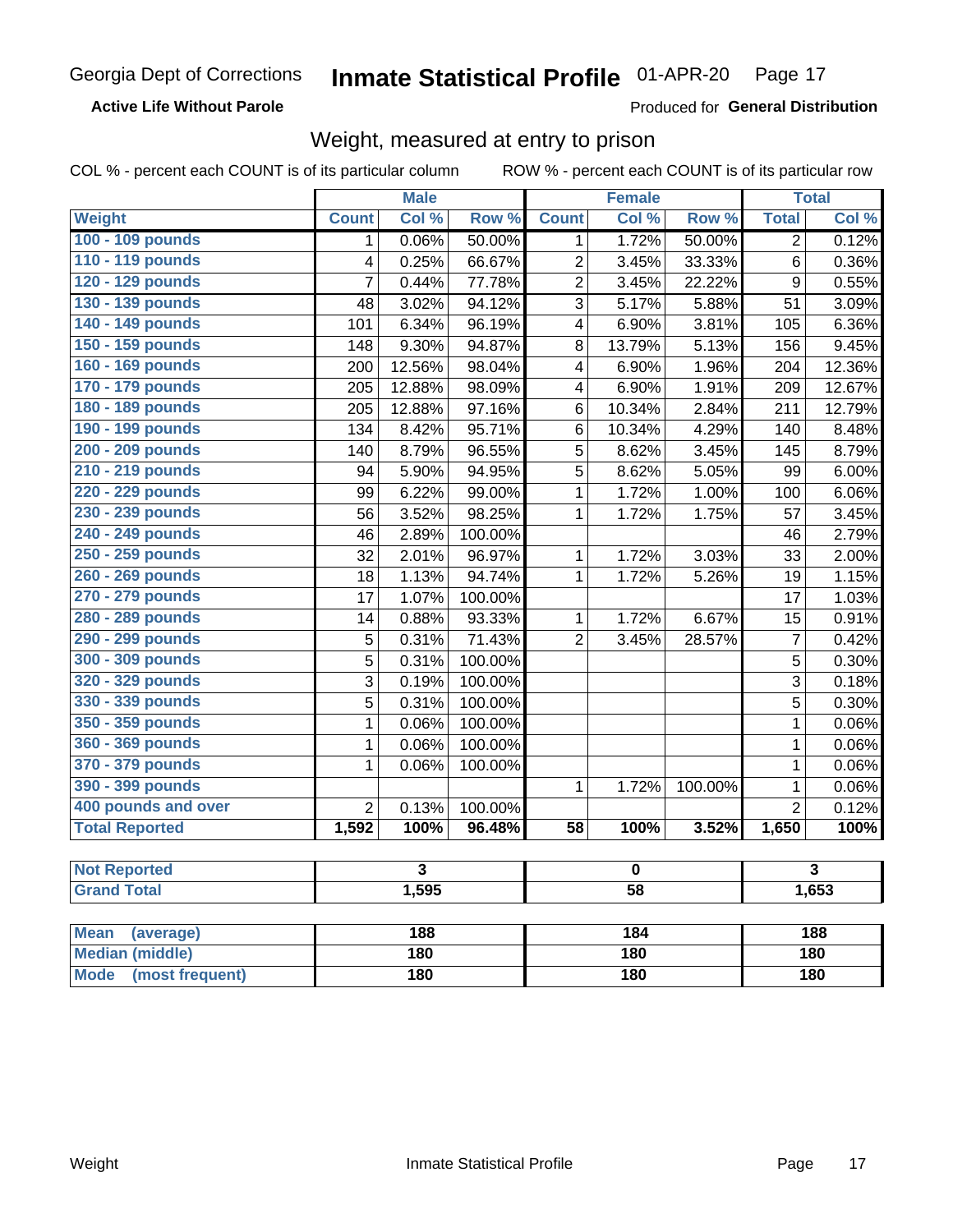#### Inmate Statistical Profile 01-APR-20 Page 18

Produced for General Distribution

#### **Active Life Without Parole**

## Veterans validated by Veteran's Administration

COL % - percent each COUNT is of its particular column

|                         |              | <b>Male</b> |                    | <b>Female</b> |         |       | <b>Total</b> |
|-------------------------|--------------|-------------|--------------------|---------------|---------|-------|--------------|
| <b>Military service</b> | <b>Count</b> | Col %       | <b>Row % Count</b> | Col %         | Row %   | Total | Col %        |
| <b>Others</b><br>0      | 54           | 41.86%      | 100.00%            |               |         | 54    | 41.54%       |
| <b>Air Force</b>        | 49           | 37.98%      | 98.00%             | 100.00%       | 2.00%   | 50    | 38.46%       |
| <b>Army</b>             | 5            | $3.88\%$    | 100.00%            |               |         | 5     | 3.85%        |
| <b>Navy</b><br>3        |              | 6.20%       | 100.00%            |               |         | 8     | 6.15%        |
| <b>Coast Guard</b><br>5 | 13           | 10.08%      | 100.00%            |               |         | 13    | 10.00%       |
| <b>Total Reported</b>   | 129          | 100%        | 99.23%             | 100%          | $.77\%$ | 130   | 100%         |

|                   | .466 | --<br>v, | .523<br>$ -$ |
|-------------------|------|----------|--------------|
| $f \sim f \sim f$ | ,595 | 58       | ,653         |

| ____<br>____ |
|--------------|
|--------------|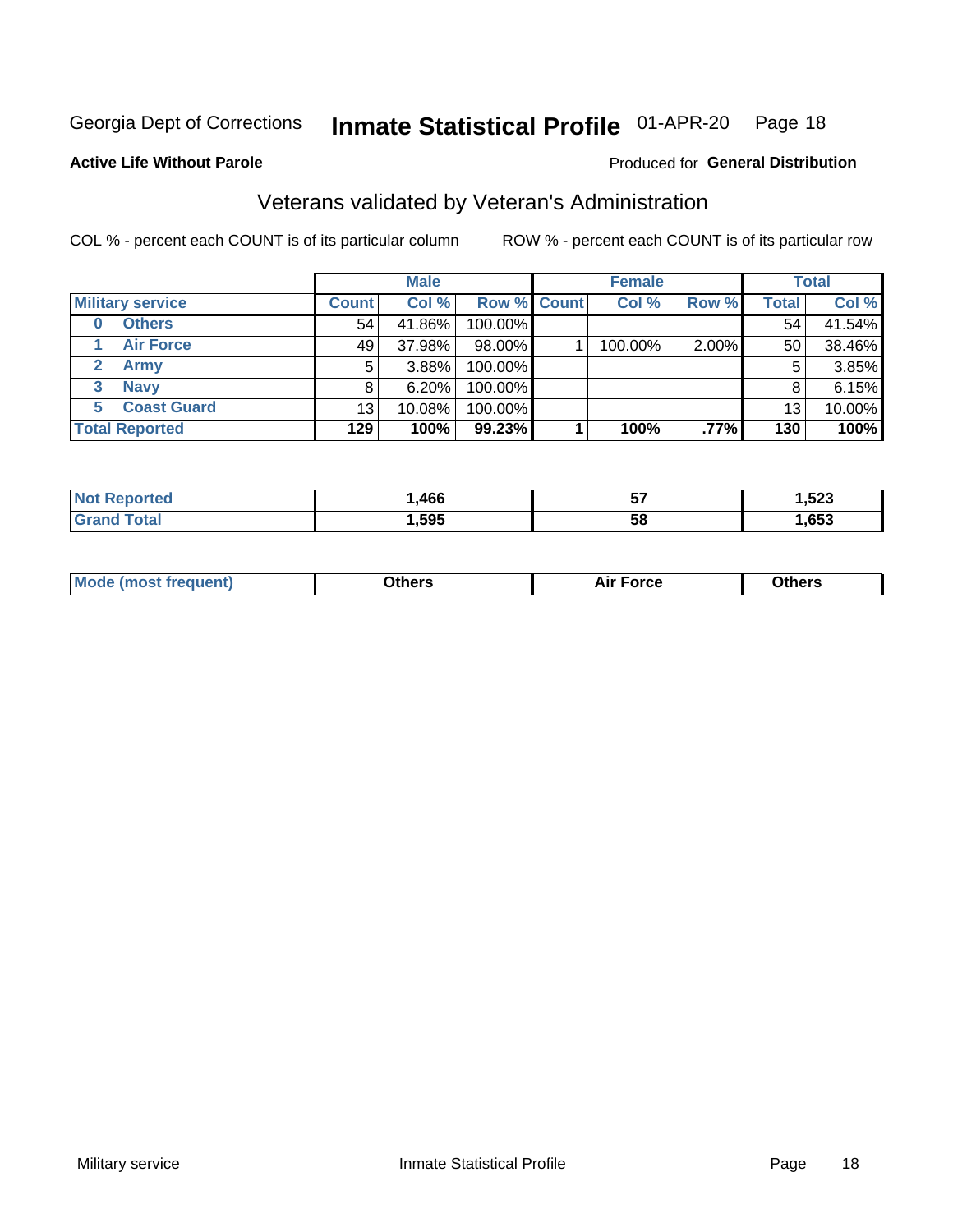#### Inmate Statistical Profile 01-APR-20 Page 19

**Active Life Without Parole** 

Produced for General Distribution

## Type of admission to prison

COL % - percent each COUNT is of its particular column

|                                      |                 | <b>Male</b> |                    |    | <b>Female</b> |       |              | <b>Total</b> |
|--------------------------------------|-----------------|-------------|--------------------|----|---------------|-------|--------------|--------------|
| <b>Type of Admission</b>             | <b>Count</b>    | Col %       | <b>Row % Count</b> |    | Col %         | Row % | <b>Total</b> | Col %        |
| <b>New Sentence</b><br>52            | 1,507           | 94.48%      | 96.29%             | 58 | 100.00%       | 3.71% | 1,565        | 94.68%       |
| <b>Probation Rev Partial</b><br>53   | 9               | .56%        | 100.00%            |    |               |       | 9            | .54%         |
| <b>Probation Rev Remainder</b><br>54 | 24              | 1.50%       | 100.00%            |    |               |       | 24           | 1.45%        |
| <b>Parole Rev New Sentence</b><br>55 | 22              | 1.38%       | 100.00%            |    |               |       | 22           | 1.33%        |
| <b>Parole Rev No New</b><br>56       | 19              | 1.19%       | 100.00%            |    |               |       | 19           | 1.15%        |
| <b>Sentence</b>                      |                 |             |                    |    |               |       |              |              |
| <b>Life W/O Parole</b><br>70         | 13 <sub>1</sub> | .82%        | 100.00%            |    |               |       | 13           | .79%         |
| <b>Unknown</b><br>82                 |                 | $.06\%$     | 100.00%            |    |               |       |              | .06%         |
| <b>Total Reported</b>                | 1,595           | 100%        | 96.49%             | 58 | 100%          | 3.51% | 1,653        | 100%         |

| Reported<br><b>NOT</b>       |       |           |      |
|------------------------------|-------|-----------|------|
| <b>c</b> otal<br><b>Gran</b> | .,595 | - -<br>วง | .653 |

| <b>Mode (most frequent)</b> | <b>New Sentence</b> | <b>New Sentence</b> | <b>New Sentence</b> |
|-----------------------------|---------------------|---------------------|---------------------|
|                             |                     |                     |                     |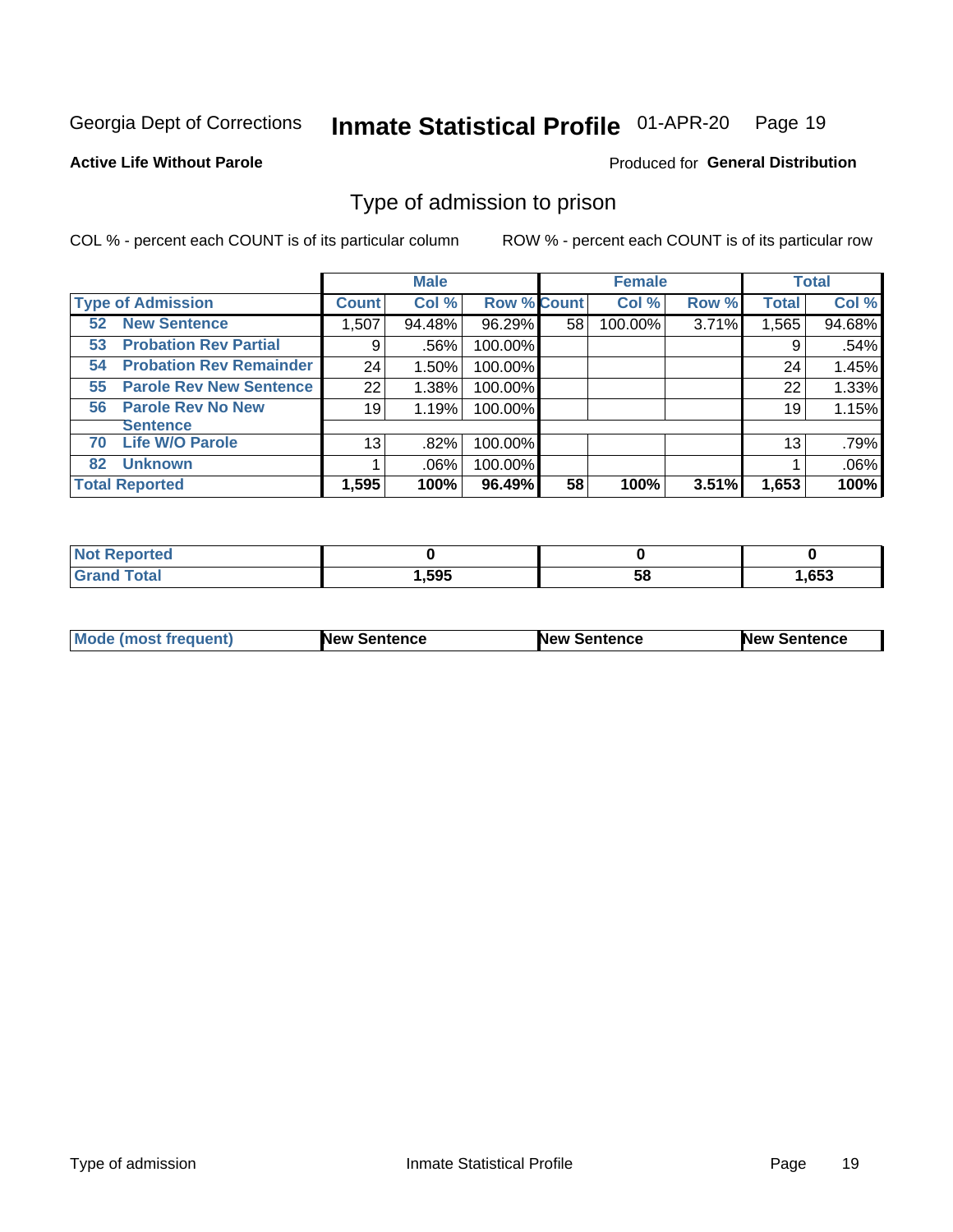## Inmate Statistical Profile 01-APR-20 Page 20

**Active Life Without Parole** 

Produced for General Distribution

## Current / last supervision level

COL % - percent each COUNT is of its particular column

|                        |                   | <b>Male</b> |                    |                 | <b>Female</b> |          |       | <b>Total</b> |
|------------------------|-------------------|-------------|--------------------|-----------------|---------------|----------|-------|--------------|
| <b>Security Status</b> | Count l           | Col%        | <b>Row % Count</b> |                 | Col %         | Row %    | Total | Col %        |
| 4 Medium               |                   | .13%        | $100.00\%$         |                 | .00%          |          |       | .12%         |
| 5 Close                | .593              | $99.87\%$   | 96.49%             | 58 <sub>1</sub> | 100.00%       | 3.51%    | .651  | 99.88%       |
| <b>Total Reported</b>  | $.595$ $^{\circ}$ | 100%        | 96.49%             | 58              | 100%          | $3.51\%$ | 1,653 | 100%         |

| <b>Still being diagnosed</b> |       |    |       |
|------------------------------|-------|----|-------|
| <b>Not Reported</b>          |       |    |       |
| <b>Grand Total</b>           | 1,595 | 58 | 1,653 |

| <b>AhoM</b><br>rreauent) | Close | Close | Close |
|--------------------------|-------|-------|-------|
|                          |       |       |       |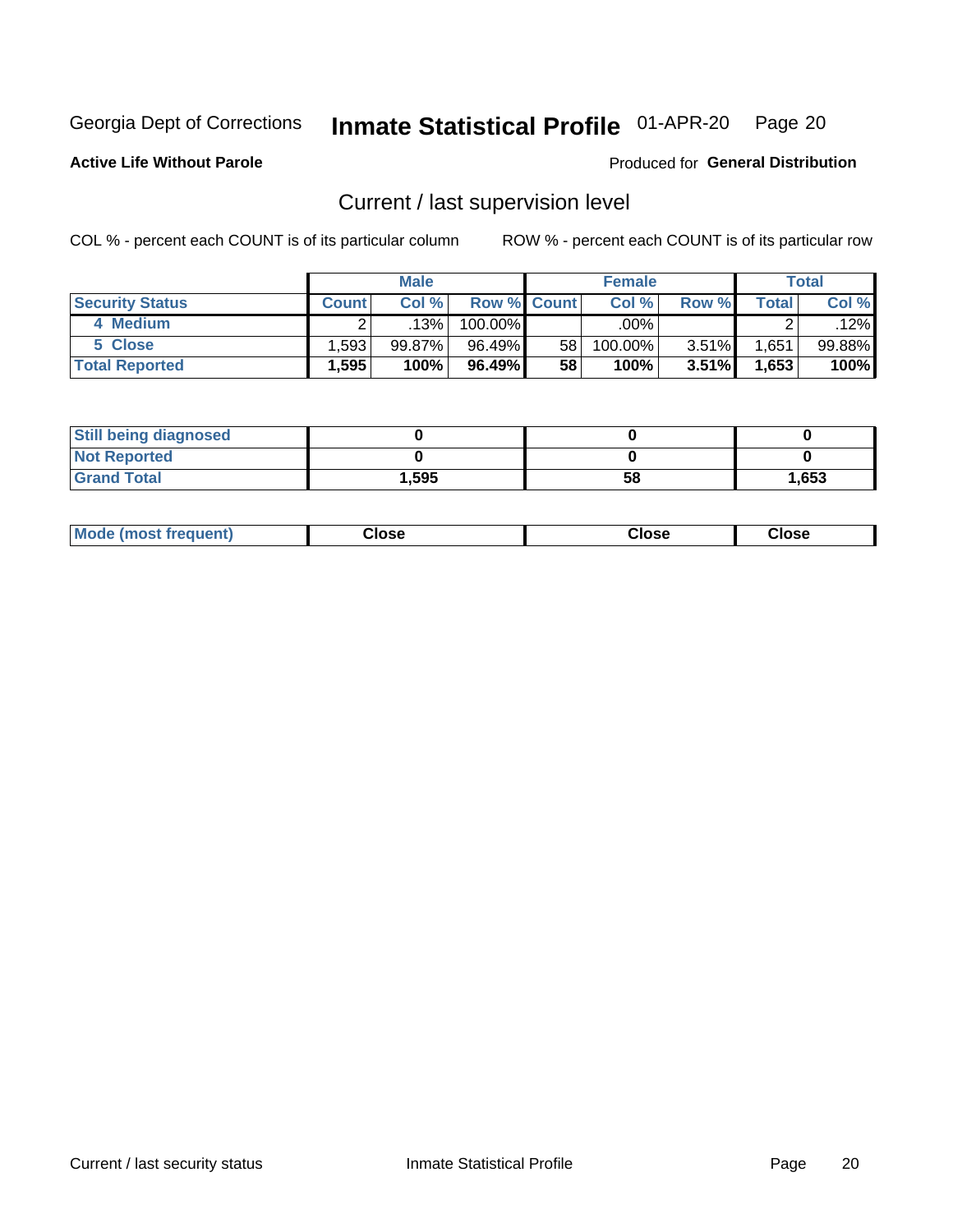#### Inmate Statistical Profile 01-APR-20 Page 21

**Active Life Without Parole** 

Produced for General Distribution

## Current / last type of institution

COL % - percent each COUNT is of its particular column

|                            |              | <b>Male</b> |                    |                 | <b>Female</b> |          |              | Total   |
|----------------------------|--------------|-------------|--------------------|-----------------|---------------|----------|--------------|---------|
| <b>Type of Institution</b> | <b>Count</b> | Col %       | <b>Row % Count</b> |                 | Col %         | Row %    | <b>Total</b> | Col %   |
| <b>State Prison</b>        | 1,595,       | 100.00%     | 96.49%             | 58 <sub>1</sub> | $100.00\%$    | $3.51\%$ | 1,653        | 100.00% |
| <b>Total Reported</b>      | 1,595        | 100%        | 96.49%             | 58              | 100%          | $3.51\%$ | 1,653        | 100%    |

| τeα<br>. |      |    |      |
|----------|------|----|------|
|          | ,595 | ວເ | ,653 |

|  | <b>Mode (most frequent)</b> | State Prison | <b>State Prison</b> | <b>State Prison</b> |
|--|-----------------------------|--------------|---------------------|---------------------|
|--|-----------------------------|--------------|---------------------|---------------------|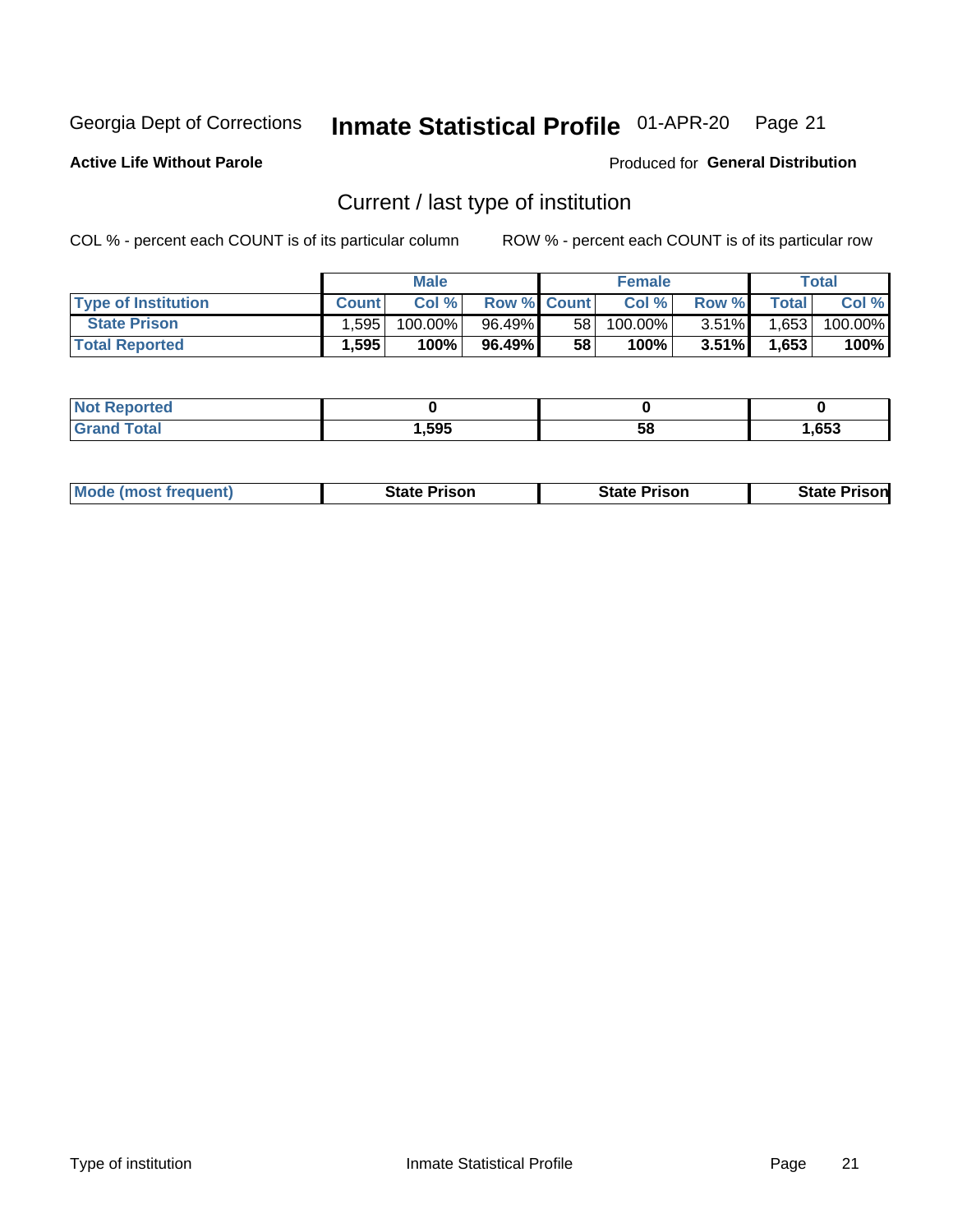#### Inmate Statistical Profile 01-APR-20 Page 22

### **Active Life Without Parole**

#### Produced for General Distribution

## Institution type - transitional centers

COL % - percent each COUNT is of its particular column

|                                                | Male  |                    | <b>Female</b> |                   | Total |
|------------------------------------------------|-------|--------------------|---------------|-------------------|-------|
| <b>Institution Type - Trans. Centers Count</b> | Col % | <b>Row % Count</b> |               | Col % Row % Total | Col % |
| <b>Total Reported</b>                          |       |                    |               |                   |       |

| <b>Reported</b><br><b>NOT</b><br>$\sim$            |  |  |
|----------------------------------------------------|--|--|
| $f$ $f \circ f \circ f$<br>$C = 1$<br><b>TULAI</b> |  |  |

| Mode (most frequent) | <b>Null</b> | <b>Null</b> | <b>Null</b> |
|----------------------|-------------|-------------|-------------|
|                      |             |             |             |
|                      |             |             |             |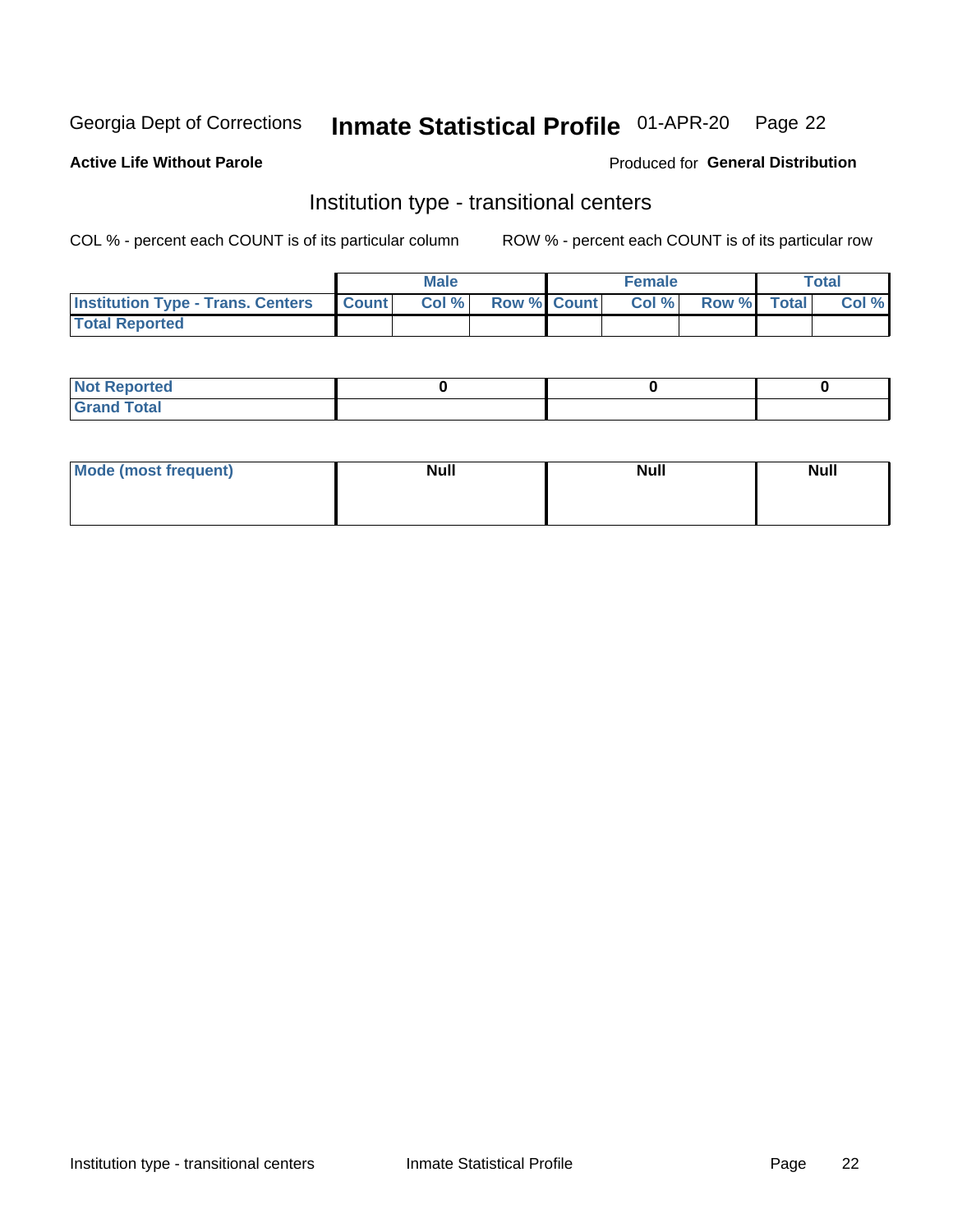## Inmate Statistical Profile 01-APR-20 Page 23

**Active Life Without Parole** 

Produced for General Distribution

## Institution type - county prisons

COL % - percent each COUNT is of its particular column

|                                                    | <b>Male</b> |       |  | <b>Female</b> |                          |             | <b>Total</b> |       |
|----------------------------------------------------|-------------|-------|--|---------------|--------------------------|-------------|--------------|-------|
| <b>Institution Type - County Prisons   Count  </b> |             | Col % |  |               | <b>Row % Count Col %</b> | Row % Total |              | Col % |
| <b>Total Reported</b>                              |             |       |  |               |                          |             |              |       |

| <b>Not Reported</b>   |  |  |
|-----------------------|--|--|
| <b>Total</b><br>Granc |  |  |

| Mode (most frequent) | <b>Null</b> | <b>Null</b><br><b>Null</b> |
|----------------------|-------------|----------------------------|
|                      |             |                            |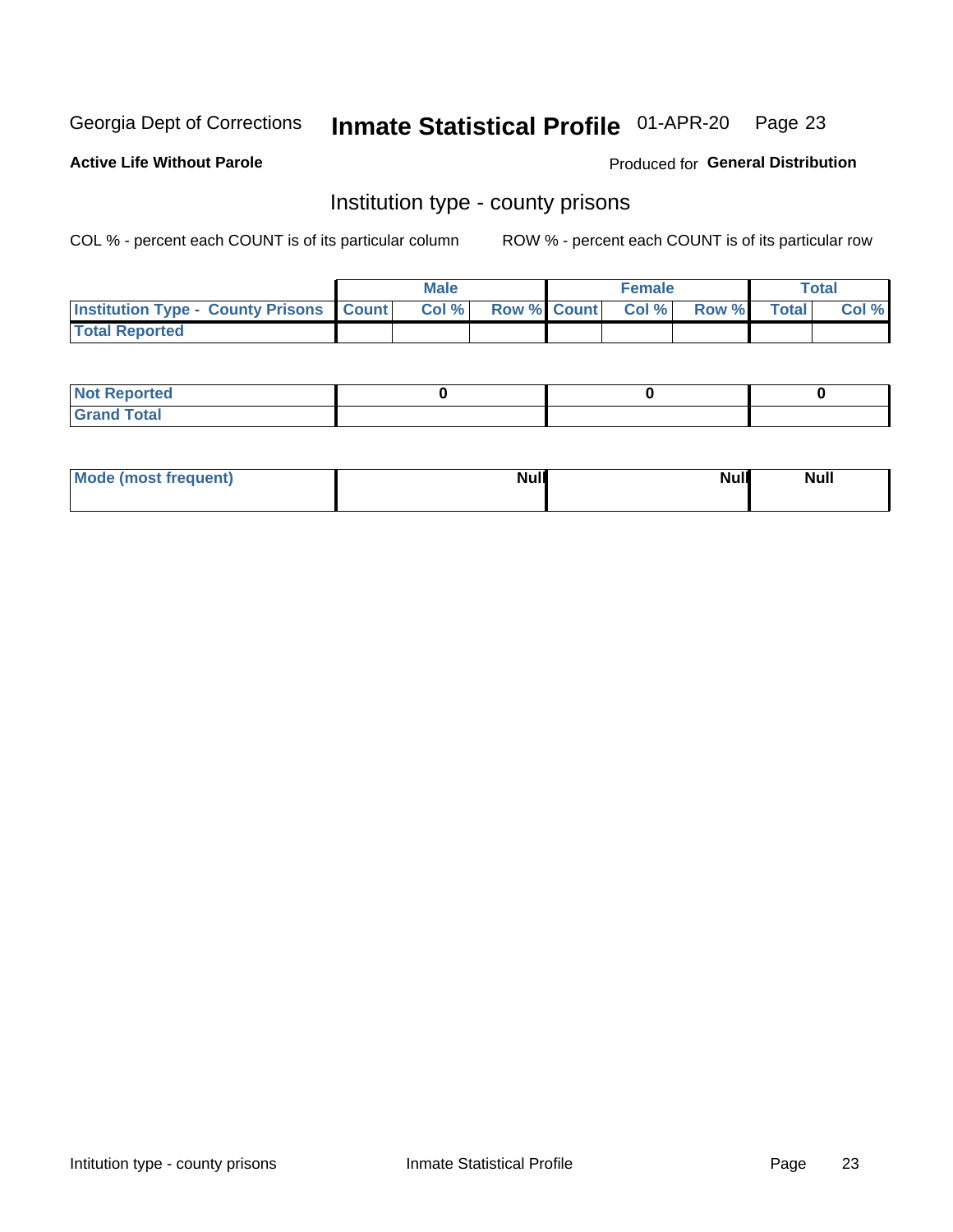#### Inmate Statistical Profile 01-APR-20 Page 24

### **Active Life Without Parole**

#### Produced for General Distribution

## Institution type - state prisons

COL % - percent each COUNT is of its particular column

|                                         | <b>Male</b>               |        |                               | <b>Female</b> |        |                                     | <b>Total</b> |        |
|-----------------------------------------|---------------------------|--------|-------------------------------|---------------|--------|-------------------------------------|--------------|--------|
| <b>Institution Type - State Prisons</b> | <b>Count</b>              | Col %  | Row %                         | <b>Count</b>  | Col %  | Row %                               | <b>Total</b> | Col %  |
| <b>Arrendale State Prison</b>           |                           |        |                               | 30            | 51.72% | 100.00%                             | 30           | 1.81%  |
| <b>Augusta State Med. Prison</b>        | 91                        | 5.71%  | 100.00%                       |               |        |                                     | 91           | 5.51%  |
| <b>Autry State Prison</b>               | 1                         | .06%   | 100.00%                       |               |        |                                     | 1            | .06%   |
| <b>Baldwin State Prison</b>             | 54                        | 3.39%  | 100.00%                       |               |        |                                     | 54           | 3.27%  |
| <b>Calhoun State Prison</b>             | 2                         | .13%   | 100.00%                       |               |        |                                     | 2            | .12%   |
| <b>Central State Prison</b>             | 4                         | .25%   | 100.00%                       |               |        |                                     | 4            | .24%   |
| <b>Coastal State Prison</b>             | 5                         | .31%   | 100.00%                       |               |        |                                     | 5            | .30%   |
| <b>Ga Diag Class Prison</b>             | 84                        | 5.27%  | 100.00%                       |               |        |                                     | 84           | 5.08%  |
| <b>Ga State Prison</b>                  | 47                        | 2.95%  | 100.00%                       |               |        |                                     | 47           | 2.84%  |
| <b>Hancock State Prison</b>             | 165                       | 10.34% | 100.00%                       |               |        |                                     | 165          | 9.98%  |
| <b>Hays State Prison</b>                | 125                       | 7.84%  | 100.00%                       |               |        |                                     | 125          | 7.56%  |
| <b>Johnson State Prison</b>             | 1                         | .06%   | 100.00%                       |               |        |                                     |              | .06%   |
| <b>Macon State Prison</b>               | 316                       | 19.81% | 100.00%                       |               |        |                                     | 316          | 19.12% |
| <b>Phillips State Prison</b>            | 30                        | 1.88%  | 100.00%                       |               |        |                                     | 30           | 1.81%  |
| <b>Pulaski State Prison</b>             |                           |        |                               | 28            | 48.28% | 100.00%                             | 28           | 1.69%  |
| <b>Smith State Prison</b>               | 215                       | 13.48% | 100.00%                       |               |        |                                     | 215          | 13.01% |
| <b>Telfair State Prison</b>             | 233                       | 14.61% | 100.00%                       |               |        |                                     | 233          | 14.10% |
| <b>Valdosta State Prison</b>            | 99                        | 6.21%  | 100.00%                       |               |        |                                     | 99           | 5.99%  |
| <b>Ware State Prison</b>                | 123                       | 7.71%  | 100.00%                       |               |        |                                     | 123          | 7.44%  |
| <b>Total Reported</b>                   | 1,595                     | 100%   | 96.49%                        | 58            | 100%   | 3.51%                               | 1,653        | 100%   |
| <b>Not Reported</b>                     | $\mathbf 0$               |        | $\bf{0}$                      |               |        | $\bf{0}$                            |              |        |
| <b>Grand Total</b>                      |                           | 1,595  |                               | 58            |        |                                     |              | 1,653  |
| <b>Mode (most frequent)</b>             | <b>Macon State Prison</b> |        | <b>Arrendale State Prison</b> |               |        | <b>Macon State</b><br><b>Prison</b> |              |        |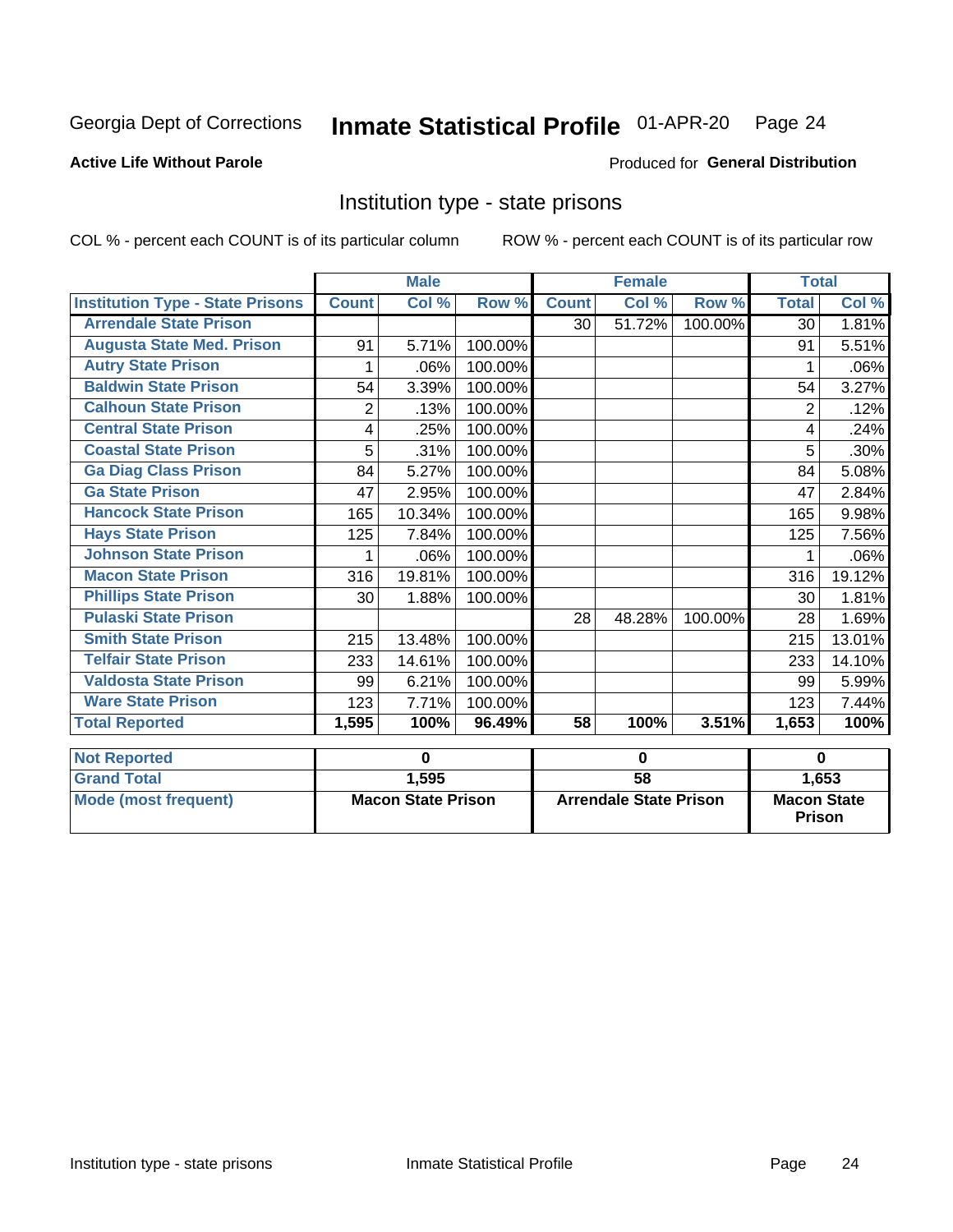## Inmate Statistical Profile 01-APR-20 Page 25

**Active Life Without Parole** 

Produced for General Distribution

## Institution type - private prisons

COL % - percent each COUNT is of its particular column

|                                                     | <b>Male</b> |      |                    | <b>Female</b> |       |             | Total |       |
|-----------------------------------------------------|-------------|------|--------------------|---------------|-------|-------------|-------|-------|
| <b>Institution Type - Private Prisons   Count  </b> |             | Col% | <b>Row % Count</b> |               | Col % | Row % Total |       | Col % |
| <b>Total Reported</b>                               |             |      |                    |               |       |             |       |       |

| Not Reported           |  |  |
|------------------------|--|--|
| <b>Cotal</b><br>______ |  |  |

| <b>Mo</b><br>frequent) | <b>Null</b> | <b>Null</b> | . . I *<br><b>IVUII</b> |
|------------------------|-------------|-------------|-------------------------|
|                        |             |             |                         |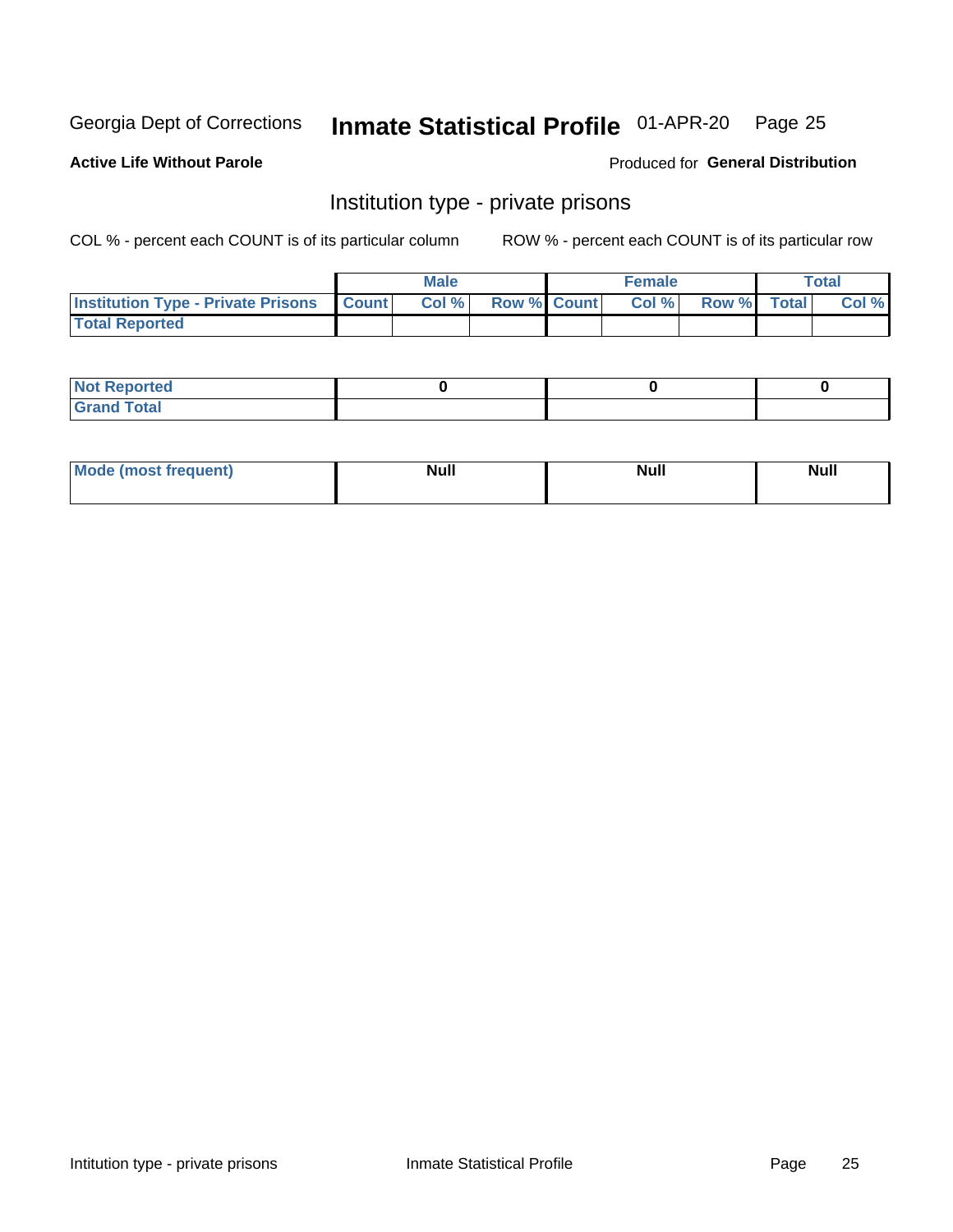#### Inmate Statistical Profile 01-APR-20 Page 26

#### **Active Life Without Parole**

#### Produced for General Distribution

## Institution type - inmate boot camp

COL % - percent each COUNT is of its particular column

|                                      | <b>Male</b>  |       |               |              | <b>Female</b> | <b>Total</b> |  |       |
|--------------------------------------|--------------|-------|---------------|--------------|---------------|--------------|--|-------|
| <b>Institution Type - Boot Camps</b> | <b>Count</b> | Col % | <b>Row %I</b> | <b>Count</b> | Col %         | Row % Total  |  | Col % |
| <b>Total Rported</b>                 |              |       |               |              |               |              |  |       |

| <b>Not Reported</b>            |  |  |
|--------------------------------|--|--|
| <b>Total</b><br>C <sub>r</sub> |  |  |

| Mod<br>uamo | Nul.<br>$- - - - - -$ | <b>Null</b> | <br>uu.<br>------ |
|-------------|-----------------------|-------------|-------------------|
|             |                       |             |                   |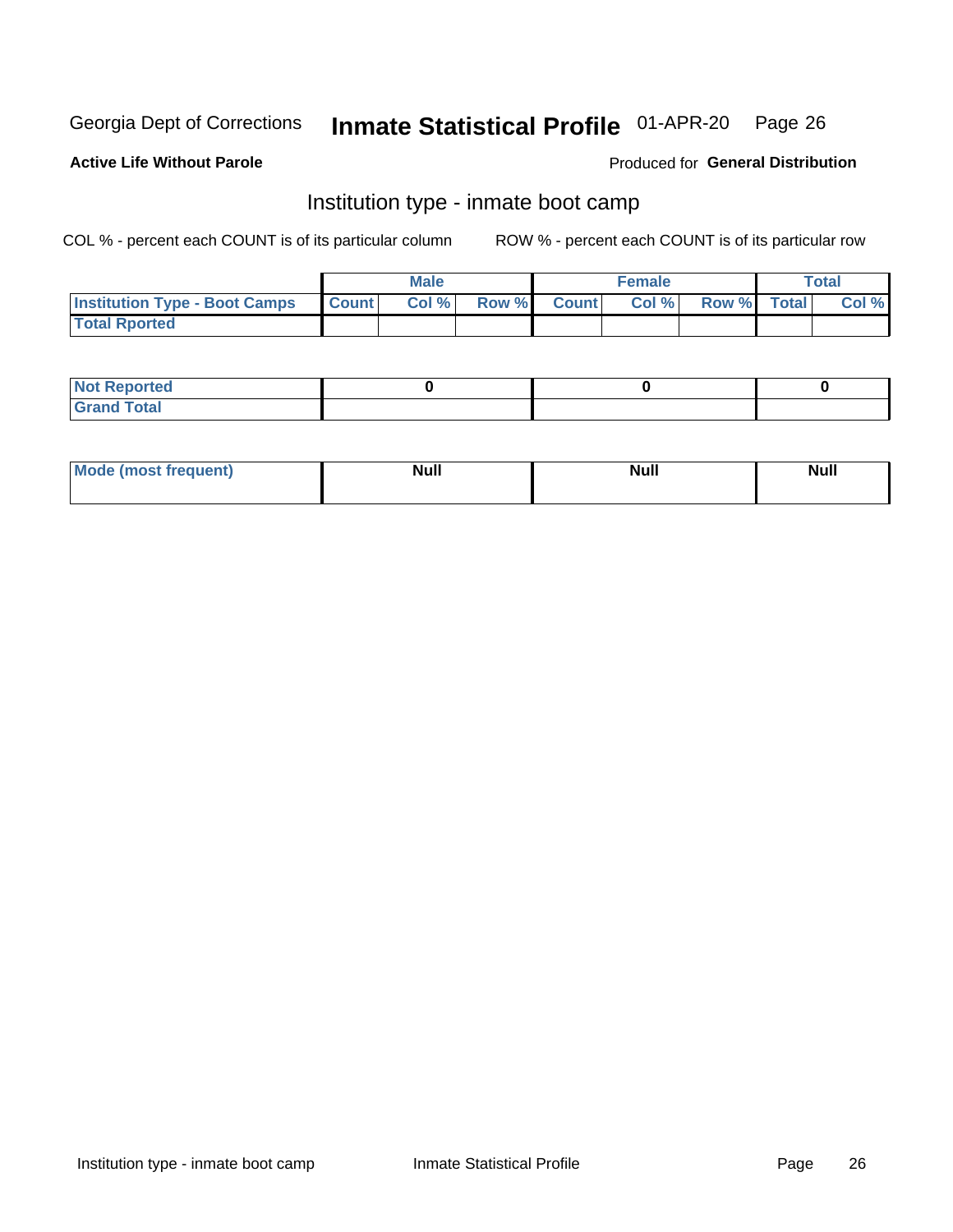#### Inmate Statistical Profile 01-APR-20 Page 27

**Active Life Without Parole** 

Produced for General Distribution

## Number of disciplinary reports

COL % - percent each COUNT is of its particular column

|                                       | <b>Male</b>  |        |             |    | <b>Female</b> | <b>Total</b> |       |        |
|---------------------------------------|--------------|--------|-------------|----|---------------|--------------|-------|--------|
| <b>Number of Disciplinary Reports</b> | <b>Count</b> | Col %  | Row % Count |    | Col %         | Row %        | Total | Col %  |
|                                       | 493          | 30.91% | 95.54%      | 23 | 39.66%        | 4.46%        | 516   | 31.22% |
|                                       | 218          | 13.67% | 96.46%      | 8  | 13.79%        | 3.54%        | 226   | 13.67% |
|                                       | 141          | 8.84%  | 94.00%      | 9  | 15.52%        | 6.00%        | 150   | 9.07%  |
| 3                                     | 125          | 7.84%  | 95.42%      | 6  | 10.34%        | 4.58%        | 131   | 7.92%  |
|                                       | 65           | 4.08%  | 95.59%      | 3  | 5.17%         | 4.41%        | 68    | 4.11%  |
| 5                                     | 68           | 4.26%  | 100.00%     |    |               |              | 68    | 4.11%  |
| <b>More Than 5</b>                    | 485          | 30.41% | 98.18%      | 9  | 15.52%        | 1.82%        | 494   | 29.89% |
| <b>Total Reported</b>                 | 1,595        | 100%   | 96.49%      | 58 | 100%          | 3.51%        | 1,653 | 100%   |

| NO<br>тео.   |      |    |      |
|--------------|------|----|------|
| <b>Total</b> | ,595 | 58 | .653 |

| Mean (average)       | 6.43 | 3.88 | 6.34 |
|----------------------|------|------|------|
| Median (middle)      |      |      |      |
| Mode (most frequent) |      |      |      |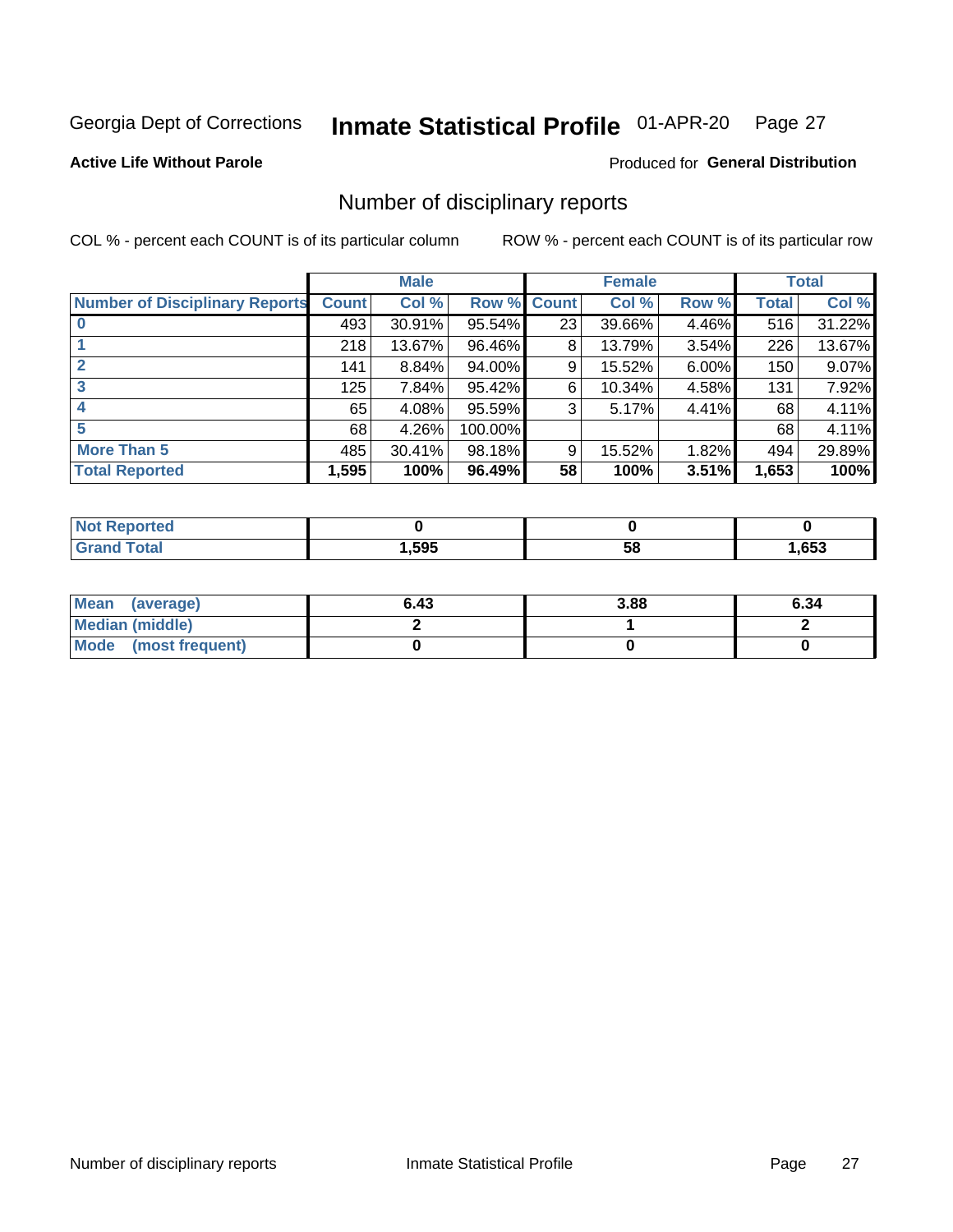## Inmate Statistical Profile 01-APR-20 Page 28

**Active Life Without Parole** 

**Produced for General Distribution** 

## Number of transfers

COL % - percent each COUNT is of its particular column

|                            | <b>Male</b> |          | <b>Female</b> |              |        | <b>Total</b> |              |        |
|----------------------------|-------------|----------|---------------|--------------|--------|--------------|--------------|--------|
| <b>Number of Transfers</b> | Count l     | Col %    | Row %         | <b>Count</b> | Col %  | Row %        | <b>Total</b> | Col %  |
|                            | 50          | 3.13%    | 86.21%        | 8            | 13.79% | 13.79%       | 58           | 3.51%  |
|                            | 395         | 24.76%   | 94.50%        | 23           | 39.66% | 5.50%        | 418          | 25.29% |
| $\mathbf{2}$               | 235         | 14.73%   | 94.38%        | 14           | 24.14% | 5.62%        | 249          | 15.06% |
| 3                          | 174         | 10.91%   | 96.13%        | 7            | 12.07% | $3.87\%$     | 181          | 10.95% |
|                            | 124         | 7.77%    | 99.20%        |              | 1.72%  | 0.80%        | 125          | 7.56%  |
| 5                          | 92          | $5.77\%$ | 98.92%        |              | 1.72%  | 1.08%        | 93           | 5.63%  |
| <b>More Than 5</b>         | 525         | 32.92%   | 99.24%        | 4            | 6.90%  | 0.76%        | 529          | 32.00% |
| <b>Total Reported</b>      | 1,595       | 100%     | 96.49%        | 58           | 100%   | 3.51%        | 1,653        | 100%   |

| NO           |      |    |      |
|--------------|------|----|------|
| <b>Total</b> | ,595 | Ⴢჾ | ,653 |

| Mean (average)       | 5.90 | 1.95 | 5.76 |
|----------------------|------|------|------|
| Median (middle)      |      |      |      |
| Mode (most frequent) |      |      |      |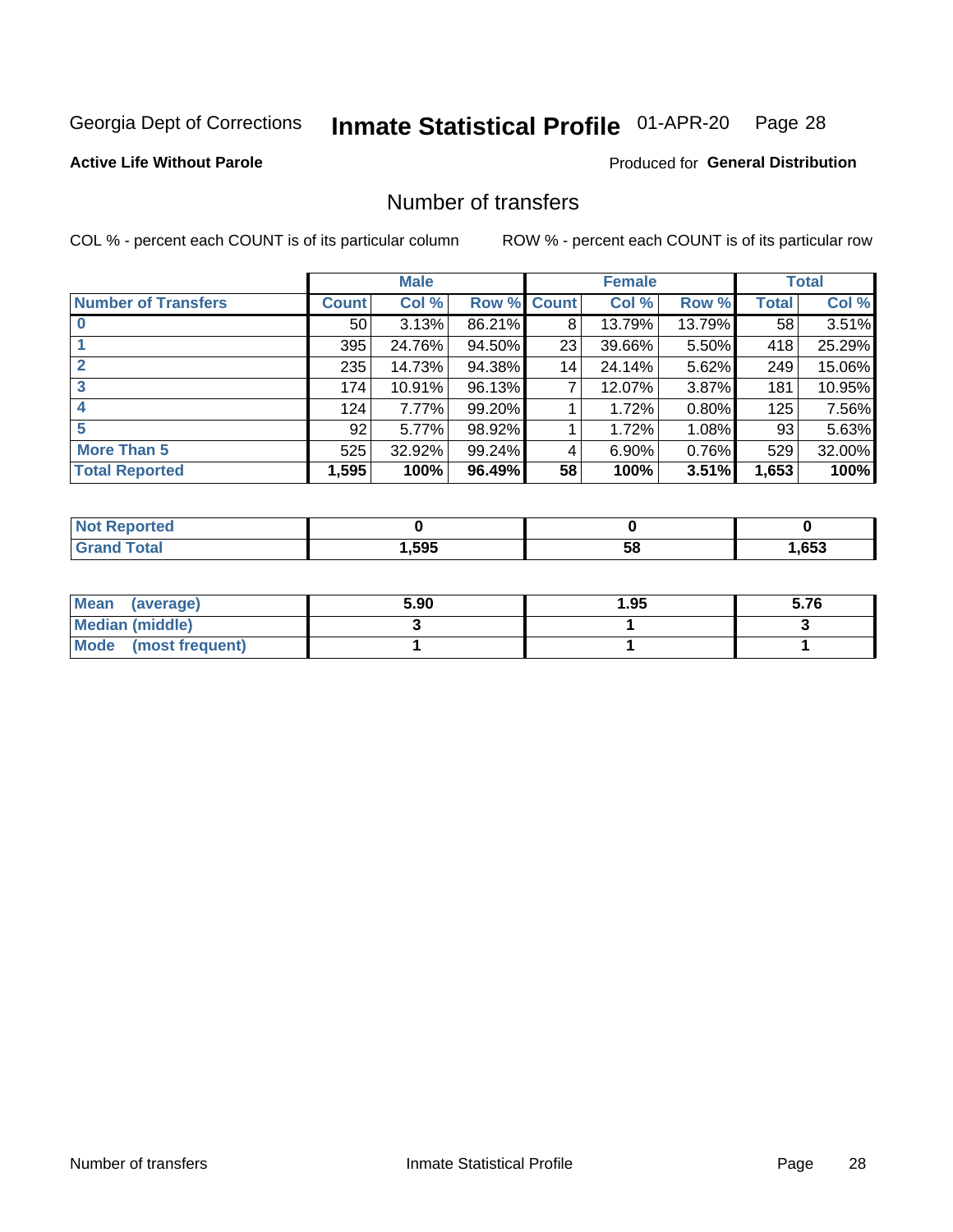## Inmate Statistical Profile 01-APR-20 Page 29

**Active Life Without Parole** 

Produced for General Distribution

## Number of escapes

COL % - percent each COUNT is of its particular column

|                          | <b>Male</b>  |        |                    | <b>Female</b> |         |          | Total |        |
|--------------------------|--------------|--------|--------------------|---------------|---------|----------|-------|--------|
| <b>Number of Escapes</b> | <b>Count</b> | Col %  | <b>Row % Count</b> |               | Col %   | Row %    | Total | Col %  |
|                          | .591         | 99.75% | $96.48\%$          | 58            | 100.00% | 3.52%    | 1,649 | 99.76% |
|                          |              | 0.13%  | 100.00%            |               |         |          |       | 0.12%  |
|                          |              | 0.13%  | $100.00\%$         |               |         |          |       | 0.12%  |
| <b>Total Reported</b>    | .595         | 100%   | 96.49%             | 58            | 100%    | $3.51\%$ | 1,653 | 100%   |

| <b>orted</b><br>NOT |       |    |      |
|---------------------|-------|----|------|
| $F$ ntn             | 1,595 | 58 | ,653 |

| Mean (average)       |  |  |
|----------------------|--|--|
| Median (middle)      |  |  |
| Mode (most frequent) |  |  |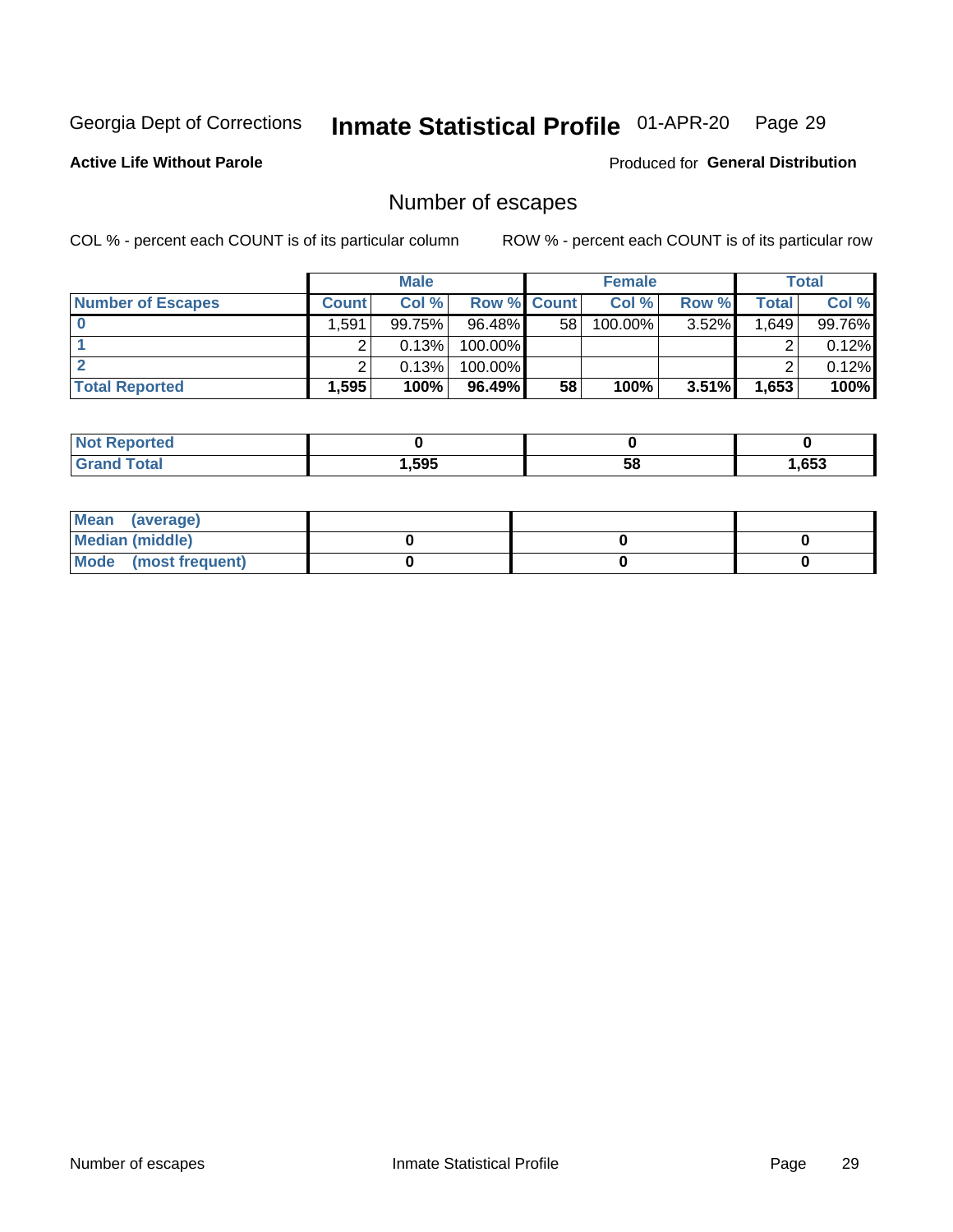### **Active Life Without Parole**

**Produced for General Distribution** 

## Time served in current (or last) institution

COL % - percent each COUNT is of its particular column

|                            |              | <b>Male</b> |         |                | <b>Female</b> |       | <b>Total</b> |        |
|----------------------------|--------------|-------------|---------|----------------|---------------|-------|--------------|--------|
| <b>Time In Institution</b> | <b>Count</b> | Col %       | Row %   | <b>Count</b>   | Col %         | Row % | <b>Total</b> | Col %  |
| 0 to 3 months              | 132          | 8.28%       | 97.78%  | 3              | 5.17%         | 2.22% | 135          | 8.17%  |
| <b>3.01 to 6 months</b>    | 113          | 7.08%       | 98.26%  | $\overline{2}$ | 3.45%         | 1.74% | 115          | 6.96%  |
| 6.01 to 9 months           | 115          | 7.21%       | 96.64%  | 4              | 6.90%         | 3.36% | 119          | 7.20%  |
| 9.01 to 12 months          | 108          | 6.77%       | 100.00% |                |               |       | 108          | 6.53%  |
| 12.01 to 18 months         | 190          | 11.91%      | 94.06%  | 12             | 20.69%        | 5.94% | 202          | 12.22% |
| <b>18.01 to 24 months</b>  | 163          | 10.22%      | 98.19%  | 3              | 5.17%         | 1.81% | 166          | 10.04% |
| $2.01$ to 3 years          | 234          | 14.67%      | 97.91%  | 5              | 8.62%         | 2.09% | 239          | 14.46% |
| $3.01$ to 4 years          | 151          | 9.47%       | 95.57%  | 7              | 12.07%        | 4.43% | 158          | 9.56%  |
| 4.01 to 5 years            | 106          | 6.65%       | 92.98%  | 8              | 13.79%        | 7.02% | 114          | 6.90%  |
| 5.01 to 6 years            | 63           | 3.95%       | 94.03%  | 4              | 6.90%         | 5.97% | 67           | 4.05%  |
| 6.01 to 7 years            | 55           | 3.45%       | 93.22%  | 4              | 6.90%         | 6.78% | 59           | 3.57%  |
| 7.01 to 8 years            | 41           | 2.57%       | 97.62%  | 1              | 1.72%         | 2.38% | 42           | 2.54%  |
| 8.01 to 9 years            | 33           | 2.07%       | 91.67%  | 3              | 5.17%         | 8.33% | 36           | 2.18%  |
| 9.01 to 10 years           | 22           | 1.38%       | 91.67%  | 2              | 3.45%         | 8.33% | 24           | 1.45%  |
| Over 10 years              | 69           | 4.33%       | 100.00% |                |               |       | 69           | 4.17%  |
| <b>Total Reported</b>      | 1,595        | 100%        | 96.49%  | 58             | 100%          | 3.51% | 1,653        | 100%   |

| <b>Not Reported</b>   |        |    |      |
|-----------------------|--------|----|------|
| <b>Total</b><br>Gran' | 595, ا | эō | ,653 |

| <b>Mean</b><br>(average) | 36 months | 41 months | 36 months |
|--------------------------|-----------|-----------|-----------|
| Median (middle)          | 23 months | 38 months | 23 months |
| Mode (most frequent)     | 0 months  | 4 months  | 1 months  |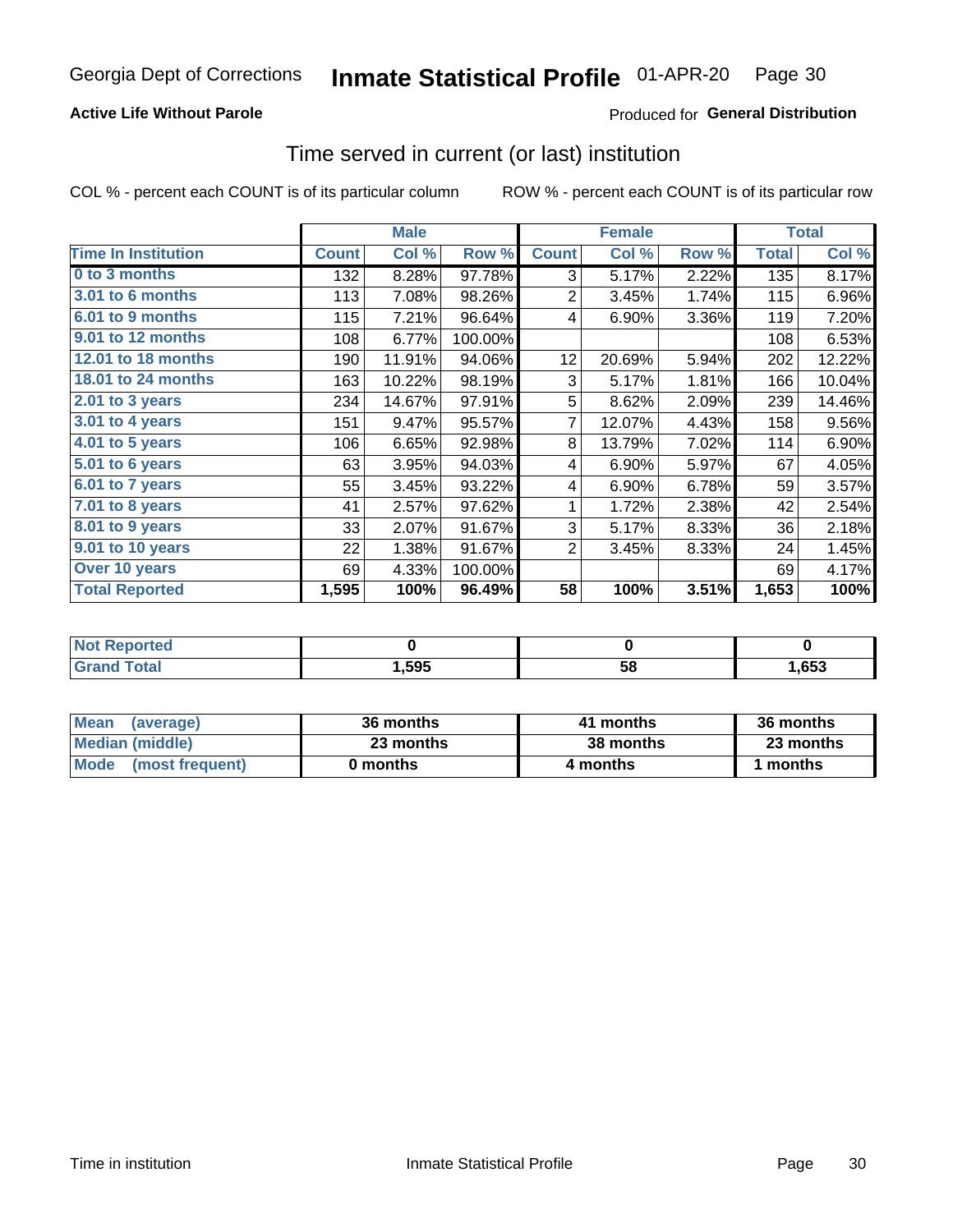#### Inmate Statistical Profile 01-APR-20 Page 31

#### **Active Life Without Parole**

#### Produced for General Distribution

## Highest grade level attained

COL % - percent each COUNT is of its particular column

|                              |                | <b>Male</b> |         |                 | <b>Female</b> |        |                | <b>Total</b> |
|------------------------------|----------------|-------------|---------|-----------------|---------------|--------|----------------|--------------|
| <b>Grade Level</b>           | <b>Count</b>   | Col %       | Row %   | <b>Count</b>    | Col %         | Row %  | <b>Total</b>   | Col %        |
| No school at all             | 2              | 0.17%       | 100.00% |                 |               |        | $\overline{2}$ | 0.16%        |
| <b>Grade 1</b>               | 1              | 0.08%       | 100.00% |                 |               |        | 1              | 0.08%        |
| <b>Grade 2</b>               | 1              | 0.08%       | 100.00% |                 |               |        | 1              | 0.08%        |
| <b>Grade 3</b>               | $\overline{2}$ | 0.17%       | 100.00% |                 |               |        | $\overline{2}$ | 0.16%        |
| <b>Grade 4</b>               | 3              | 0.25%       | 100.00% |                 |               |        | 3              | 0.25%        |
| <b>Grade 5</b>               | 1              | 0.08%       | 100.00% |                 |               |        | 1              | 0.08%        |
| Grade 6                      | 9              | 0.76%       | 100.00% |                 |               |        | 9              | 0.74%        |
| <b>Grade 7</b>               | 35             | 2.94%       | 100.00% |                 |               |        | 35             | 2.87%        |
| Grade 8                      | 79             | 6.63%       | 98.75%  | 1               | 3.85%         | 1.25%  | 80             | 6.57%        |
| Grade 9                      | 144            | 12.08%      | 97.96%  | 3               | 11.54%        | 2.04%  | 147            | 12.07%       |
| Grade 10                     | 226            | 18.96%      | 97.41%  | 6               | 23.08%        | 2.59%  | 232            | 19.05%       |
| Grade 11                     | 217            | 18.20%      | 98.64%  | 3               | 11.54%        | 1.36%  | 220            | 18.06%       |
| <b>Grade 12 or GED</b>       | 315            | 26.43%      | 97.52%  | 8               | 30.77%        | 2.48%  | 323            | 26.52%       |
| Some tech school             | 13             | 1.09%       | 92.86%  | 1               | 3.85%         | 7.14%  | 14             | 1.15%        |
| <b>Completed tech school</b> | 17             | 1.43%       | 100.00% |                 |               |        | 17             | 1.40%        |
| College, 1 year              | 38             | 3.19%       | 97.44%  | 1               | 3.85%         | 2.56%  | 39             | 3.20%        |
| College, 2 year              | 42             | 3.52%       | 97.67%  | 1               | 3.85%         | 2.33%  | 43             | 3.53%        |
| College, 3 year              | 19             | 1.59%       | 100.00% |                 |               |        | 19             | 1.56%        |
| <b>Bachelor's degree</b>     | 21             | 1.76%       | 100.00% |                 |               |        | 21             | 1.72%        |
| <b>Master's degree</b>       | 4              | 0.34%       | 80.00%  | 1               | 3.85%         | 20.00% | 5              | 0.41%        |
| Ph.D. degree                 | 1              | 0.08%       | 50.00%  | 1               | 3.85%         | 50.00% | $\overline{2}$ | 0.16%        |
| Law degree                   | $\overline{2}$ | 0.17%       | 100.00% |                 |               |        | $\overline{2}$ | 0.16%        |
| <b>Total Reported</b>        | 1,192          | 100%        | 97.87%  | $\overline{26}$ | 100.0%        | 2.13%  | 1,218          | 100%         |

| NO   | 100  | ^^  | ---  |
|------|------|-----|------|
| rtec | ヿヷぃ  | ◡▵  | ーマー  |
| υιαι | .595 | -58 | ,653 |

| <b>Mean</b><br>(average) | 10.84           | 11.62           | 10.86           |  |
|--------------------------|-----------------|-----------------|-----------------|--|
| <b>Median (middle)</b>   | Grade 11        | Other           | Grade 11        |  |
| Mode<br>(most frequent)  | Grade 12 or GED | Grade 12 or GED | Grade 12 or GED |  |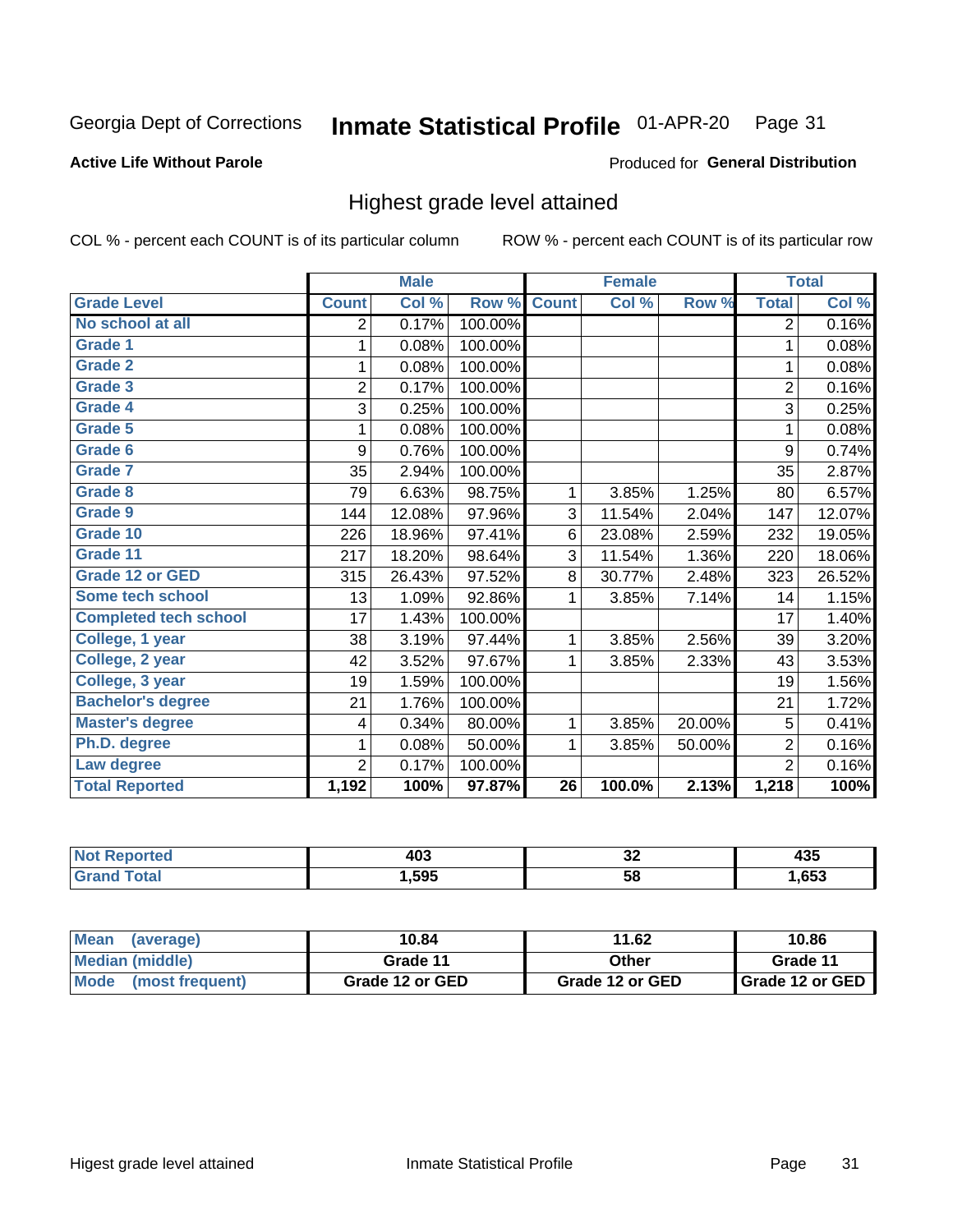#### Inmate Statistical Profile 01-APR-20 Page 32

#### **Active Life Without Parole**

### **Produced for General Distribution**

## Culture fair IQ scores

COL % - percent each COUNT is of its particular column

|                       | <b>Male</b>    |        | <b>Female</b> |                |        | <b>Total</b> |              |        |
|-----------------------|----------------|--------|---------------|----------------|--------|--------------|--------------|--------|
| <b>IQ Scores</b>      | <b>Count</b>   | Col %  | Row %         | <b>Count</b>   | Col %  | Row %        | <b>Total</b> | Col %  |
| $60 - 69$             | 43             | 3.15%  | 97.73%        |                | 2.13%  | $2.27\%$     | 44           | 3.12%  |
| $70 - 79$             | 102            | 7.48%  | 97.14%        | 3              | 6.38%  | 2.86%        | 105          | 7.44%  |
| $80 - 89$             | 187            | 13.71% | 96.39%        | 7              | 14.89% | $3.61\%$     | 194          | 13.75% |
| $90 - 99$             | 354            | 25.95% | 94.91%        | 19             | 40.43% | 5.09%        | 373          | 26.44% |
| $100 - 109$           | 372            | 27.27% | 97.64%        | 9              | 19.15% | 2.36%        | 381          | 27.00% |
| $110 - 119$           | 256            | 18.77% | 98.08%        | 5              | 10.64% | 1.92%        | 261          | 18.50% |
| $120 - 129$           | 48             | 3.52%  | 96.00%        | $\overline{2}$ | 4.26%  | $4.00\%$     | 50           | 3.54%  |
| $130 - 139$           | $\overline{2}$ | 0.15%  | 66.67%        | 1              | 2.13%  | 33.33%       | 3            | 0.21%  |
| <b>Total Reported</b> | 1,364          | 100%   | 96.67%        | 47             | 100.0% | 3.33%        | 1,411        | 100%   |

| <b>Not Reported</b>  | 213   |    | 220     |
|----------------------|-------|----|---------|
| Not Valid (under 60) | 18    |    | ົ<br>44 |
| <b>Grand Total</b>   | 1,595 | 58 | 1,653   |

| <b>Mean</b><br>(average) | 98 | 98  | 98 |
|--------------------------|----|-----|----|
| Median (middle)          | 99 | 96  | 99 |
| Mode (most frequent)     | 99 | 102 | 99 |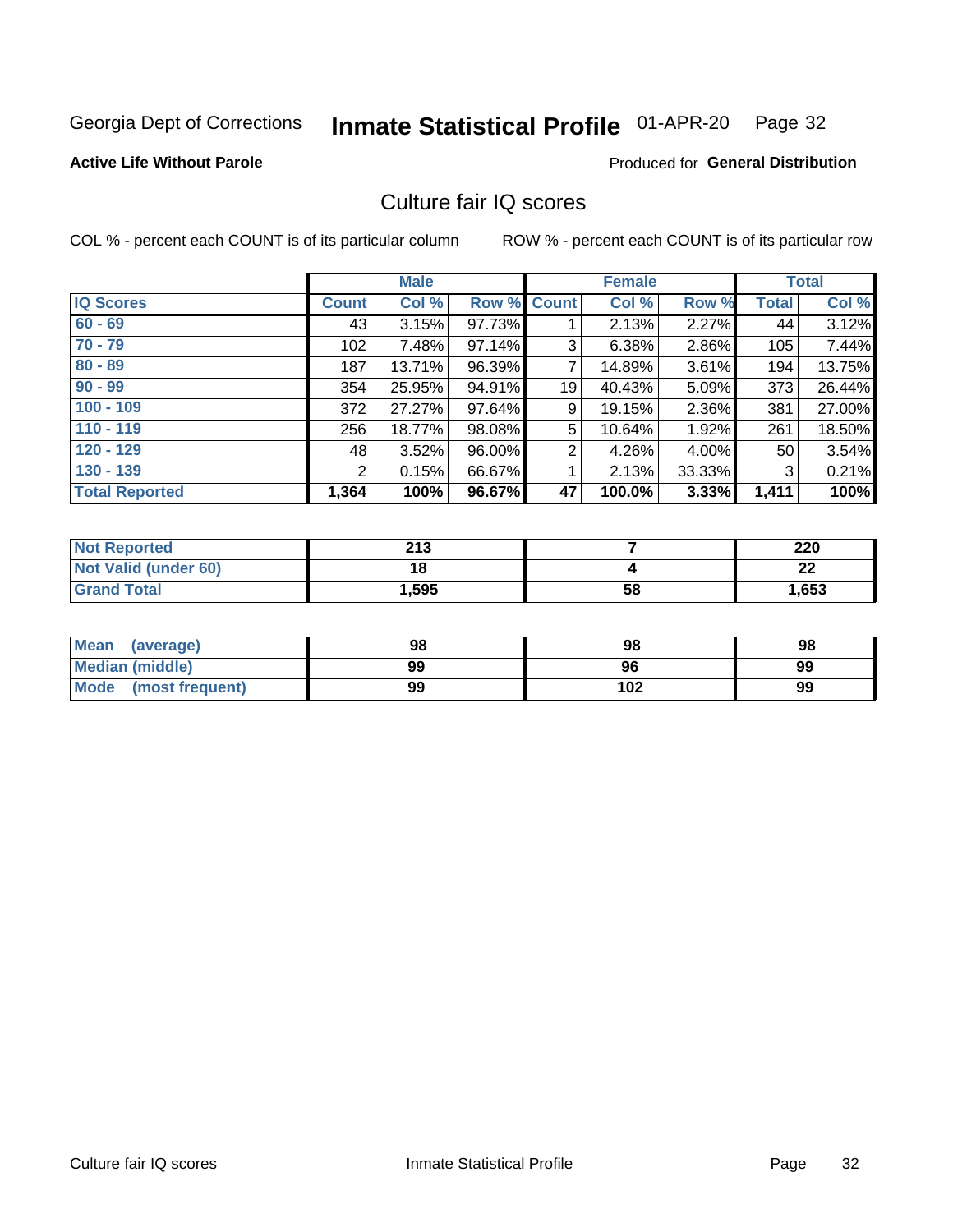#### Inmate Statistical Profile 01-APR-20 Page 33

Produced for General Distribution

### **Active Life Without Parole**

## Wide Range Achievement Test (WRAT) reading score

COL % - percent each COUNT is of its particular column

|                           | <b>Male</b><br><b>Female</b> |        |         | <b>Total</b>   |                |       |              |        |
|---------------------------|------------------------------|--------|---------|----------------|----------------|-------|--------------|--------|
| <b>WRAT Reading Score</b> | <b>Count</b>                 | Col %  | Row %   | <b>Count</b>   | Col %          | Row % | <b>Total</b> | Col %  |
| 0.1 to 0.9                | 27                           | 1.84%  | 100.00% |                |                |       | 27           | 1.78%  |
| 1.0 to 1.9                | 23                           | 1.57%  | 100.00% |                |                |       | 23           | 1.52%  |
| 2.0 to 2.9                | 49                           | 3.35%  | 96.08%  | $\overline{2}$ | 3.92%          | 3.92% | 51           | 3.37%  |
| 3.0 to 3.9                | 87                           | 5.94%  | 95.60%  | 4              | 7.84%          | 4.40% | 91           | 6.01%  |
| 4.0 to 4.9                | 112                          | 7.65%  | 96.55%  | 4              | 7.84%          | 3.45% | 116          | 7.66%  |
| 5.0 to 5.9                | 136                          | 9.29%  | 98.55%  | $\overline{c}$ | 3.92%          | 1.45% | 138          | 9.11%  |
| 6.0 to 6.9                | 118                          | 8.06%  | 98.33%  | $\overline{2}$ | 3.92%          | 1.67% | 120          | 7.92%  |
| 7.0 to 7.9                | 45                           | 3.07%  | 100.00% |                |                |       | 45           | 2.97%  |
| 8.0 to 8.9                | 126                          | 8.61%  | 97.67%  | 3              | 5.88%          | 2.33% | 129          | 8.51%  |
| 9.0 to 9.9                | 72                           | 4.92%  | 97.30%  | $\overline{2}$ | 3.92%          | 2.70% | 74           | 4.88%  |
| 10.0 to 10.9              | 88                           | 6.01%  | 98.88%  | 1              | 1.96%          | 1.12% | 89           | 5.87%  |
| 11.0 to 11.9              | 140                          | 9.56%  | 95.89%  | 6              | 11.76%         | 4.11% | 146          | 9.64%  |
| 12.0 to 12.9              | 388                          | 26.50% | 94.63%  | 22             | 43.14%         | 5.37% | 410          | 27.06% |
| 13                        | 53                           | 3.62%  | 94.64%  | 3              | 5.88%          | 5.36% | 56           | 3.70%  |
| <b>Total Reported</b>     | 1,464                        | 100%   | 96.63%  | 51             | 100%           | 3.37% | 1,515        | 100%   |
|                           |                              |        |         |                |                |       |              |        |
| <b>Net Departed</b>       |                              | 494    |         |                | $\overline{ }$ |       |              | 100    |

| 'Nu.<br>eporteg | י טו |    | .<br>סט ו |
|-----------------|------|----|-----------|
| otal<br>$\sim$  | .595 | 58 | ,653      |

| <b>Mean</b><br>(average)       | 8.70       | 9.88 | 8.74 |
|--------------------------------|------------|------|------|
| <b>Median (middle)</b>         | ר ח<br>Y.Z | 11.9 | 9.Z  |
| <b>Mode</b><br>(most frequent) | l2.9       | 12.9 | 12.9 |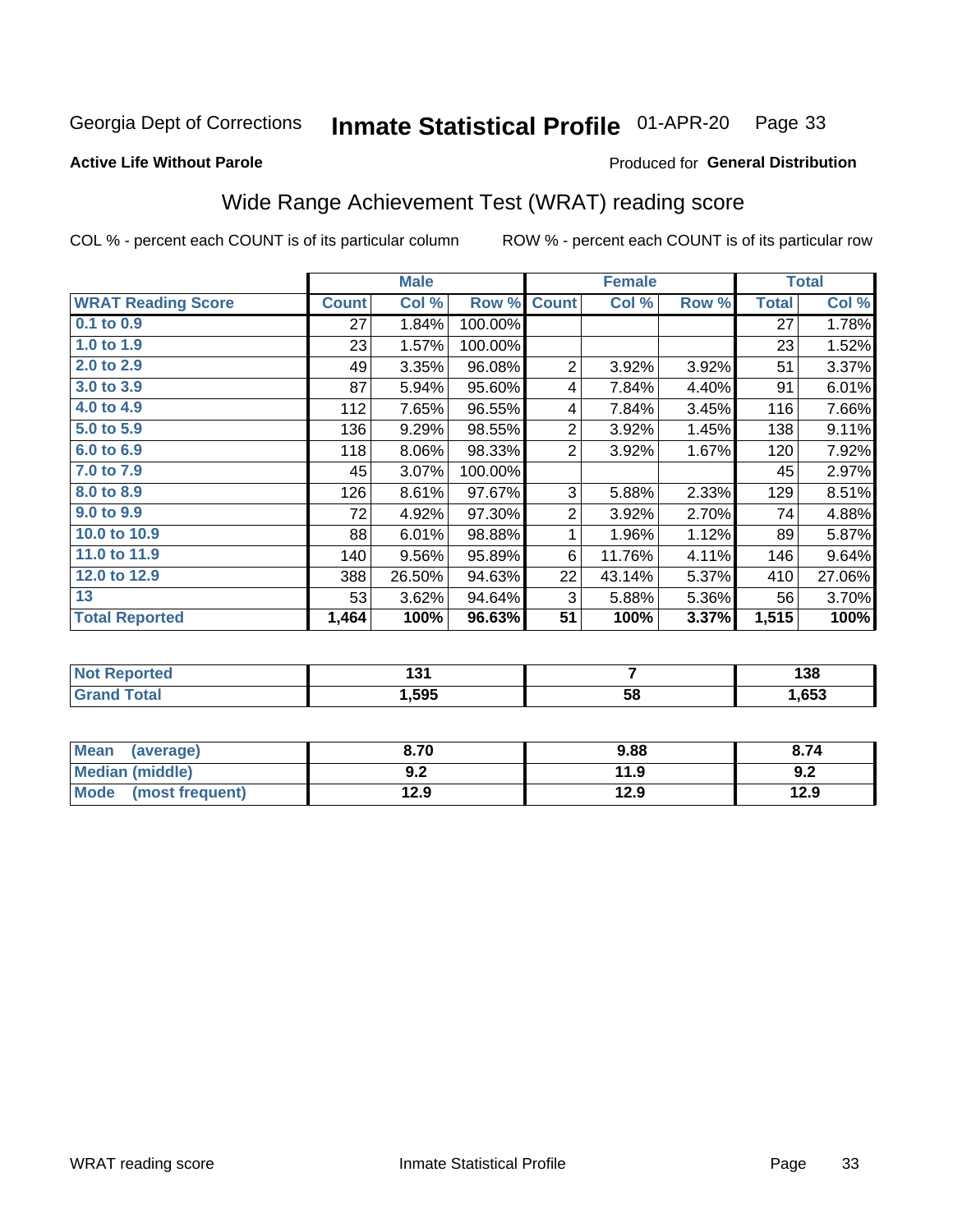#### Inmate Statistical Profile 01-APR-20 Page 34

### **Active Life Without Parole**

### Produced for General Distribution

## Wide Range Achievement Test (WRAT) math score

COL % - percent each COUNT is of its particular column

|                              |                 | <b>Male</b> |         | <b>Female</b>  |        |        | <b>Total</b> |        |
|------------------------------|-----------------|-------------|---------|----------------|--------|--------|--------------|--------|
| <b>WRAT Mathematic Score</b> | <b>Count</b>    | Col %       | Row %   | <b>Count</b>   | Col %  | Row %  | <b>Total</b> | Col %  |
| $0.1$ to $0.9$               | 5               | 0.34%       | 100.00% |                |        |        | 5            | 0.33%  |
| 1.0 to 1.9                   | 12 <sub>2</sub> | 0.82%       | 100.00% |                |        |        | 12           | 0.79%  |
| 2.0 to 2.9                   | 35              | 2.39%       | 97.22%  | 1              | 1.96%  | 2.78%  | 36           | 2.38%  |
| 3.0 to 3.9                   | 78              | 5.33%       | 97.50%  | $\overline{2}$ | 3.92%  | 2.50%  | 80           | 5.28%  |
| 4.0 to 4.9                   | 165             | 11.27%      | 97.06%  | 5              | 9.80%  | 2.94%  | 170          | 11.22% |
| 5.0 to 5.9                   | 208             | 14.21%      | 97.65%  | 5              | 9.80%  | 2.35%  | 213          | 14.06% |
| 6.0 to 6.9                   | 310             | 21.17%      | 97.18%  | 9              | 17.65% | 2.82%  | 319          | 21.06% |
| 7.0 to 7.9                   | 133             | 9.08%       | 96.38%  | 5              | 9.80%  | 3.62%  | 138          | 9.11%  |
| 8.0 to 8.9                   | 148             | 10.11%      | 98.01%  | 3              | 5.88%  | 1.99%  | 151          | 9.97%  |
| 9.0 to 9.9                   | 109             | 7.45%       | 95.61%  | 5              | 9.80%  | 4.39%  | 114          | 7.52%  |
| 10.0 to 10.9                 | 32              | 2.19%       | 100.00% |                |        |        | 32           | 2.11%  |
| 11.0 to 11.9                 | 49              | 3.35%       | 96.08%  | $\overline{2}$ | 3.92%  | 3.92%  | 51           | 3.37%  |
| 12.0 to 12.9                 | 174             | 11.89%      | 93.05%  | 13             | 25.49% | 6.95%  | 187          | 12.34% |
| 13                           | 6               | 0.41%       | 85.71%  | 1              | 1.96%  | 14.29% | 7            | 0.46%  |
| <b>Total Reported</b>        | 1,464           | 100%        | 96.63%  | 51             | 100%   | 3.37%  | 1,515        | 100%   |
|                              |                 |             |         |                |        |        |              |        |

| <b>Not Reported</b>   | 194<br>1 J I |    | 138  |
|-----------------------|--------------|----|------|
| <b>Total</b><br>Grand | ,595         | 58 | ,653 |

| Mean (average)         | 7.34 | 8.40 | 7.38 |
|------------------------|------|------|------|
| <b>Median (middle)</b> | 6.9  | 74   | 6.9  |
| Mode (most frequent)   | 12.9 | 12.9 | 12.9 |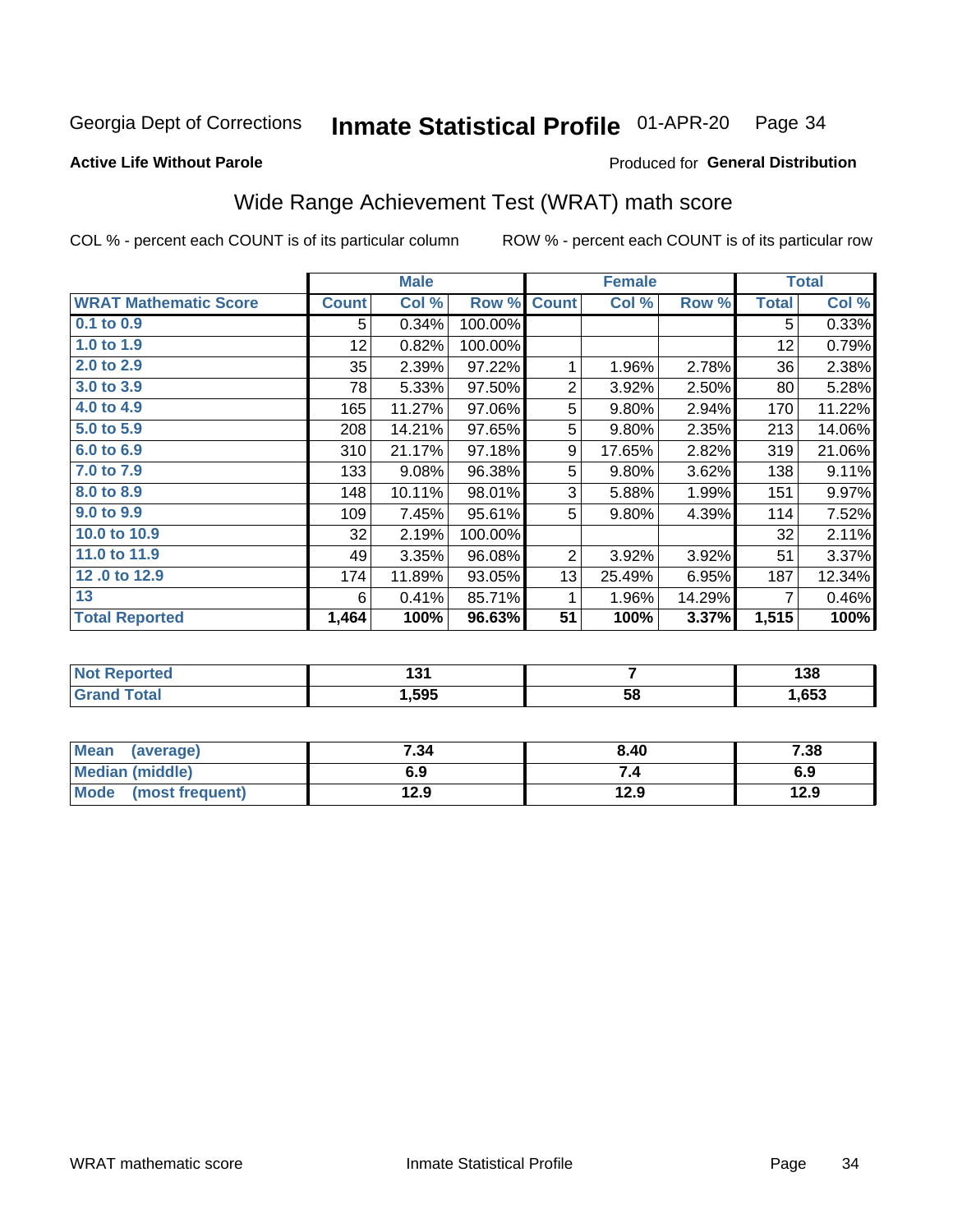#### Inmate Statistical Profile 01-APR-20 Page 35

### **Active Life Without Parole**

#### Produced for General Distribution

## Wide Range Achievement Test (WRAT) spelling score

COL % - percent each COUNT is of its particular column

|                            |                 | <b>Male</b> |         |                | <b>Female</b>  |       | <b>Total</b> |        |
|----------------------------|-----------------|-------------|---------|----------------|----------------|-------|--------------|--------|
| <b>WRAT Spelling Score</b> | <b>Count</b>    | Col %       | Row %   | <b>Count</b>   | Col %          | Row % | <b>Total</b> | Col %  |
| 0.1 to 0.9                 | 26              | 1.78%       | 100.00% |                |                |       | 26           | 1.72%  |
| 1.0 to 1.9                 | 37              | 2.53%       | 100.00% |                |                |       | 37           | 2.45%  |
| 2.0 to 2.9                 | 61              | 4.17%       | 96.83%  | $\overline{2}$ | 3.92%          | 3.17% | 63           | 4.16%  |
| 3.0 to 3.9                 | 86              | 5.88%       | 97.73%  | 2              | 3.92%          | 2.27% | 88           | 5.82%  |
| 4.0 to 4.9                 | 86              | 5.88%       | 97.73%  | $\overline{2}$ | 3.92%          | 2.27% | 88           | 5.82%  |
| 5.0 to 5.9                 | 150             | 10.26%      | 99.34%  | 1              | 1.96%          | 0.66% | 151          | 9.98%  |
| 6.0 to 6.9                 | 128             | 8.76%       | 98.46%  | $\overline{2}$ | 3.92%          | 1.54% | 130          | 8.59%  |
| 7.0 to 7.9                 | 131             | 8.96%       | 97.76%  | 3              | 5.88%          | 2.24% | 134          | 8.86%  |
| 8.0 to 8.9                 | 130             | 8.89%       | 97.74%  | 3              | 5.88%          | 2.26% | 133          | 8.79%  |
| 9.0 to 9.9                 | 81              | 5.54%       | 100.00% |                |                |       | 81           | 5.35%  |
| 10.0 to 10.9               | 74              | 5.06%       | 100.00% |                |                |       | 74           | 4.89%  |
| 11.0 to 11.9               | 102             | 6.98%       | 93.58%  | $\overline{7}$ | 13.73%         | 6.42% | 109          | 7.20%  |
| 12.0 to 12.9               | 340             | 23.26%      | 92.39%  | 28             | 54.90%         | 7.61% | 368          | 24.32% |
| 13                         | 30 <sup>1</sup> | 2.05%       | 96.77%  | 1              | 1.96%          | 3.23% | 31           | 2.05%  |
| <b>Total Reported</b>      | 1,462           | 100%        | 96.63%  | 51             | 100%           | 3.37% | 1,513        | 100%   |
|                            |                 |             |         |                |                |       |              |        |
| <b>Not Reported</b>        |                 | 133         |         |                | $\overline{7}$ |       |              | 140    |
| <b>Grand Total</b>         |                 | 1,595       |         |                | 58             |       |              | 1,653  |

| <b>Mean</b><br>(average) | 8.25 | 10.55         | 8.33 |
|--------------------------|------|---------------|------|
| <b>Median (middle)</b>   | 8.3  | 1つ フ<br>I 4.I | 8.3  |
| Mode<br>(most frequent)  | 12.9 | 12.9          | 12.9 |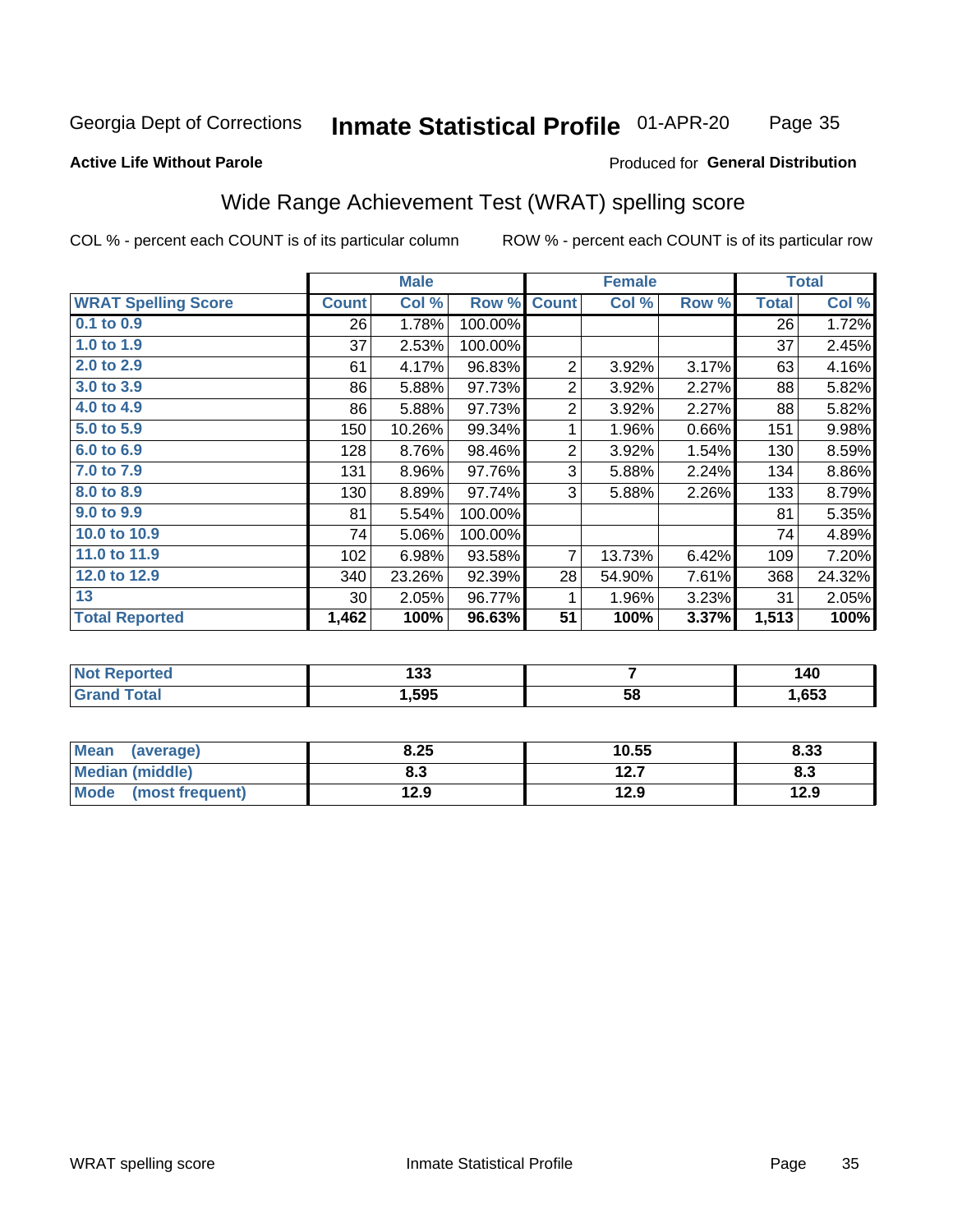## Inmate Statistical Profile 01-APR-20 Page 36

Produced for General Distribution

#### **Active Life Without Parole**

## Current / last mental health treatment level

COL % - percent each COUNT is of its particular column

|                                    |              | <b>Male</b> |         |              | <b>Female</b> |        |              | <b>Total</b> |
|------------------------------------|--------------|-------------|---------|--------------|---------------|--------|--------------|--------------|
| <b>Mental Health Treatment Lev</b> | <b>Count</b> | Col %       | Row %   | <b>Count</b> | Col %         | Row %  | <b>Total</b> | Col %        |
| 1 No problem at current time       | 277          | 39.01%      | 96.18%  | 11           | 21.57%        | 3.82%  | 288          | 37.84%       |
| 2 Receiving outpatient             | 345          | 48.59%      | 89.84%  | 39           | 76.47%        | 10.16% | 384          | 50.46%       |
| <b>Treatment</b>                   |              |             |         |              |               |        |              |              |
| 3 Inpatient, moderate              | 66           | 9.30%       | 98.51%  |              | 1.96%         | 1.49%  | 67           | 8.80%        |
| <b>Treatment</b>                   |              |             |         |              |               |        |              |              |
| 4 Inpatient, intensive             | 22           | 3.10%       | 100.00% |              |               |        | 22           | 2.89%        |
| <b>Treatment</b>                   |              |             |         |              |               |        |              |              |
| <b>Total Evaluated</b>             | 710          | 100%        | 93.30%  | 51           | 100%          | 6.70%  | 761          | 100%         |

| Never had MH evaluation | 885   |   | 892  |
|-------------------------|-------|---|------|
| Гоtal                   | . 595 | ວ | ,653 |

| <b>Median (middle)</b>         | <b>Receiving outpatient</b><br>treatment | <b>Receiving outpatient</b><br>treatment | <b>Receiving</b><br>outpatient<br>treatment |  |
|--------------------------------|------------------------------------------|------------------------------------------|---------------------------------------------|--|
| <b>Mode</b><br>(most frequent) | <b>Receiving outpatient</b><br>treatment | <b>Receiving outpatient</b><br>treatment | <b>Receiving</b><br>outpatient<br>treatment |  |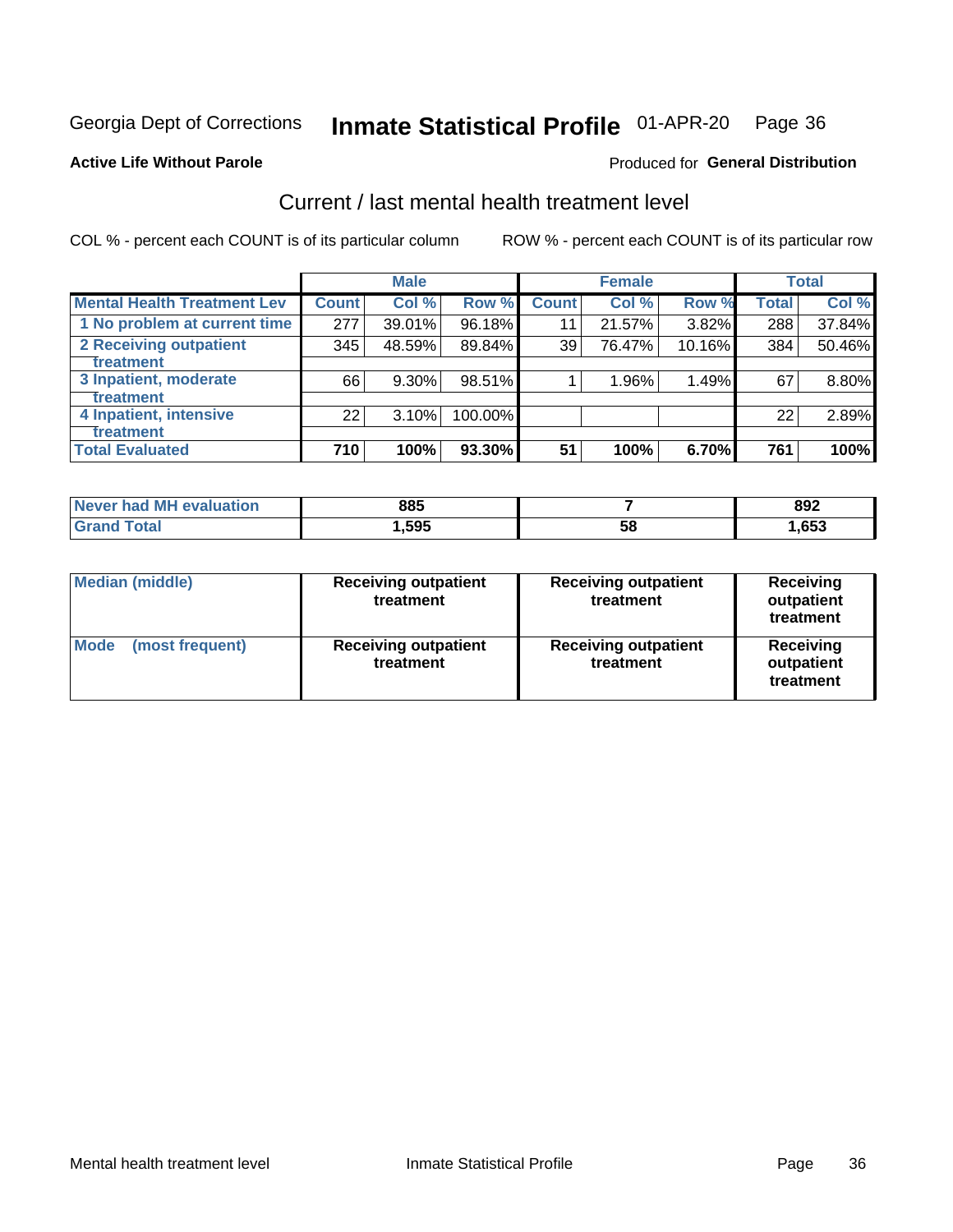#### Inmate Statistical Profile 01-APR-20 Page 37

### **Active Life Without Parole**

### Produced for General Distribution

## PULHESDWIT medical scale - 'P' overall condition ('P'hysical)

COL % - percent each COUNT is of its particular column

|                                  |                | <b>Male</b> |         |              | <b>Female</b> |       |              | <b>Total</b> |
|----------------------------------|----------------|-------------|---------|--------------|---------------|-------|--------------|--------------|
| 'P' Overall Condition            | <b>Count</b>   | Col %       | Row %   | <b>Count</b> | Col %         | Row % | <b>Total</b> | Col %        |
| 1 No medical illness             | 1,116          | 76.02%      | 97.30%  | 31           | 53.45%        | 2.70% | 1,147        | 75.16%       |
| 2 Well-controlled chronic        | 313            | 21.32%      | 92.33%  | 26           | 44.83%        | 7.67% | 339          | 22.21%       |
| <b>illness</b>                   |                |             |         |              |               |       |              |              |
| 3 Poorly-controlled chronic      | 36             | 2.45%       | 97.30%  |              | 1.72%         | 2.70% | 37           | 2.42%        |
| <b>illness</b>                   |                |             |         |              |               |       |              |              |
| 4 Significant problems requiring | $\overline{2}$ | 0.14%       | 100.00% |              |               |       | 2            | 0.13%        |
| special housing                  |                |             |         |              |               |       |              |              |
| 5 Terminal illness, < 6 months   |                | 0.07%       | 100.00% |              |               |       |              | 0.07%        |
| to live                          |                |             |         |              |               |       |              |              |
| <b>Total Reported</b>            | 1,468          | 100%        | 96.20%  | 58           | 100%          | 3.80% | 1,526        | 100%         |

| тео<br> | --<br>. |    | { 27<br>. <u>. .</u> |
|---------|---------|----|----------------------|
| _____   | 595,    | Эč | ,653                 |

|  |  | Mode (most frequent) | 1 No medical illness | 1 No medical illness | 1 No medical<br>illness |
|--|--|----------------------|----------------------|----------------------|-------------------------|
|--|--|----------------------|----------------------|----------------------|-------------------------|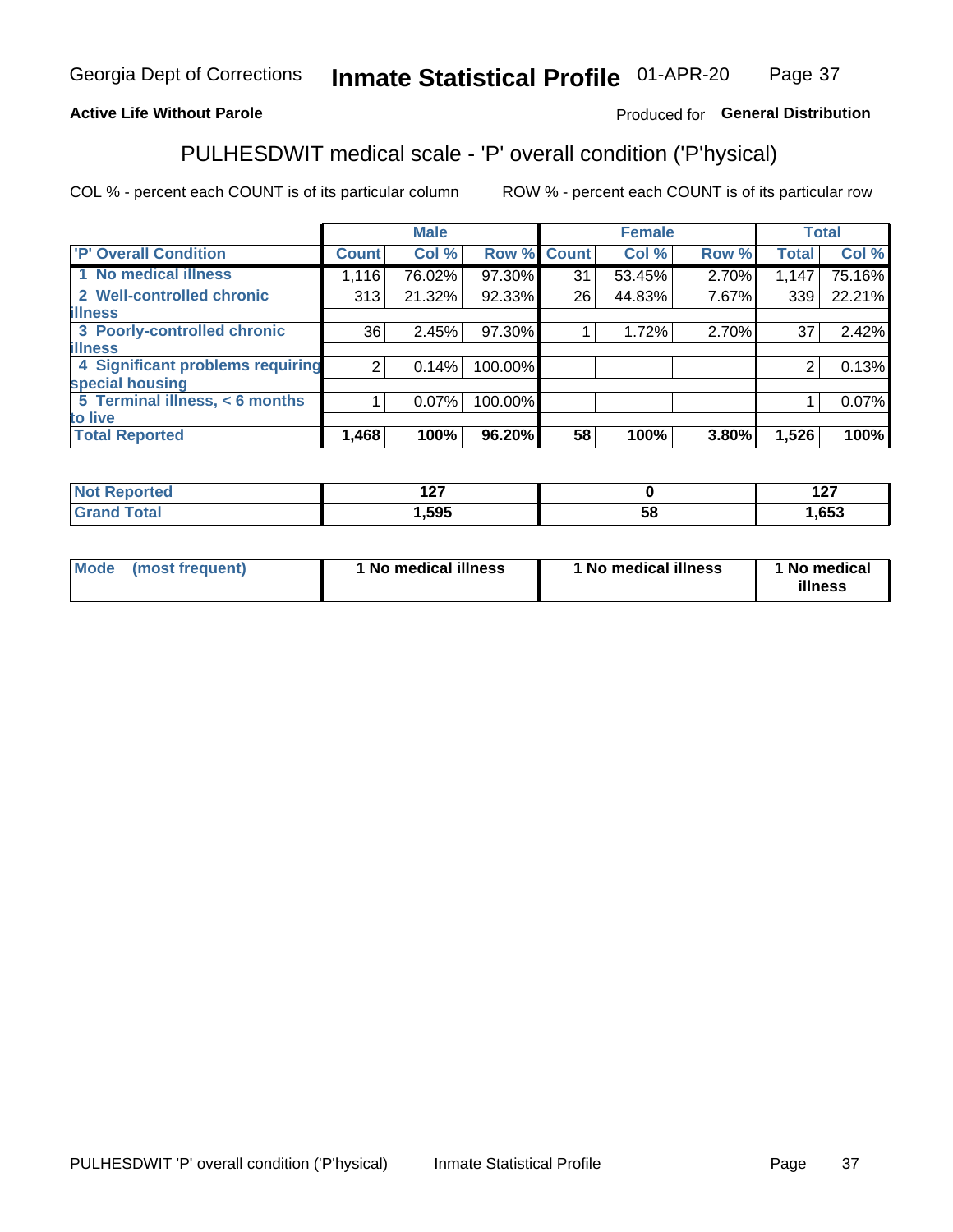### **Active Life Without Parole**

### Produced for General Distribution

## PULHESDWIT medical scale - 'U' upper body

COL % - percent each COUNT is of its particular column

|                              |              | <b>Male</b> |         |              | <b>Female</b> |       |              | <b>Total</b> |
|------------------------------|--------------|-------------|---------|--------------|---------------|-------|--------------|--------------|
| <b>U' Upper Body</b>         | <b>Count</b> | Col %       | Row %   | <b>Count</b> | Col %         | Row % | <b>Total</b> | Col %        |
| 1 Upper bones, joints,       | 1,372        | 93.65%      | 96.21%  | 54           | 93.10%        | 3.79% | 1,426        | 93.63%       |
| muscles all OK               |              |             |         |              |               |       |              |              |
| 2 One or both arms minimally | 78           | 5.32%       | 95.12%  | 4            | 6.90%         | 4.88% | 82           | 5.38%        |
| limited                      |              |             |         |              |               |       |              |              |
| 3 One or both arms           | 12           | 0.82%       | 100.00% |              |               |       | 12           | 0.79%        |
| moderately limited           |              |             |         |              |               |       |              |              |
| 4 One arm disabled,          | 3            | 0.20%       | 100.00% |              |               |       | 3            | 0.20%        |
| paralyzed, or amputated      |              |             |         |              |               |       |              |              |
| <b>Total Reported</b>        | 1,465        | 100%        | 96.19%  | 58           | 100%          | 3.81% | 1,523        | 100%         |

| <b>Not Reported</b> | 130  |    | 130  |  |  |
|---------------------|------|----|------|--|--|
| <b>Total</b>        | ,595 | 58 | ,653 |  |  |

| <b>Mode</b> | (most frequent) | 1 Upper bones, joints,<br>muscles all OK | 1 Upper bones, joints,<br>muscles all OK | 1 Upper bones,<br>ljoints, muscles all<br>ОK |
|-------------|-----------------|------------------------------------------|------------------------------------------|----------------------------------------------|
|-------------|-----------------|------------------------------------------|------------------------------------------|----------------------------------------------|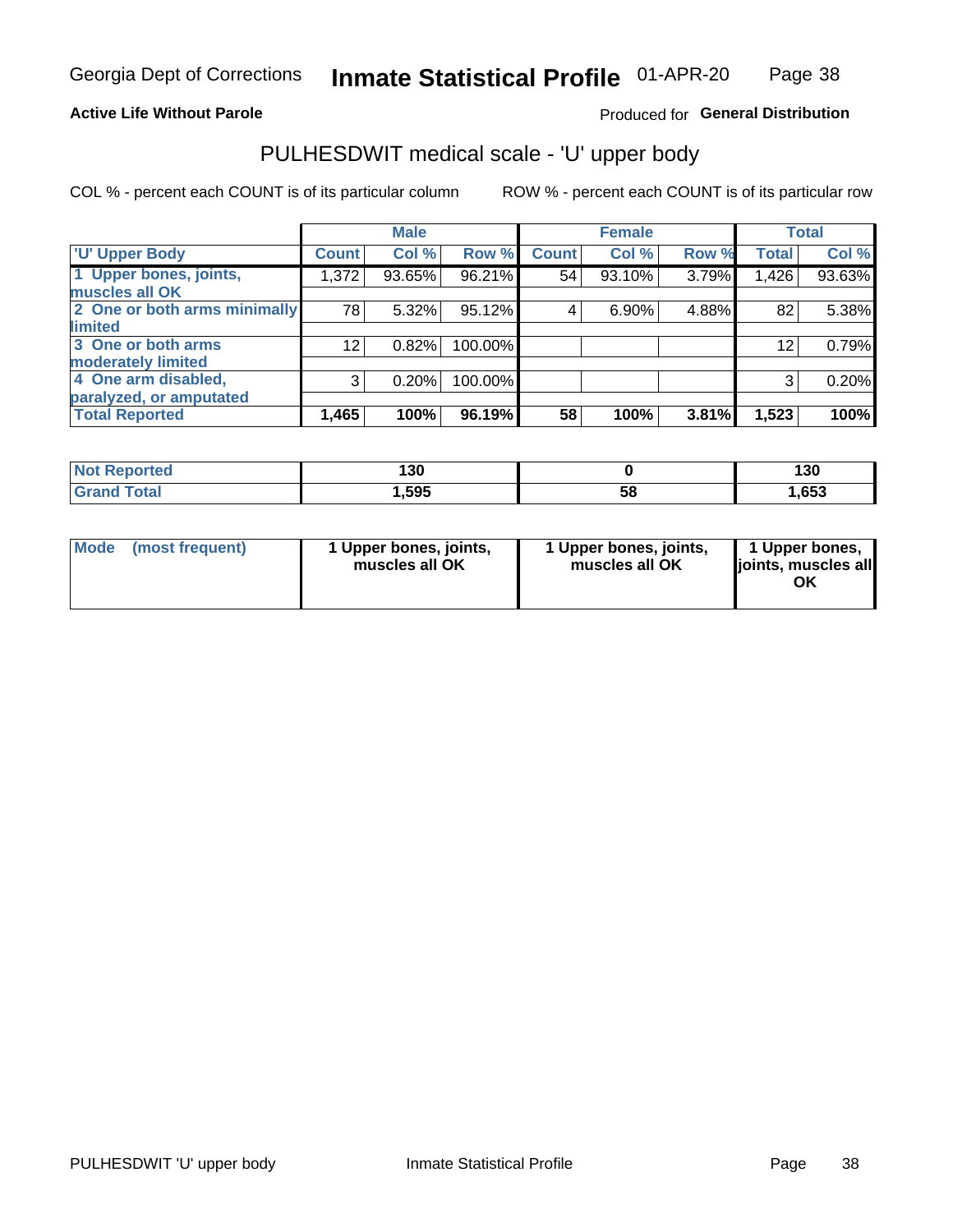### **Active Life Without Parole**

### Produced for General Distribution

## PULHESDWIT medical scale - 'L' lower body

COL % - percent each COUNT is of its particular column

|                                |              | <b>Male</b> |         |              | <b>Female</b> |       |              | <b>Total</b> |
|--------------------------------|--------------|-------------|---------|--------------|---------------|-------|--------------|--------------|
| 'L' Lower Body                 | <b>Count</b> | Col %       | Row %   | <b>Count</b> | Col %         | Row % | <b>Total</b> | Col %        |
| 1 Lower bones, joints,         | ا 266.1      | 86.42%      | 96.13%  | 51           | 87.93%        | 3.87% | 1,317        | 86.47%       |
| muscles all OK                 |              |             |         |              |               |       |              |              |
| 2 One or both legs minimally   | 170          | 11.60%      | 96.05%  |              | 12.07%        | 3.95% | 177          | 11.62%       |
| limited                        |              |             |         |              |               |       |              |              |
| 3 One or both legs             | 23           | 1.57%       | 100.00% |              |               |       | 23           | 1.51%        |
| moderately limited             |              |             |         |              |               |       |              |              |
| 4 One leg disabled, paralyzed, | 5            | 0.34%       | 100.00% |              |               |       | 5            | 0.33%        |
| or amputated                   |              |             |         |              |               |       |              |              |
| 5 Both legs disabled,          |              | 0.07%       | 100.00% |              |               |       |              | 0.07%        |
| paralyzed, or amputated        |              |             |         |              |               |       |              |              |
| <b>Total Reported</b>          | 1,465        | 100%        | 96.19%  | 58           | 100%          | 3.81% | 1,523        | 100%         |

| <b>Not Reported</b> | חכו<br>טטו |    | 130  |
|---------------------|------------|----|------|
| <b>Grand Total</b>  | 1,595      | 58 | ,653 |

| Mode | (most frequent) | 1 Lower bones, joints,<br>muscles all OK | 1 Lower bones, joints,<br>muscles all OK | 1 Lower bones,<br>joints, muscles all<br>ΟK |
|------|-----------------|------------------------------------------|------------------------------------------|---------------------------------------------|
|------|-----------------|------------------------------------------|------------------------------------------|---------------------------------------------|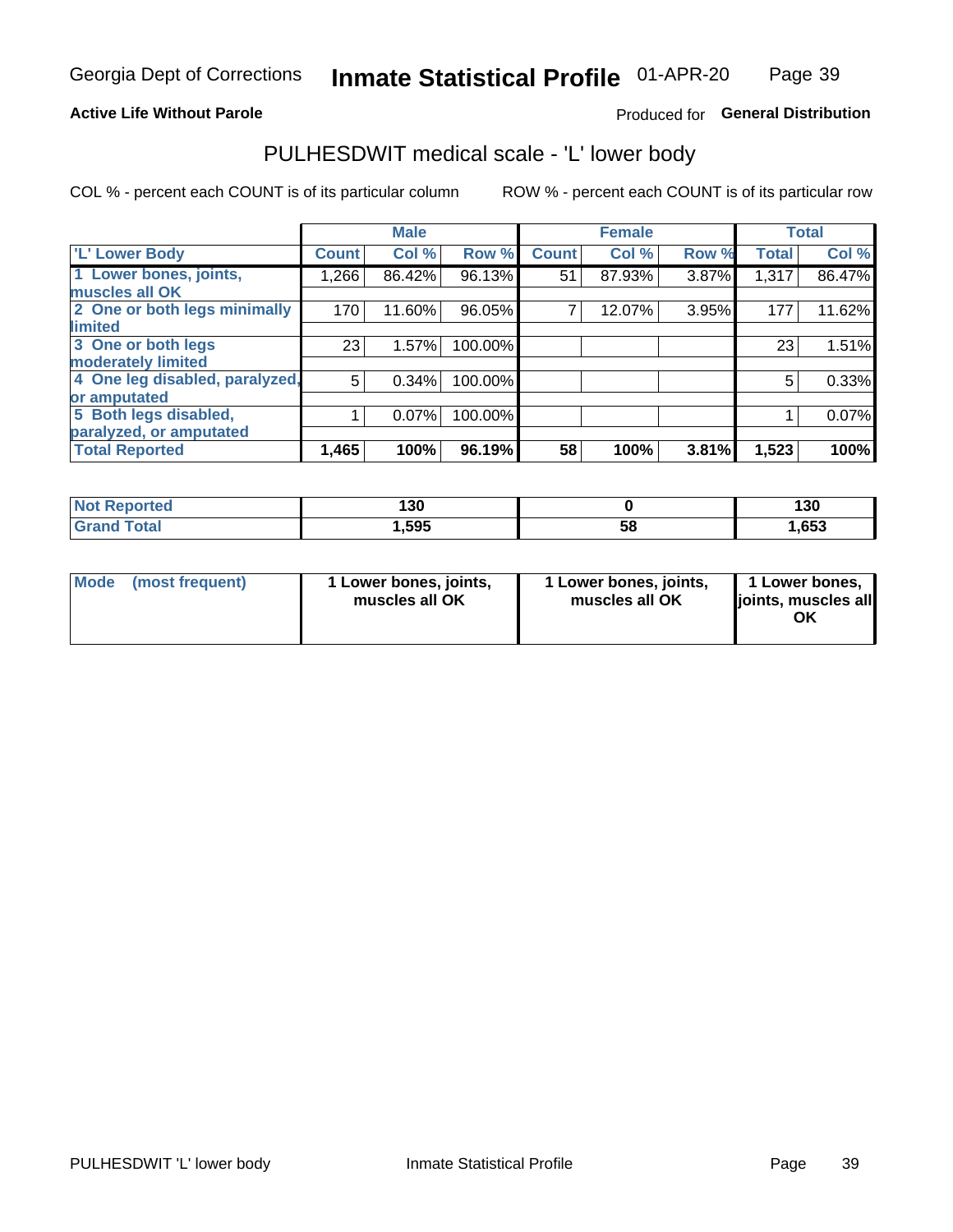### **Active Life Without Parole**

Produced for General Distribution

## PULHESDWIT medical scale - 'H' hearing

COL % - percent each COUNT is of its particular column

|                                | <b>Male</b>  |        | <b>Female</b>      |    |         | <b>Total</b> |              |        |
|--------------------------------|--------------|--------|--------------------|----|---------|--------------|--------------|--------|
| <b>H' Hearing</b>              | <b>Count</b> | Col %  | <b>Row % Count</b> |    | Col %   | Row %        | <b>Total</b> | Col %  |
| 1 Normal hearing both ears     | 1,444        | 98.84% | 96.27%             | 56 | 100.00% | 3.73%        | 1,500        | 98.88% |
| 2 Some loss in one ear with    | 12           | 0.82%  | 100.00%            |    |         |              | 12           | 0.79%  |
| other OK, or mild loss in both |              |        |                    |    |         |              |              |        |
| 3 Total loss in one ear with   | 3            | 0.21%  | 100.00%            |    |         |              | 3            | 0.20%  |
| mild loss in other             |              |        |                    |    |         |              |              |        |
| 4 Severe loss in both ears     | 2            | 0.14%  | 100.00%            |    |         |              |              | 0.13%  |
| <b>Total Reported</b>          | 1,461        | 100%   | 96.31%             | 56 | 100%    | 3.69%        | 1,517        | 100%   |

| N<br>тео | 34  |    | 136  |
|----------|-----|----|------|
| _____    | 505 | აა | ,653 |

| Mode (most frequent) | 1 Normal hearing both ears 1 Normal hearing both ears 1 Normal hearing | both ears |
|----------------------|------------------------------------------------------------------------|-----------|
|                      |                                                                        |           |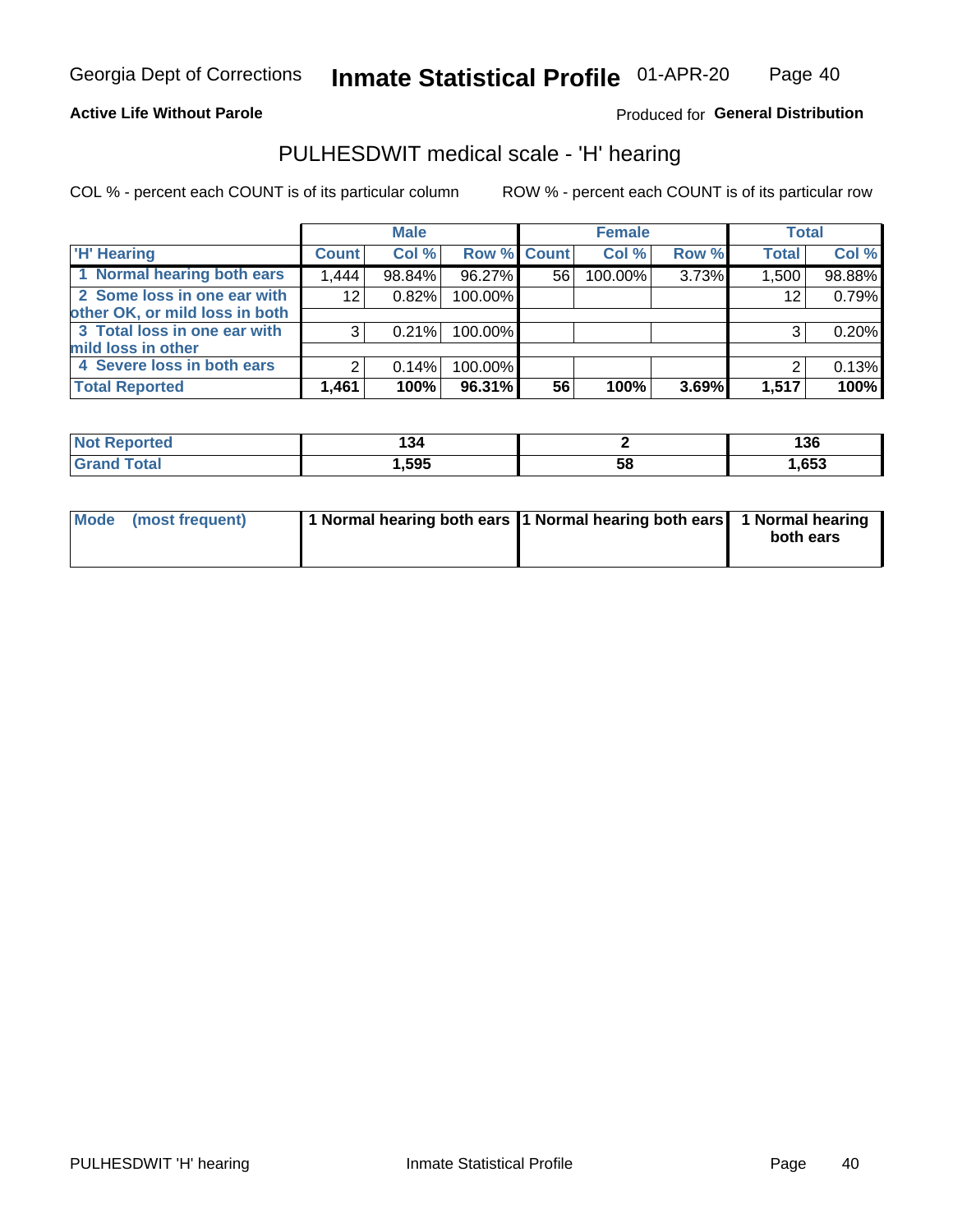### **Active Life Without Parole**

### Produced for General Distribution

## PULHESDWIT medical scale - 'E' vision

COL % - percent each COUNT is of its particular column

|                                 |              | <b>Male</b> |         |              | <b>Female</b> |       |              | <b>Total</b> |
|---------------------------------|--------------|-------------|---------|--------------|---------------|-------|--------------|--------------|
| 'E' Vision                      | <b>Count</b> | Col %       | Row %   | <b>Count</b> | Col %         | Row % | <b>Total</b> | Col %        |
| 1 Correctable to 20/40 in both  | 1,060        | 74.65%      | 97.07%  | 32           | 56.14%        | 2.93% | 1,092        | 73.93%       |
| eyes                            |              |             |         |              |               |       |              |              |
| 2 Correctable to 20/70 in one   | 302          | 21.27%      | 92.35%  | 25           | 43.86%        | 7.65% | 327          | 22.14%       |
| eye, may be blind in other      |              |             |         |              |               |       |              |              |
| 3 Correctable to 20/200 in one  | 50           | 3.52%       | 100.00% |              |               |       | 50           | 3.39%        |
| eye, may be blind in other      |              |             |         |              |               |       |              |              |
| 4 One eye not correctable to    |              | 0.49%       | 100.00% |              |               |       |              | 0.47%        |
| 20/200, other may be blind      |              |             |         |              |               |       |              |              |
| 5 Blind in both eyes, requiring |              | 0.07%       | 100.00% |              |               |       |              | 0.07%        |
| special housing                 |              |             |         |              |               |       |              |              |
| <b>Total Reported</b>           | 1,420        | 100%        | 96.14%  | 57           | 100%          | 3.86% | 1,477        | 100%         |

| <b>ported</b><br>NOT<br>seno | 4 7 E<br>.<br>$ -$ |    | $\rightarrow$<br> |
|------------------------------|--------------------|----|-------------------|
| $\mathsf{Total}$             | ,595               | 58 | ,653              |

| Mode (most frequent) | 1 Correctable to 20/40 in both<br>eves | 1 Correctable to 20/40 in   1 Correctable to  <br>both eves | 20/40 in both eyes |
|----------------------|----------------------------------------|-------------------------------------------------------------|--------------------|
|                      |                                        |                                                             |                    |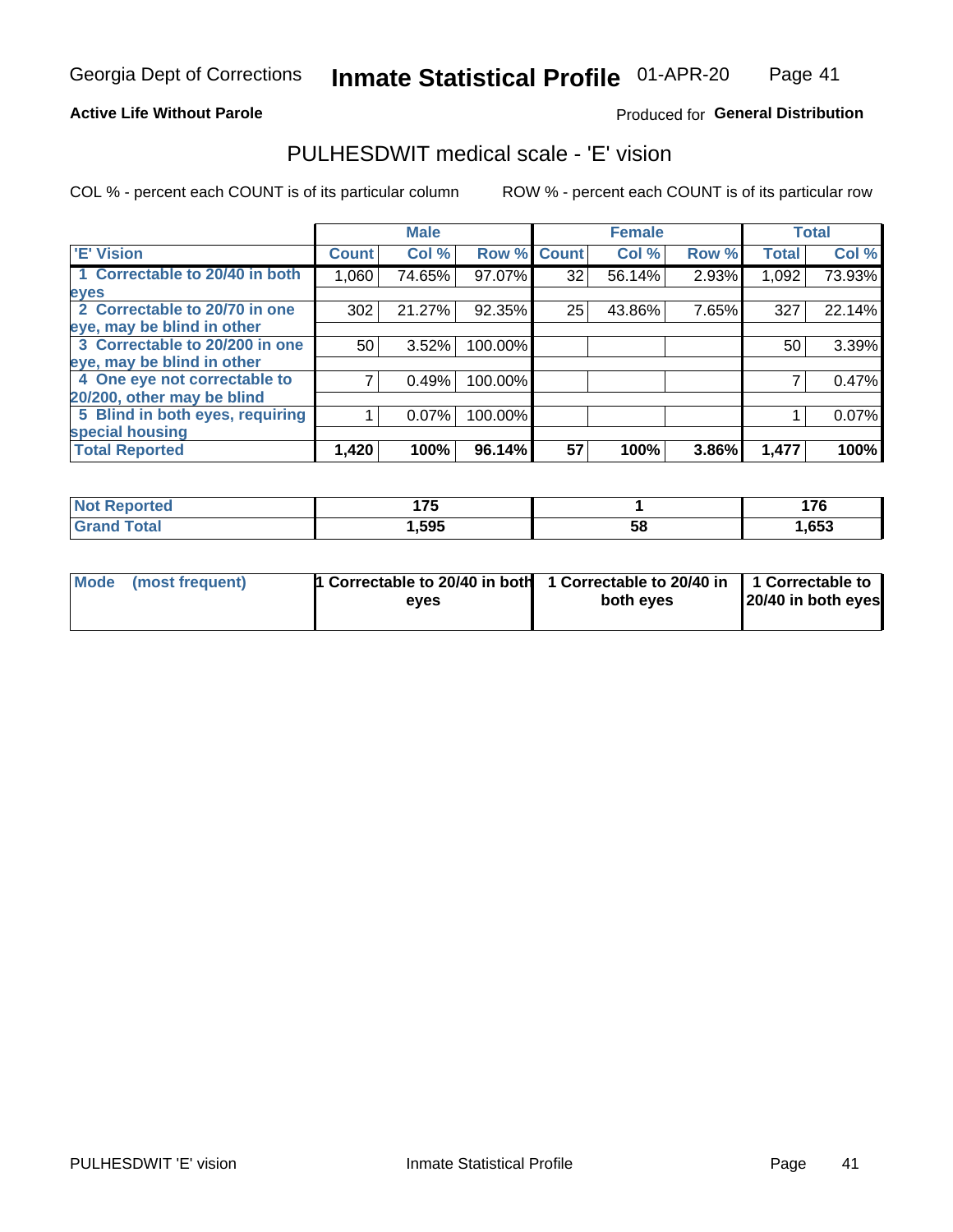### **Active Life Without Parole**

### Produced for General Distribution

## PULHESDWIT medical scale - 'S' pSychiatric

COL % - percent each COUNT is of its particular column

|                                 |              | <b>Male</b> |         |             | <b>Female</b> |        |              | <b>Total</b> |
|---------------------------------|--------------|-------------|---------|-------------|---------------|--------|--------------|--------------|
| 'S' pSychiatric                 | <b>Count</b> | Col %       |         | Row % Count | Col %         | Row %  | <b>Total</b> | Col %        |
| 1 No impairment or disorders    | 1,218        | 82.13%      | 98.62%  | 17          | 32.69%        | 1.38%  | 1,235        | 80.46%       |
| 2 Stable, or in remission, or   | 210          | 14.16%      | 86.07%  | 34          | 65.38%        | 13.93% | 244          | 15.90%       |
| mild impairment or retardation  |              |             |         |             |               |        |              |              |
| 3 Requires moderate inpatient   | 42           | 2.83%       | 97.67%  |             | 1.92%         | 2.33%  | 43           | 2.80%        |
| <b>treatment</b>                |              |             |         |             |               |        |              |              |
| 4 Requires intensive inpatient  | 12           | 0.81%       | 100.00% |             |               |        | 12           | 0.78%        |
| <b>treatment</b>                |              |             |         |             |               |        |              |              |
| 5 Requires Crisis Stabilization |              | 0.07%       | 100.00% |             |               |        |              | 0.07%        |
| Unit (CSU) inpatient care       |              |             |         |             |               |        |              |              |
| <b>Total Reported</b>           | 1,483        | 100%        | 96.61%  | 52          | 100%          | 3.39%  | 1,535        | 100.0%       |

| ™orted in<br>NO:<br>керо | 44 <sup>o</sup><br>. |    | 1 4 O<br><u> 1 1 0</u> |
|--------------------------|----------------------|----|------------------------|
| <b>Total</b>             | ,595                 | 58 | 653, ا                 |

| Mode (most frequent) | <b>1 No impairment or disorders</b> 2 Stable, or in remission, 11 No impairment or |                       |           |
|----------------------|------------------------------------------------------------------------------------|-----------------------|-----------|
|                      |                                                                                    | or mild impairment or | disorders |
|                      |                                                                                    | retardation           |           |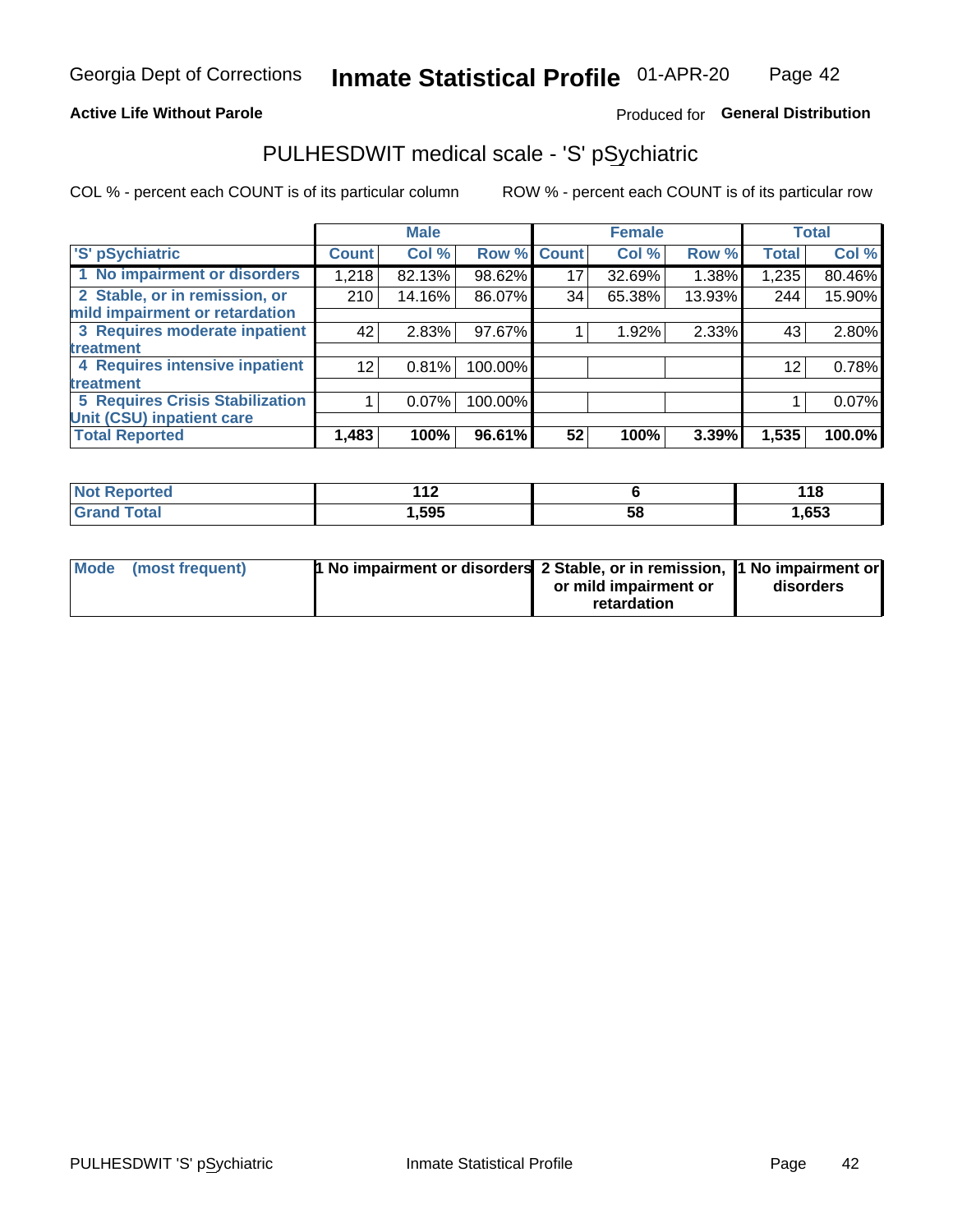### **Active Life Without Parole**

### Produced for General Distribution

## PULHESDWIT medical scale - 'D' dental

COL % - percent each COUNT is of its particular column

|                                 |              | <b>Male</b> |         |              | <b>Female</b> |       |              | <b>Total</b> |
|---------------------------------|--------------|-------------|---------|--------------|---------------|-------|--------------|--------------|
| <b>D'</b> Dental                | <b>Count</b> | Col %       | Row %   | <b>Count</b> | Col %         | Row % | <b>Total</b> | Col %        |
| 1 Minimal routine dental health | 1,039        | 75.84%      | 95.41%  | 50           | 94.34%        | 4.59% | 1,089        | 76.53%       |
| <b>needs</b>                    |              |             |         |              |               |       |              |              |
| 2 Moderate cavities and/or gum  | 288          | 21.02%      | 99.31%  | 2            | 3.77%         | 0.69% | 290          | 20.38%       |
| disease                         |              |             |         |              |               |       |              |              |
| 3 Extensive gum disease         | 42           | $3.07\%$    | 97.67%  |              | 1.89%         | 2.33% | 43           | 3.02%        |
| and/or widespread decay         |              |             |         |              |               |       |              |              |
| 4 Urgent need for dental        |              | $0.07\%$    | 100.00% |              |               |       |              | 0.07%        |
| <b>services</b>                 |              |             |         |              |               |       |              |              |
| <b>Total Reported</b>           | 1,370        | 100%        | 96.28%  | 53           | 100%          | 3.72% | 1,423        | 100%         |

| <b>Ported</b><br><b>NOT REDO</b> | つつに<br>LLJ |    | 230  |
|----------------------------------|------------|----|------|
| Total                            | ,595       | 58 | ,653 |

| <b>Mode</b> | (most frequent) | <b>Minimal routine dental</b><br>health needs | 1 Minimal routine dental<br>health needs | <b>11 Minimal routine I</b><br>dental health<br>needs |
|-------------|-----------------|-----------------------------------------------|------------------------------------------|-------------------------------------------------------|
|-------------|-----------------|-----------------------------------------------|------------------------------------------|-------------------------------------------------------|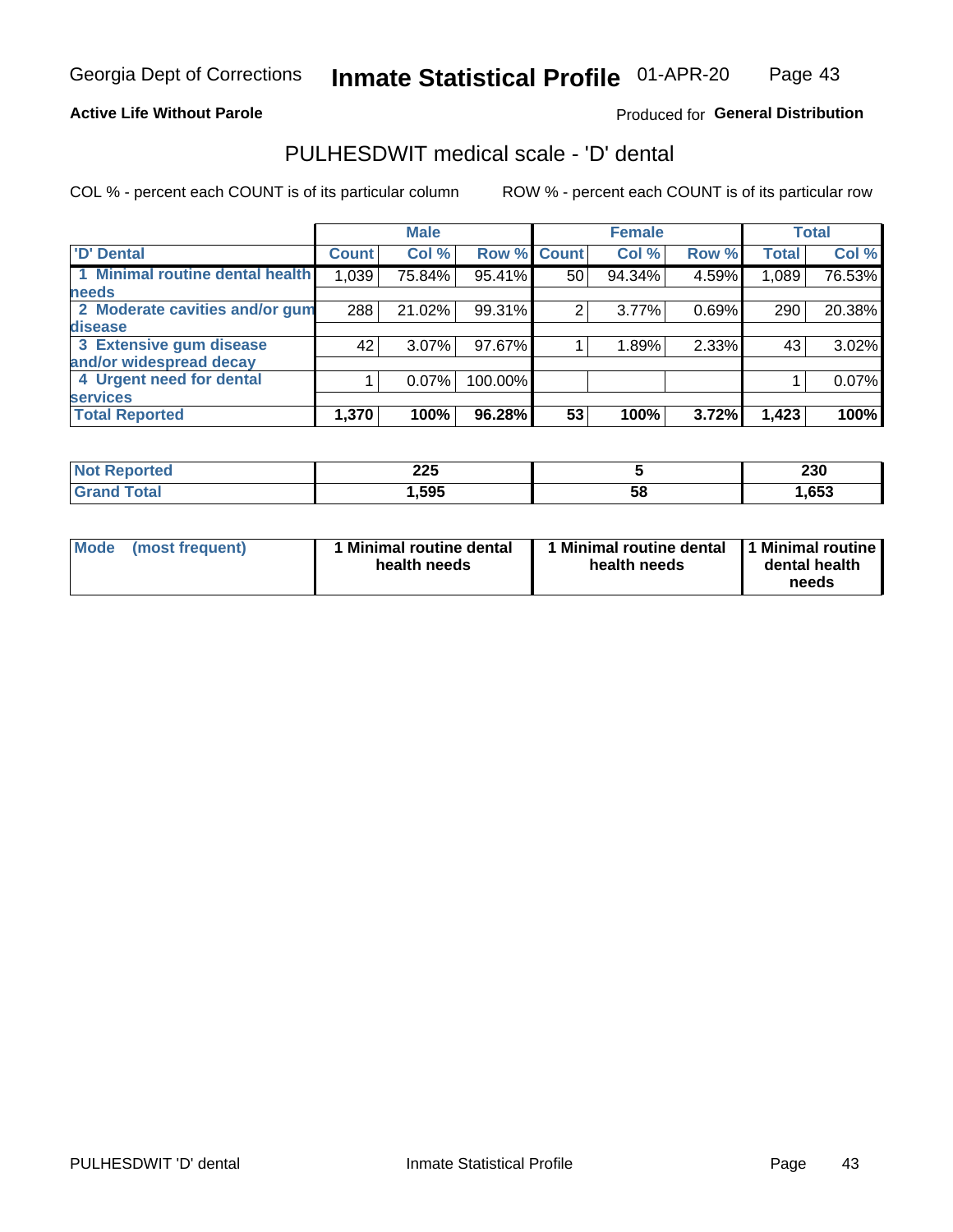### **Active Life Without Parole**

### Produced for General Distribution

## PULHESDWIT medical scale - 'W' work ability

COL % - percent each COUNT is of its particular column

|                                 |                    | <b>Male</b> |         |             | <b>Female</b> |       |              | <b>Total</b> |
|---------------------------------|--------------------|-------------|---------|-------------|---------------|-------|--------------|--------------|
| <b>W' work ability</b>          | Count <sup>'</sup> | Col %       |         | Row % Count | Col %         | Row % | <b>Total</b> | Col %        |
| 1 Unrestricted work or activity | 1,218              | 83.14%      | 96.51%  | 44          | 75.86%        | 3.49% | 1,262        | 82.86%       |
| 2 Minor restrictions on type of | 191                | 13.04%      | 93.17%  | 14          | 24.14%        | 6.83% | 205          | 13.46%       |
| <b>work</b>                     |                    |             |         |             |               |       |              |              |
| 3 Moderate restrictions on type | 38                 | 2.59%       | 100.00% |             |               |       | 38           | 2.50%        |
| lof work                        |                    |             |         |             |               |       |              |              |
| 4 Major restrictions on type of | 11                 | 0.75%       | 100.00% |             |               |       | 11           | 0.72%        |
| <b>work</b>                     |                    |             |         |             |               |       |              |              |
| 5 Cannot work under any         |                    | 0.48%       | 100.00% |             |               |       |              | 0.46%        |
| <b>circumstances</b>            |                    |             |         |             |               |       |              |              |
| <b>Total Reported</b>           | 1,465              | 100%        | 96.19%  | 58          | 100%          | 3.81% | 1,523        | 100%         |

| <b>Not Reported</b>   | 130    |    | 130  |
|-----------------------|--------|----|------|
| <b>Total</b><br>Cron/ | 595, ا | 58 | ,653 |

| Mode (most frequent) | 1 Unrestricted work or | 1 Unrestricted work or | 1 Unrestricted   |
|----------------------|------------------------|------------------------|------------------|
|                      | activity               | activity               | work or activity |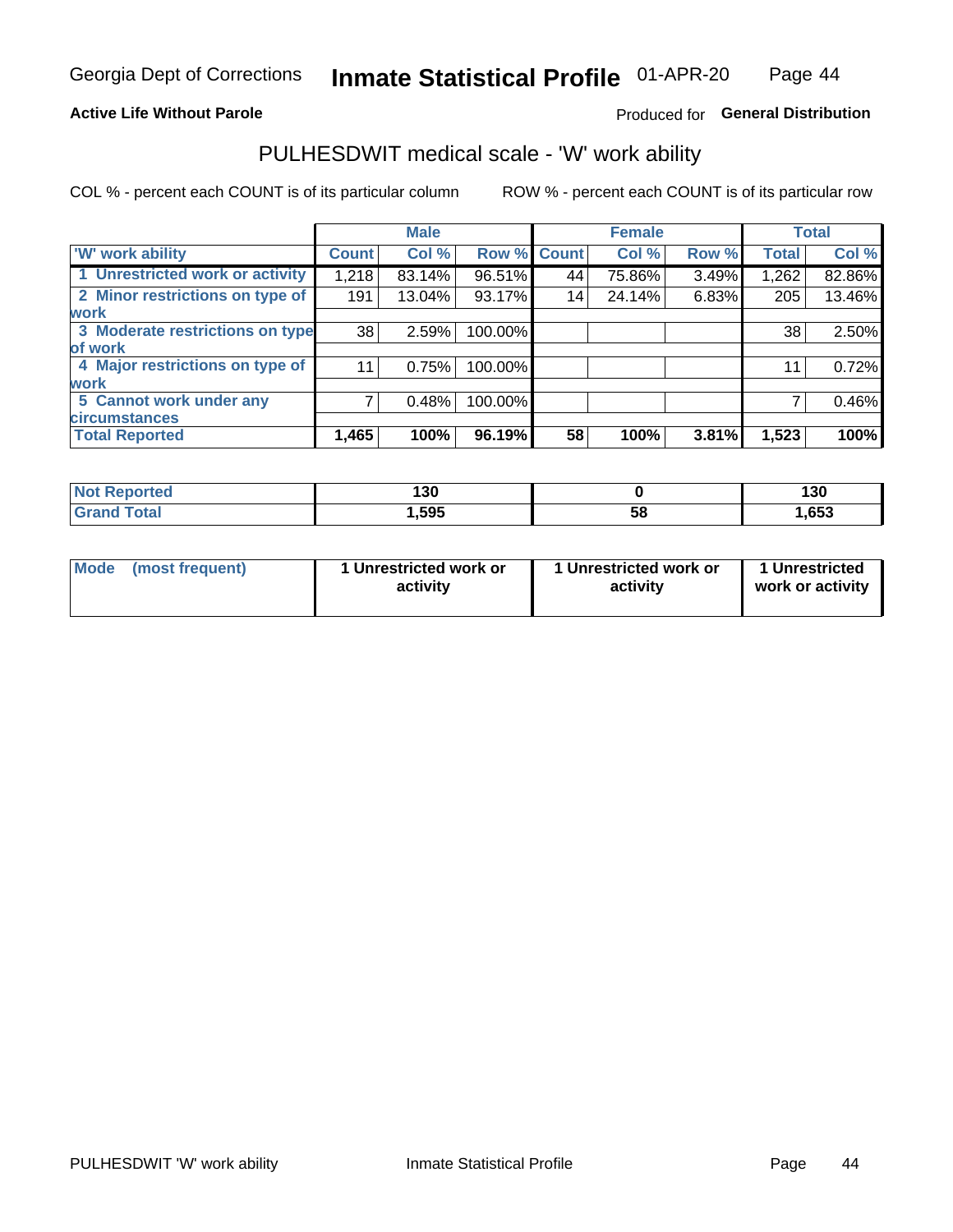#### **Active Life Without Parole**

Produced for General Distribution

## PULHESDWIT medical scale - 'I' impairment

COL % - percent each COUNT is of its particular column ROW % - percent each COUNT is of its particular row

|                                                              |              | <b>Male</b> |                    |    | <b>Female</b> |       |              | <b>Total</b> |
|--------------------------------------------------------------|--------------|-------------|--------------------|----|---------------|-------|--------------|--------------|
| <b>T' Impairment</b>                                         | <b>Count</b> | Col %       | <b>Row % Count</b> |    | Col %         | Row % | <b>Total</b> | Col %        |
| 1 No impairments or<br>disabilities                          | 1,438        | 98.36%      | 96.12%             | 58 | 100.00%       | 3.88% | 1,496        | 98.42%       |
| 2 Wheelchair-bound but                                       |              | 0.75%       | 100.00%            |    |               |       | 11           | 0.72%        |
| otherwise OK<br><b>3 Needs low-level Assisted</b>            |              | 0.14%       | 100.00%            |    |               |       |              | 0.13%        |
| Living (level I)<br>4 Needs moderate Assisted                |              | 0.07%       | 100.00%            |    |               |       |              | 0.07%        |
| <b>Living (level II)</b>                                     |              |             |                    |    |               |       |              |              |
| <b>5 Needs maximal Assisted</b><br><b>Living (level III)</b> | 10           | 0.68%       | 100.00%            |    |               |       | 10           | 0.66%        |
| <b>Total Reported</b>                                        | 1,462        | 100%        | 96.18%             | 58 | 100%          | 3.82% | 1,520        | 100%         |

| Reported     | <br>טט ו |    | 499<br>199 |
|--------------|----------|----|------------|
| <b>Total</b> | 595,،    | 58 | 1,653      |

| <b>Mode</b> | (most frequent) | <b>No impairments or</b><br>disabilities | 1 No impairments or<br>disabilities | 1 No impairments<br>or disabilities |
|-------------|-----------------|------------------------------------------|-------------------------------------|-------------------------------------|
|-------------|-----------------|------------------------------------------|-------------------------------------|-------------------------------------|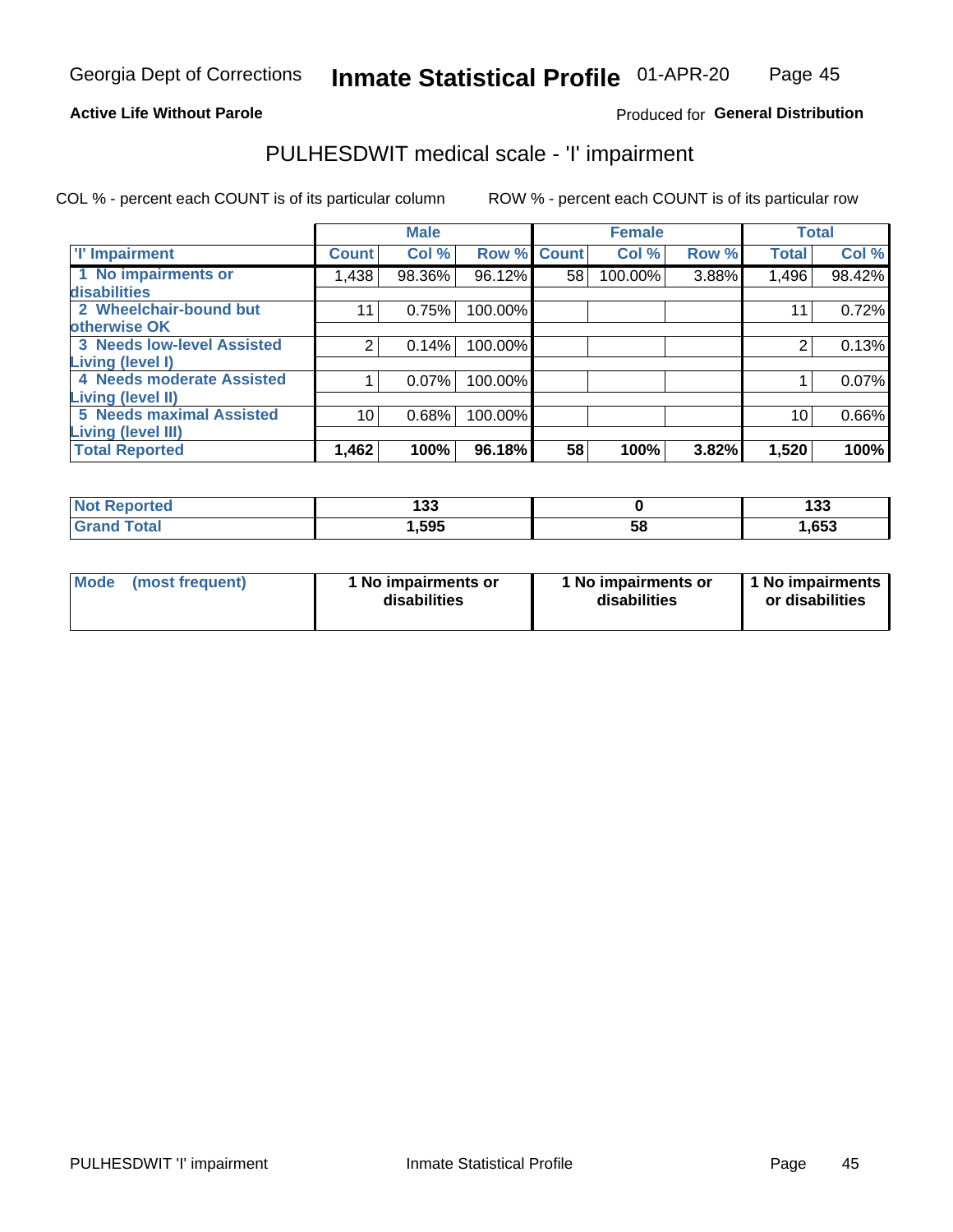### **Active Life Without Parole**

### Produced fo General Distribution

## PULHESDWIT medical scale - 'T' transportability

COL % - percent each COUNT is of its particular column

|                              |              | <b>Male</b> |             |    | <b>Female</b> |       |              | <b>Total</b> |
|------------------------------|--------------|-------------|-------------|----|---------------|-------|--------------|--------------|
| <b>T' Transportability</b>   | <b>Count</b> | Col %       | Row % Count |    | Col %         | Row % | <b>Total</b> | Col %        |
| 1 Can be transported in any  | 1,453        | 98.78%      | 96.23%      | 57 | 100.00%       | 3.77% | 1,510        | 98.82%       |
| ordinary approved vehicle    |              |             |             |    |               |       |              |              |
| 2 Wheelchair-bound, not      | 8            | 0.54%       | 100.00%     |    |               |       |              | 0.52%        |
| needing special vehicle      |              |             |             |    |               |       |              |              |
| 3 Wheelchair-bound, requires |              | 0.14%       | 100.00%     |    |               |       |              | 0.13%        |
| special vehicle              |              |             |             |    |               |       |              |              |
| 5 Requires ambulance         | 8            | 0.54%       | 100.00%     |    |               |       |              | 0.52%        |
| transport                    |              |             |             |    |               |       |              |              |
| <b>Total Reported</b>        | 1,471        | 100%        | 96.27%      | 57 | 100%          | 3.73% | 1,528        | 100%         |

| rted | 44     |    | 12F<br>14J |
|------|--------|----|------------|
| otal | 595. ا | วด | ,653       |

| <b>Mode</b> | (most frequent) | 1 Can be transported in any 1 Can be transported in any | ordinary approved vehicle   ordinary approved vehicle   transported in any | 1 Can be<br>  ordinary approved  <br>vehicle |
|-------------|-----------------|---------------------------------------------------------|----------------------------------------------------------------------------|----------------------------------------------|
|-------------|-----------------|---------------------------------------------------------|----------------------------------------------------------------------------|----------------------------------------------|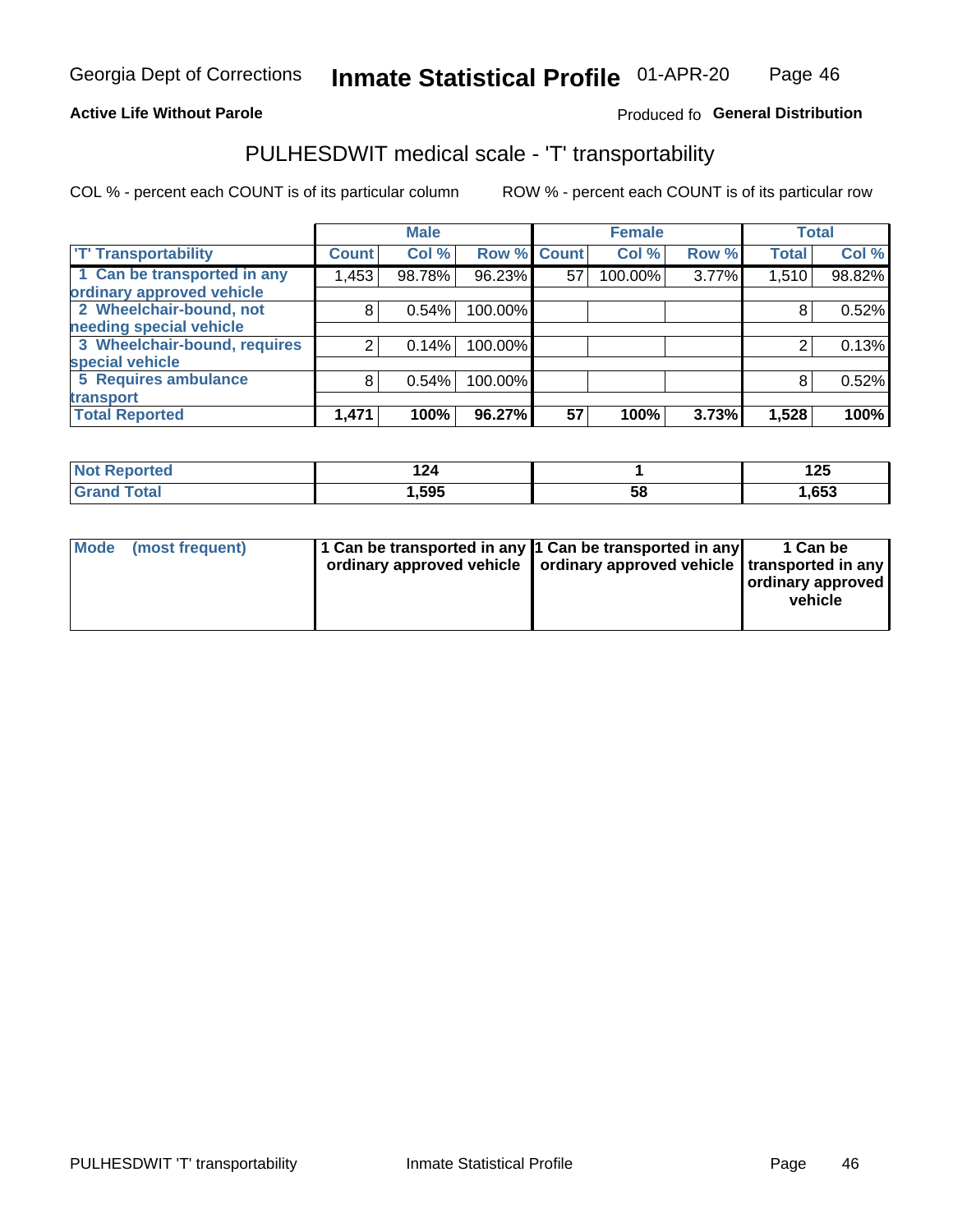#### Inmate Statistical Profile 01-APR-20 Page 47

**Produced for General Distribution** 

#### **Active Life Without Parole**

## Number of prior Georgia incarcerations

COL % - percent each COUNT is of its particular column

|                                       |              | <b>Male</b> |         |              | <b>Female</b> |       |              | <b>Total</b> |
|---------------------------------------|--------------|-------------|---------|--------------|---------------|-------|--------------|--------------|
| <b>Num of Prior GA Incarcerations</b> | <b>Count</b> | Col %       | Row %   | <b>Count</b> | Col %         | Row % | <b>Total</b> | Col %        |
|                                       | 810          | 50.78%      | 94.52%  | 47           | 81.03%        | 5.48% | 857          | 51.85%       |
|                                       | 316          | 19.81%      | 98.14%  | 6            | 10.34%        | 1.86% | 322          | 19.48%       |
|                                       | 200          | 12.54%      | 99.01%  | 2            | 3.45%         | 0.99% | 202          | 12.22%       |
|                                       | 128          | 8.03%       | 98.46%  | 2            | 3.45%         | 1.54% | 130          | 7.86%        |
|                                       | 67           | 4.20%       | 100.00% |              |               |       | 67           | 4.05%        |
|                                       | 41           | 2.57%       | 100.00% |              |               |       | 41           | 2.48%        |
| <b>More Than 5</b>                    | 33           | 2.07%       | 97.06%  |              | 1.72%         | 2.94% | 34           | 2.06%        |
| <b>Total Reported</b>                 | 1,595        | 100%        | 96.49%  | 58           | 100%          | 3.51% | 1,653        | 100%         |

| neo |      |    |      |
|-----|------|----|------|
|     | ,595 | ວະ | .653 |

| Mean (average)       | - 42 | .40 | 1.10 |
|----------------------|------|-----|------|
| Median (middle)      |      |     |      |
| Mode (most frequent) |      |     |      |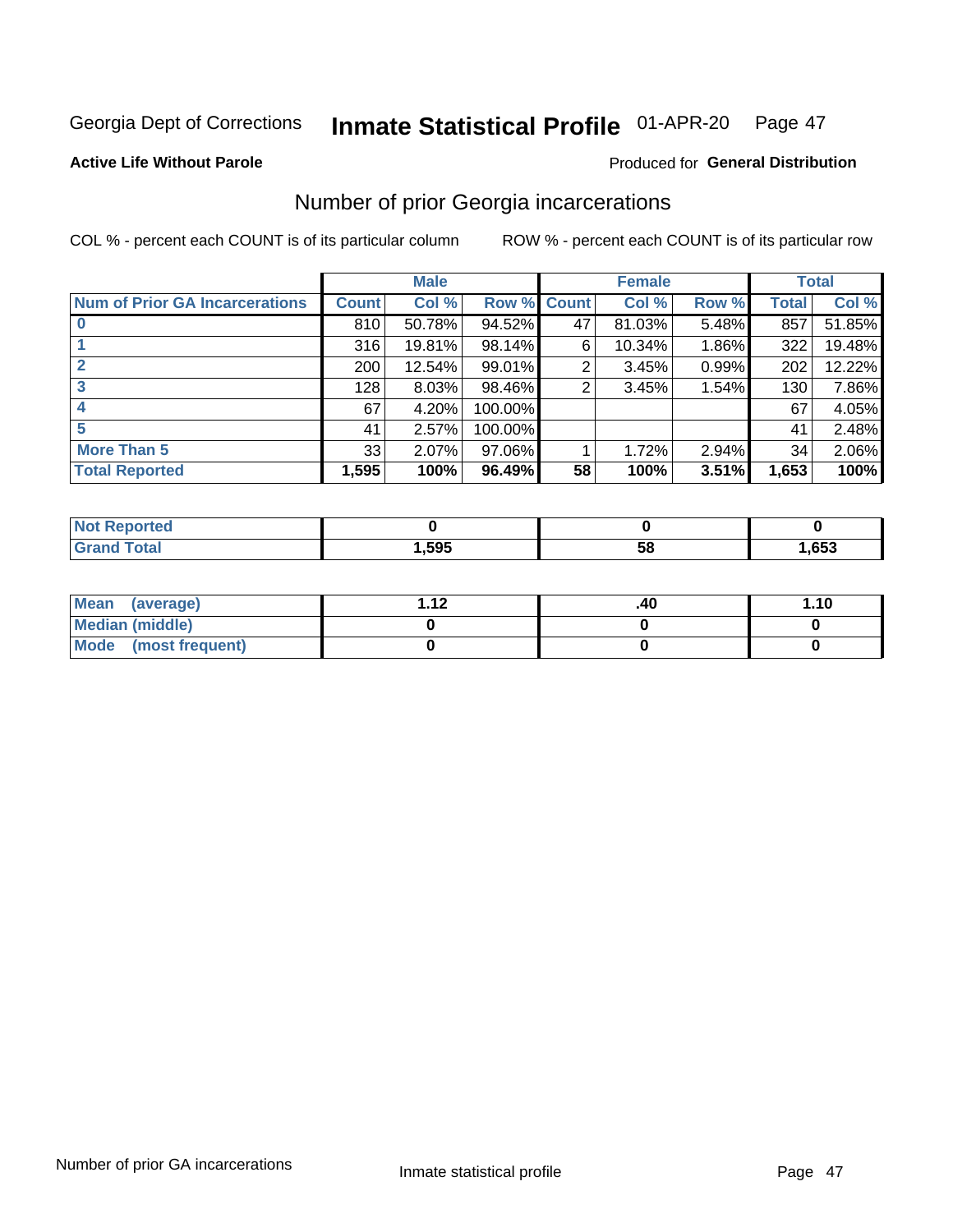#### Inmate Statistical Profile 01-APR-20 Page 48

**Active Life Without Parole** 

Produced for General Distribution

### Prison sentence in years

COL % - percent each COUNT is of its particular column

ROW % - percent each COUNT is of its particular row

|                                 | <b>Male</b>  |        |                    | <b>Female</b> |         |          | Total |          |
|---------------------------------|--------------|--------|--------------------|---------------|---------|----------|-------|----------|
| <b>Prison Sentence In Years</b> | <b>Count</b> | Col %  | <b>Row % Count</b> |               | Col %   | Row %    | Total | Col %    |
| <b>Life Without Parole</b>      | .594         | 99.94% | 96.49%             | 58            | 100.00% | 3.51%    | .652  | 99.94%   |
| <b>Death</b>                    |              | 0.06%  | 100.00%            |               |         |          |       | $0.06\%$ |
| <b>Total Reported</b>           | 1,595        | 100%   | $96.49\%$          | 58            | 100%    | $3.51\%$ | 1,653 | 100%     |

| rtea        |       |    |      |
|-------------|-------|----|------|
| <b>otal</b> | 1,595 | эс | ,653 |

#### **Determinate (numeric) sentences only**

| 1112211 | <b>Mean</b> | Ane <sup>*</sup> |  |  |
|---------|-------------|------------------|--|--|

All sentences (including determinate), with life, life without parole, and death sentences figured at 45 years

| l Mea<br>'апе<br>.<br> | ᠇<br>$\sim$ | $\sim$ |  |
|------------------------|-------------|--------|--|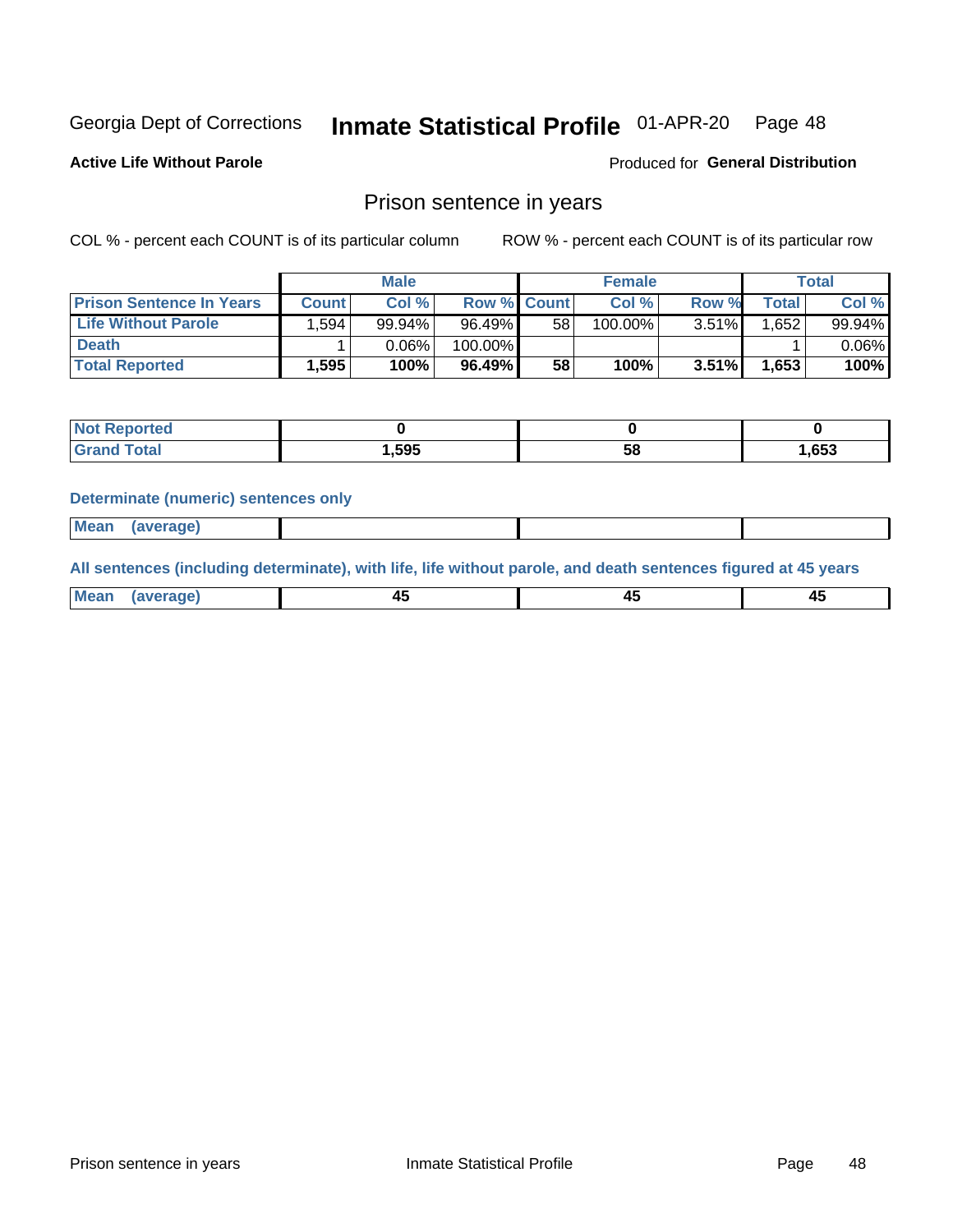#### Georgia Dept of Corrections Inmate Statistical Profile 01-APR-20 Page 49

#### **Active Life Without Parole**

#### Produced for General Distribution

## Primary offense, broken out into felonies vs misdemeanors

COL % - percent each COUNT is of its particular column

|                                  | <b>Male</b>  |         |                    | <b>Female</b> |         |          | Total              |         |
|----------------------------------|--------------|---------|--------------------|---------------|---------|----------|--------------------|---------|
| <b>Felonies and Misdemeanors</b> | <b>Count</b> | Col%    | <b>Row % Count</b> |               | Col%    | Row %    | Total <sub>1</sub> | Col %   |
| <b>Felonies</b>                  | .584         | 100.00% | 96.59%             | 56            | 100.00% | $3.41\%$ | 1,640              | 100.00% |
| <b>Total Reported</b>            | .584         | 100%    | 96.59%             | 56            | 100%    | $3.41\%$ | 1,640              | 100%    |

| <b>Not Reported</b>   |      |      |      |
|-----------------------|------|------|------|
| Total<br><b>Grand</b> | ,595 | ,586 | ,653 |

| $Mc$<br>equent)<br>нез<br>$\sim$<br>. | onies<br>. | <b>onies</b><br>. |
|---------------------------------------|------------|-------------------|
|---------------------------------------|------------|-------------------|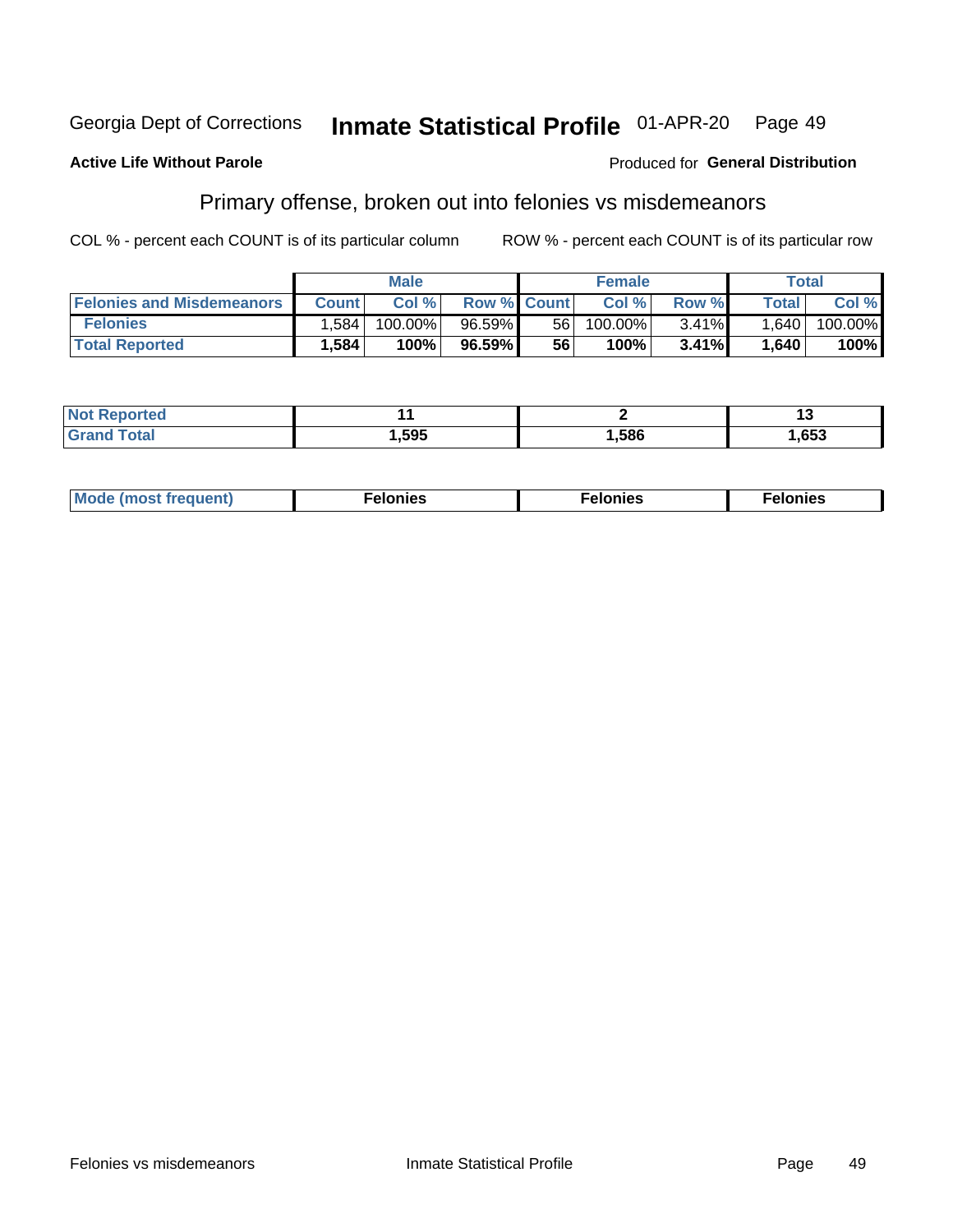#### Inmate Statistical Profile 01-APR-20 Page 50

### **Active Life Without Parole**

#### Produced for General Distribution

## Primary offense, broken out into six broad crime categories

COL % - percent each COUNT is of its particular column

|                         | <b>Male</b>       |        |                    |    | <b>Female</b> |       |              | Total  |  |
|-------------------------|-------------------|--------|--------------------|----|---------------|-------|--------------|--------|--|
| <b>Crime Categories</b> | <b>Count</b>      | Col %  | <b>Row % Count</b> |    | Col %         | Row % | <b>Total</b> | Col %  |  |
| <b>Violent</b>          | .380 <sub>1</sub> | 86.57% | 96.03%             | 57 | 98.28%        | 3.97% | 1,437        | 86.99% |  |
| <b>Sex Crime</b>        | 206               | 12.92% | $99.52\%$          |    | 1.72%         | .48%  | 207          | 12.53% |  |
| <b>Drug</b>             | 8                 | .50%   | 100.00%            |    | .00%          |       |              | .48%   |  |
| <b>Total Reported</b>   | 1,594             | 100%   | 96.49%             | 58 | 100%          | 3.51% | 1,652        | 100%   |  |

| .           |      |    |      |
|-------------|------|----|------|
| -<br>______ | .595 | 58 | .653 |

| Mo<br>auenti | --<br>iolent | <br>olent<br>ли | <br>วlent |
|--------------|--------------|-----------------|-----------|
|              |              |                 |           |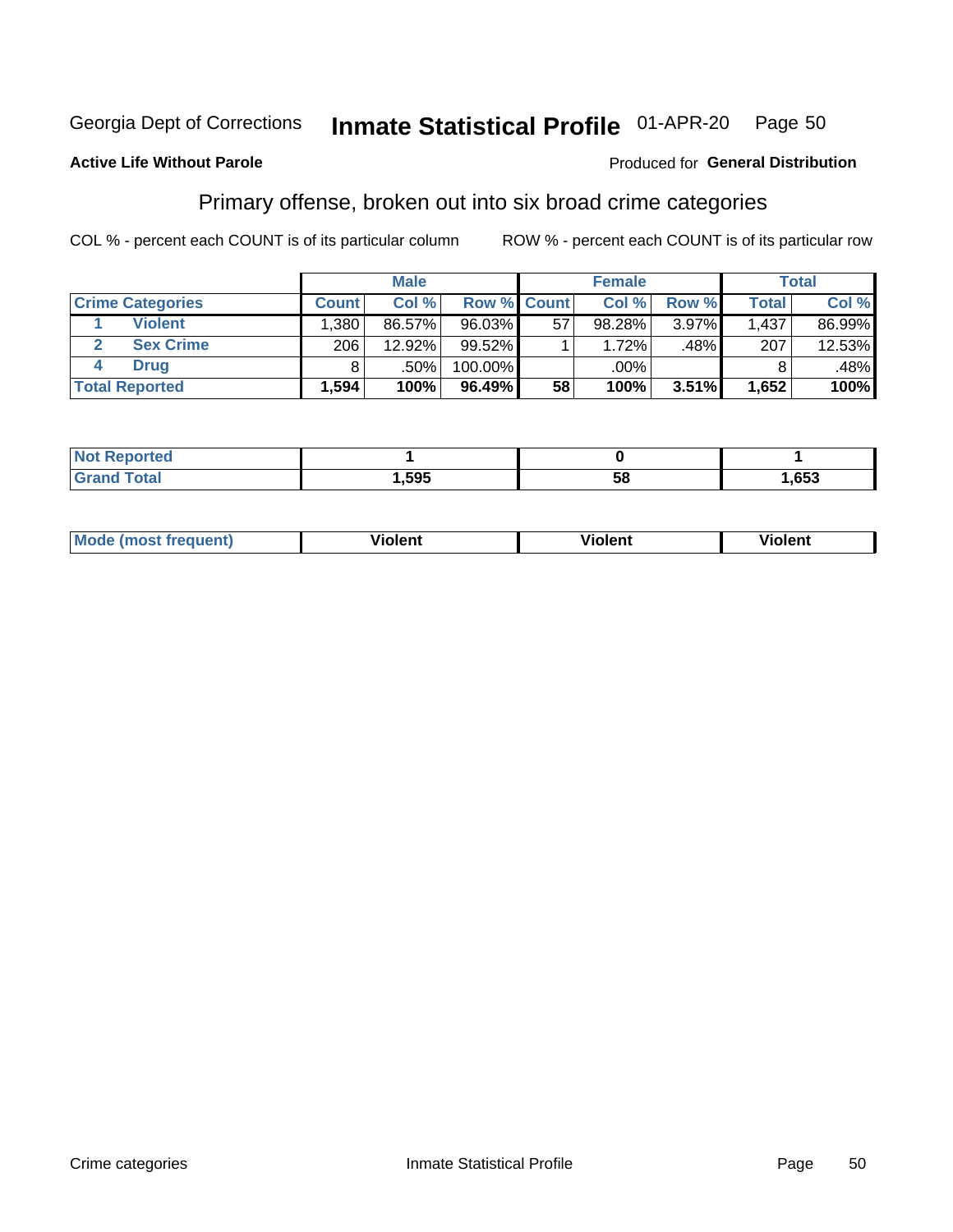#### Inmate Statistical Profile 01-APR-20 Page 51

### **Active Life Without Parole**

#### Produced for General Distribution

## Primary offense, detailed offense code

COL % - percent each COUNT is of its particular column

|                                            |                | <b>Male</b> |         |                 | <b>Female</b> |        |                | <b>Total</b> |
|--------------------------------------------|----------------|-------------|---------|-----------------|---------------|--------|----------------|--------------|
| <b>Primary Offense</b>                     | <b>Count</b>   | Col %       | Row %   | <b>Count</b>    | Col %         | Row %  | <b>Total</b>   | Col %        |
| <b>Agg Sex Battery Atmpt (2099)</b>        | 1              | .06%        | 100.00% |                 |               |        | 1              | .06%l        |
| <b>Aggrav Assault (1302)</b>               |                | .06%        | 50.00%  | 1.              | 1.72%         | 50.00% | $\overline{2}$ | .12%         |
| <b>Aggrav Battery (1305)</b>               |                | .06%        | 100.00% |                 |               |        | 1              | $.06\%$      |
| <b>Aggrav Child Molestation (2021)</b>     | 28             | 1.76%       | 100.00% |                 |               |        | 28             | 1.69%        |
| <b>Aggrav Sexual Battery (2009)</b>        | 7              | .44%        | 100.00% |                 |               |        | $\overline{7}$ | .42%         |
| <b>Aggrav Sodomy (2003)</b>                | 12             | .75%        | 100.00% |                 |               |        | 12             | .73%         |
| <b>Armed Robbery (1902)</b>                | 160            | 10.04%      | 99.38%  | $\mathbf 1$     | 1.72%         | .62%   | 161            | 9.75%        |
| <b>Child Molestation (2019)</b>            | 5              | .31%        | 100.00% |                 |               |        | 5              | $.30\%$      |
| <b>False Imprisonment (1308)</b>           | 1              | .06%        | 100.00% |                 |               |        | 1              | .06%         |
| <b>Hijacking Motor Vehicle (1911)</b>      | 1              | .06%        | 100.00% |                 |               |        | 1              | .06%         |
| Kidnapping (1311)                          | 94             | 5.90%       | 100.00% |                 |               |        | 94             | 5.69%        |
| <b>Murder (1101)</b>                       | 1,119          | 70.20%      | 95.32%  | 55              | 94.83%        | 4.68%  | 1,174          | 71.07%       |
| <b>Poss Of Firearm Dur Crime</b><br>(2910) | $\overline{2}$ | .13%        | 100.00% |                 |               |        | 2              | .12%         |
| Poss W Int Dist Cocaine (4050)             |                | .06%        | 100.00% |                 |               |        |                | .06%         |
| <b>Rape (2001)</b>                         | 153            | 9.60%       | 99.35%  | $\mathbf{1}$    | 1.72%         | .65%   | 154            | 9.32%        |
| S/D Cocaine (4021)                         | 1              | .06%        | 100.00% |                 |               |        | 1              | $.06\%$      |
| S/D Cont Sub Public (4017)                 |                | .06%        | 100.00% |                 |               |        | 1              | .06%         |
| S/D Cont Sub School (4018)                 | 1              | .06%        | 100.00% |                 |               |        | 1              | $.06\%$      |
| <b>Traf Cocaine 401+ Gm (4103)</b>         | $\overline{2}$ | .13%        | 100.00% |                 |               |        | $\overline{2}$ | .12%         |
| <b>Traf Methamph 28-199 Gm</b><br>(4140)   | 1              | .06%        | 100.00% |                 |               |        | 1              | $.06\%$      |
| Traf Narcotic 29+ Gm (4113)                |                | .06%        | 100.00% |                 |               |        |                | $.06\%$      |
| <b>Traffick Sexual Servitude (1331)</b>    | 1              | .06%        | 100.00% |                 |               |        |                | $.06\%$      |
| <b>Total Rported</b>                       | 1,594          | 100%        | 96.49%  | $\overline{58}$ | 100%          | 3.51%  | 1,652          | 100%         |

| : Reported<br><b>Not</b> |      |    |      |
|--------------------------|------|----|------|
| Total<br>Cros            | ,595 | 58 | ,653 |

| Mode (most frequent) | 1101 Murder | 1101 Murder | 1101 Murder |
|----------------------|-------------|-------------|-------------|
|----------------------|-------------|-------------|-------------|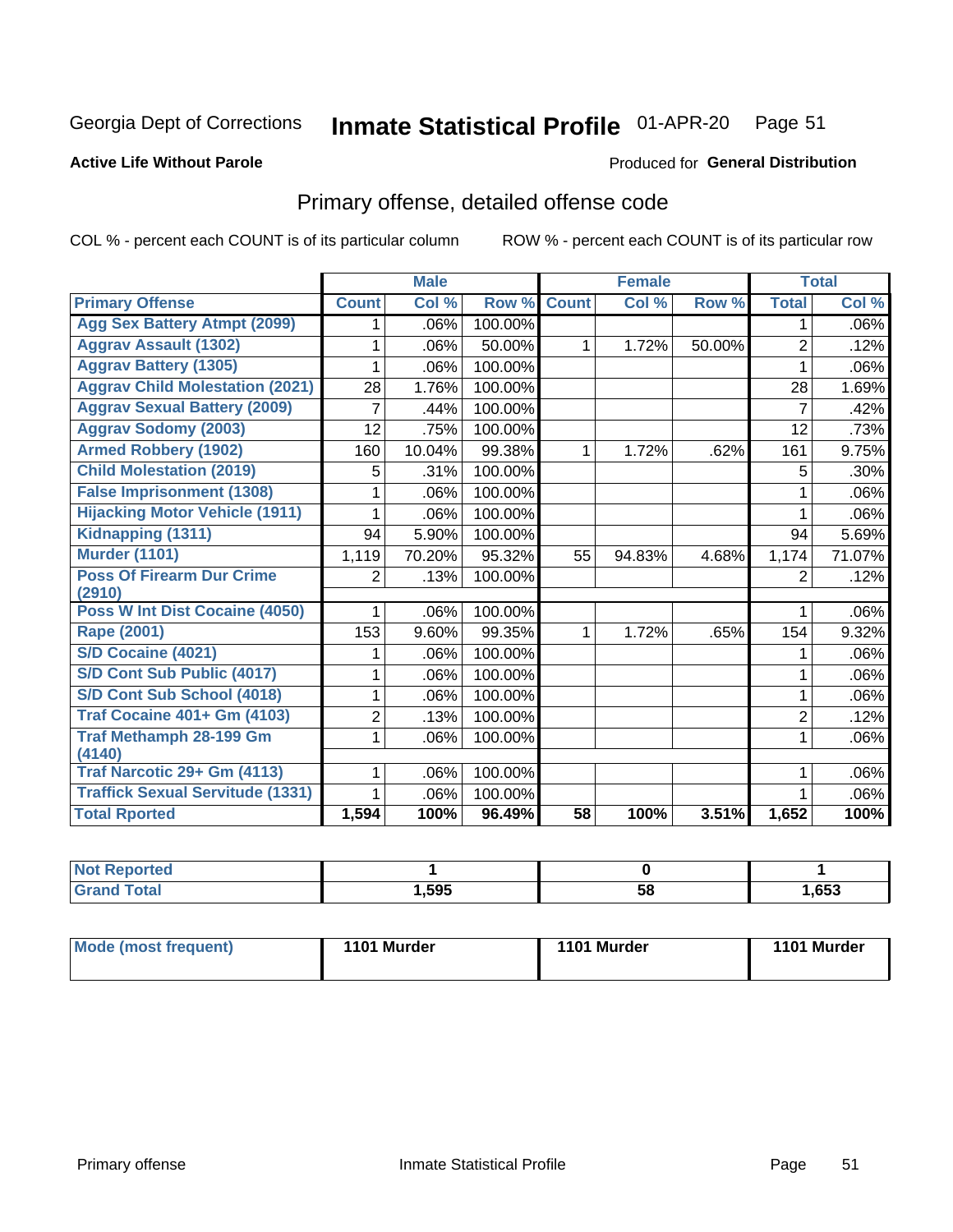## Inmate Statistical Profile 01-APR-20 Page 52

### **Active Life Without Parole**

#### Produced for General Distribution

## County of conviction of primary offense

COL % - percent each COUNT is of its particular column

|                              |                         |                | <b>Male</b> |         |                | <b>Female</b> |        |                | <b>Total</b> |
|------------------------------|-------------------------|----------------|-------------|---------|----------------|---------------|--------|----------------|--------------|
| <b>County of Conviction</b>  |                         | <b>Count</b>   | Col %       | Row %   | <b>Count</b>   | Col %         | Row %  | <b>Total</b>   | Col %        |
| 000<br><b>Unknown</b>        |                         | 11             | .69%        | 84.62%  | $\overline{2}$ | 3.45%         | 15.38% | 13             | .79%         |
| 001                          | <b>Appling County</b>   | 4              | .25%        | 100.00% |                |               |        | 4              | .24%         |
| 002                          | <b>Atkinson County</b>  | 4              | .25%        | 100.00% |                |               |        | 4              | .24%         |
| <b>Bacon County</b><br>003   |                         | 5              | .31%        | 100.00% |                |               |        | 5              | .30%         |
| <b>Baker County</b><br>004   |                         | $\mathbf{1}$   | .06%        | 100.00% |                |               |        | 1              | .06%         |
| 005                          | <b>Baldwin County</b>   | 5              | .31%        | 100.00% |                |               |        | 5              | .30%         |
| <b>Banks County</b><br>006   |                         | 3              | .19%        | 100.00% |                |               |        | $\overline{3}$ | .18%         |
| <b>Barrow County</b><br>007  |                         | $\overline{7}$ | .44%        | 100.00% |                |               |        | $\overline{7}$ | .42%         |
| <b>Bartow County</b><br>008  |                         | 9              | .56%        | 90.00%  | 1              | 1.72%         | 10.00% | 10             | .60%         |
| 009                          | <b>Ben Hill County</b>  | 8              | .50%        | 100.00% |                |               |        | 8              | .48%         |
| <b>Berrien County</b><br>010 |                         | $\overline{2}$ | .13%        | 100.00% |                |               |        | $\overline{2}$ | .12%         |
| <b>Bibb County</b><br>011    |                         | 44             | 2.76%       | 95.65%  | $\overline{2}$ | 3.45%         | 4.35%  | 46             | 2.78%        |
| 012                          | <b>Bleckley County</b>  | $\mathbf{1}$   | .06%        | 100.00% |                |               |        | $\mathbf{1}$   | .06%         |
| 013                          | <b>Brantley County</b>  | $\mathbf{1}$   | .06%        | 100.00% |                |               |        | $\mathbf{1}$   | .06%         |
| <b>Brooks County</b><br>014  |                         | $\overline{2}$ | .13%        | 100.00% |                |               |        | $\overline{2}$ | .12%         |
| <b>Bryan County</b><br>015   |                         | $\mathbf{1}$   | .06%        | 100.00% |                |               |        | $\mathbf{1}$   | .06%         |
| 016                          | <b>Bulloch County</b>   | 7              | .44%        | 87.50%  | 1              | 1.72%         | 12.50% | 8              | .48%         |
| <b>Burke County</b><br>017   |                         | 13             | .82%        | 100.00% |                |               |        | 13             | .79%         |
| <b>Butts County</b><br>018   |                         | 4              | .25%        | 100.00% |                |               |        | 4              | .24%         |
| 019                          | <b>Calhoun County</b>   | 3              | .19%        | 100.00% |                |               |        | $\overline{3}$ | .18%         |
| 020                          | <b>Camden County</b>    | 6              | .38%        | 100.00% |                |               |        | 6              | .36%         |
| 021                          | <b>Candler County</b>   | 3              | .19%        | 100.00% |                |               |        | 3              | .18%         |
| <b>Carroll County</b><br>022 |                         | 5              | .31%        | 100.00% |                |               |        | 5              | .30%         |
| 023                          | <b>Catoosa County</b>   | 4              | .25%        | 80.00%  | 1              | 1.72%         | 20.00% | 5              | .30%         |
| 025                          | <b>Chatham County</b>   | 68             | 4.26%       | 97.14%  | $\overline{2}$ | 3.45%         | 2.86%  | 70             | 4.23%        |
| 027                          | <b>Chattooga County</b> | $\overline{2}$ | .13%        | 100.00% |                |               |        | $\overline{2}$ | .12%         |
| 028                          | <b>Cherokee County</b>  | 10             | .63%        | 100.00% |                |               |        | 10             | .60%         |
| <b>Clarke County</b><br>029  |                         | 26             | 1.63%       | 96.30%  | 1              | 1.72%         | 3.70%  | 27             | 1.63%        |
| <b>Clay County</b><br>030    |                         | $\overline{2}$ | .13%        | 100.00% |                |               |        | $\overline{2}$ | .12%         |
| <b>Clayton County</b><br>031 |                         | 72             | 4.51%       | 93.51%  | 5              | 8.62%         | 6.49%  | 77             | 4.66%        |
| <b>Clinch County</b><br>032  |                         | $\mathbf{1}$   | .06%        | 100.00% |                |               |        | 1              | .06%         |
| 033<br><b>Cobb County</b>    |                         | 73             | 4.58%       | 97.33%  | 2              | 3.45%         | 2.67%  | 75             | 4.54%        |
| <b>Coffee County</b><br>034  |                         | 10             | .63%        | 83.33%  | $\overline{2}$ | 3.45%         | 16.67% | 12             | .73%         |
| 035                          | <b>Colquitt County</b>  | 3              | .19%        | 100.00% |                |               |        | 3              | .18%         |
| 036                          | <b>Columbia County</b>  | 9              | .56%        | 81.82%  | $\overline{2}$ | 3.45%         | 18.18% | 11             | .67%         |
| <b>Cook County</b><br>037    |                         | 5              | .31%        | 100.00% |                |               |        | 5              | .30%         |
| <b>Coweta County</b><br>038  |                         | 9              | .56%        | 100.00% |                |               |        | 9              | .54%         |
| <b>Crisp County</b><br>040   |                         | $\overline{7}$ | .44%        | 100.00% |                |               |        | $\overline{7}$ | .42%         |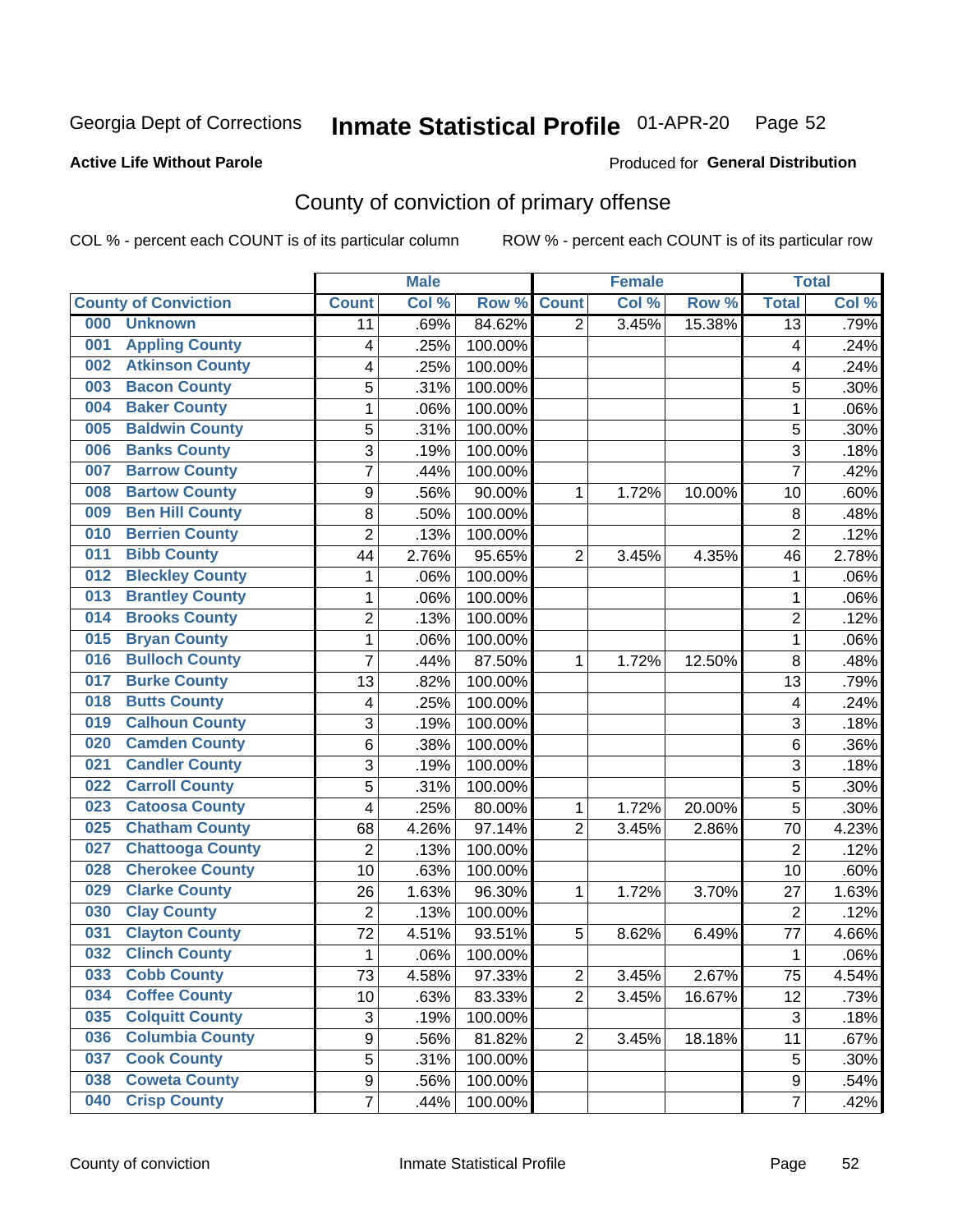## Inmate Statistical Profile 01-APR-20 Page 53

### **Active Life Without Parole**

### **Produced for General Distribution**

## County of conviction of primary offense

COL % - percent each COUNT is of its particular column

|     |                             |                  | <b>Male</b> |         |                | <b>Female</b> |           |                | <b>Total</b> |
|-----|-----------------------------|------------------|-------------|---------|----------------|---------------|-----------|----------------|--------------|
|     | <b>County of Conviction</b> | <b>Count</b>     | Col %       | Row %   | <b>Count</b>   | Col %         | Row %     | <b>Total</b>   | Col %        |
| 041 | <b>Dade County</b>          | 1                | .06%        | 100.00% |                |               |           | 1              | .06%         |
| 042 | <b>Dawson County</b>        | $\overline{2}$   | .13%        | 100.00% |                |               |           | $\overline{2}$ | .12%         |
| 043 | <b>Decatur County</b>       | 6                | .38%        | 100.00% |                |               |           | 6              | .36%         |
| 044 | <b>Dekalb County</b>        | 144              | 9.03%       | 97.30%  | 4              | 6.90%         | 2.70%     | 148            | 8.95%        |
| 046 | <b>Dooly County</b>         | $\overline{2}$   | .13%        | 100.00% |                |               |           | $\overline{2}$ | .12%         |
| 047 | <b>Dougherty County</b>     | 30               | 1.88%       | 96.77%  | 1              | 1.72%         | 3.23%     | 31             | 1.88%        |
| 048 | <b>Douglas County</b>       | 38               | 2.38%       | 95.00%  | $\overline{2}$ | 3.45%         | 5.00%     | 40             | 2.42%        |
| 049 | <b>Early County</b>         | $\mathbf 2$      | .13%        | 100.00% |                |               |           | $\overline{2}$ | .12%         |
| 051 | <b>Effingham County</b>     | 7                | .44%        | 100.00% |                |               |           | $\overline{7}$ | .42%         |
| 052 | <b>Elbert County</b>        | $\overline{2}$   | .13%        | 66.67%  | 1              | 1.72%         | 33.33%    | 3              | .18%         |
| 053 | <b>Emanuel County</b>       | 12               | .75%        | 100.00% |                |               |           | 12             | .73%         |
| 056 | <b>Fayette County</b>       | $\boldsymbol{9}$ | .56%        | 100.00% |                |               |           | 9              | .54%         |
| 057 | <b>Floyd County</b>         | 34               | 2.13%       | 97.14%  | $\mathbf{1}$   | 1.72%         | 2.86%     | 35             | 2.12%        |
| 058 | <b>Forsyth County</b>       | 4                | .25%        | 80.00%  | 1              | 1.72%         | 20.00%    | 5              | .30%         |
| 059 | <b>Franklin County</b>      | 6                | .38%        | 85.71%  | 1              | 1.72%         | 14.29%    | $\overline{7}$ | .42%         |
| 060 | <b>Fulton County</b>        | 217              | 13.61%      | 98.64%  | 3              | 5.17%         | 1.36%     | 220            | 13.31%       |
| 061 | <b>Gilmer County</b>        | $\overline{2}$   | .13%        | 100.00% |                |               |           | $\overline{2}$ | .12%         |
| 063 | <b>Glynn County</b>         | 22               | 1.38%       | 100.00% |                |               |           | 22             | 1.33%        |
| 064 | <b>Gordon County</b>        | 7                | .44%        | 100.00% |                |               |           | $\overline{7}$ | .42%         |
| 065 | <b>Grady County</b>         | 3                | .19%        | 100.00% |                |               |           | 3              | .18%         |
| 066 | <b>Greene County</b>        | $\overline{2}$   | .13%        | 100.00% |                |               |           | $\overline{2}$ | .12%         |
| 067 | <b>Gwinnett County</b>      | 71               | 4.45%       | 94.67%  | 4              | 6.90%         | 5.33%     | 75             | 4.54%        |
| 068 | <b>Habersham County</b>     | 3                | .19%        | 100.00% |                |               |           | 3              | .18%         |
| 069 | <b>Hall County</b>          | 23               | 1.44%       | 85.19%  | 4              | 6.90%         | 14.81%    | 27             | 1.63%        |
| 070 | <b>Hancock County</b>       | 4                | .25%        | 100.00% |                |               |           | 4              | .24%         |
| 071 | <b>Haralson County</b>      | 5                | .31%        | 100.00% |                |               |           | 5              | .30%         |
| 072 | <b>Harris County</b>        | $\overline{2}$   | .13%        | 100.00% |                |               |           | $\overline{2}$ | .12%         |
| 073 | <b>Hart County</b>          | 3                | .19%        | 100.00% |                |               |           | $\overline{3}$ | .18%         |
| 075 | <b>Henry County</b>         | 18               | 1.13%       | 94.74%  | $\mathbf{1}$   | 1.72%         | 5.26%     | 19             | 1.15%        |
| 076 | <b>Houston County</b>       | 26               | 1.63%       | 100.00% |                |               |           | 26             | 1.57%        |
| 077 | <b>Irwin County</b>         | $\overline{2}$   | .13%        | 100.00% |                |               |           | $\overline{2}$ | .12%         |
| 078 | <b>Jackson County</b>       | 11               | .69%        | 100.00% |                |               |           | 11             | $.67\%$      |
| 079 | <b>Jasper County</b>        | $\mathbf{1}$     | .06%        | 100.00% |                |               |           | $\mathbf{1}$   | .06%         |
| 080 | <b>Jeff Davis County</b>    | 1                | .06%        | 100.00% |                |               |           | $\mathbf{1}$   | .06%         |
| 081 | <b>Jefferson County</b>     | 6                | .38%        | 100.00% |                |               |           | 6              | .36%         |
| 082 | <b>Jenkins County</b>       | $\overline{2}$   | .13%        | 100.00% |                |               |           | $\overline{2}$ | .12%         |
| 083 | <b>Johnson County</b>       | $\mathbf 1$      | .06%        | 100.00% |                |               |           | $\mathbf 1$    | .06%         |
| 084 | <b>Jones County</b>         | $\mathbf 1$      | .06%        | 50.00%  | 1              | 1.72%         | $50.00\%$ | $\overline{2}$ | .12%         |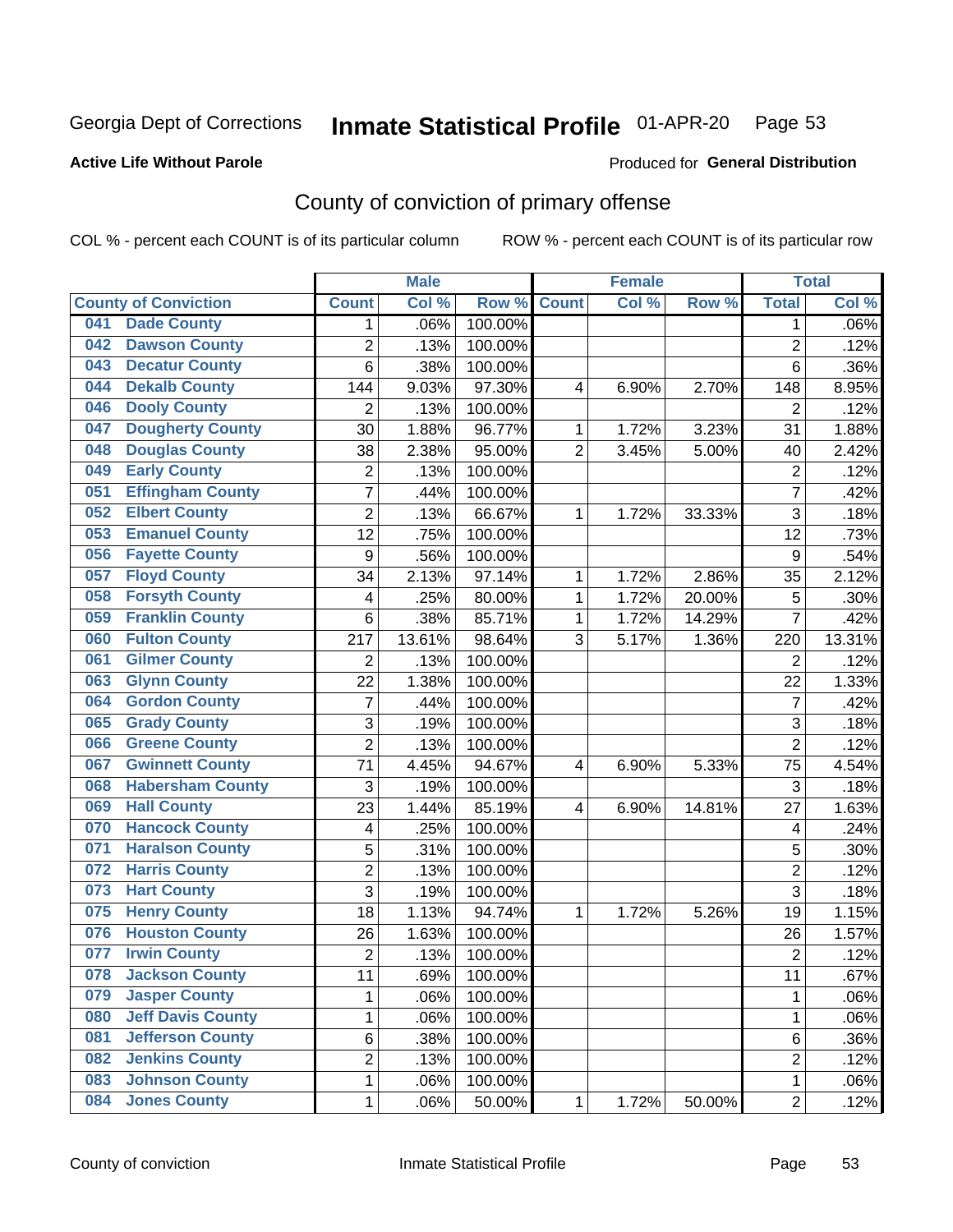## Inmate Statistical Profile 01-APR-20 Page 54

**Active Life Without Parole** 

Produced for General Distribution

## County of conviction of primary offense

COL % - percent each COUNT is of its particular column

|                                        |                | <b>Male</b> |         |                | <b>Female</b> |          |                | <b>Total</b> |
|----------------------------------------|----------------|-------------|---------|----------------|---------------|----------|----------------|--------------|
| <b>County of Conviction</b>            | <b>Count</b>   | Col %       | Row %   | <b>Count</b>   | Col %         | Row %    | <b>Total</b>   | Col %        |
| <b>Lamar County</b><br>085             | 1              | .06%        | 100.00% |                |               |          | 1              | $.06\%$      |
| <b>Lanier County</b><br>086            | $\overline{2}$ | .13%        | 100.00% |                |               |          | $\overline{2}$ | .12%         |
| <b>Laurens County</b><br>087           | 4              | .25%        | 100.00% |                |               |          | 4              | .24%         |
| <b>Lee County</b><br>088               | 4              | .25%        | 100.00% |                |               |          | 4              | .24%         |
| <b>Liberty County</b><br>089           | 7              | .44%        | 100.00% |                |               |          | 7              | .42%         |
| <b>Long County</b><br>091              | 5              | .31%        | 100.00% |                |               |          | 5              | .30%         |
| <b>Lowndes County</b><br>092           | 7              | .44%        | 100.00% |                |               |          | 7              | .42%         |
| <b>Lumpkin County</b><br>093           | 1              | .06%        | 100.00% |                |               |          | 1              | .06%         |
| <b>Madison County</b><br>095           | 3              | .19%        | 100.00% |                |               |          | 3              | .18%         |
| <b>Marion County</b><br>096            | 1              | .06%        | 100.00% |                |               |          | $\mathbf{1}$   | .06%         |
| <b>Mcduffie County</b><br>097          | 3              | .19%        | 100.00% |                |               |          | 3              | .18%         |
| <b>Meriwether County</b><br>099        | $\overline{2}$ | .13%        | 100.00% |                |               |          | $\overline{2}$ | .12%         |
| <b>Miller County</b><br>100            | 1              | .06%        | 100.00% |                |               |          | $\mathbf{1}$   | .06%         |
| <b>Mitchell County</b><br>101          | 3              | .19%        | 100.00% |                |               |          | 3              | .18%         |
| <b>Monroe County</b><br>102            | 7              | .44%        | 100.00% |                |               |          | $\overline{7}$ | .42%         |
| <b>Morgan County</b><br>104            | 1              | .06%        | 100.00% |                |               |          | $\mathbf{1}$   | .06%         |
| <b>Murray County</b><br>105            | 5              | .31%        | 100.00% |                |               |          | 5              | .30%         |
| <b>Muscogee County</b><br>106          | 48             | 3.01%       | 97.96%  | 1              | 1.72%         | 2.04%    | 49             | 2.96%        |
| <b>Newton County</b><br>107            | 16             | 1.00%       | 88.89%  | $\overline{2}$ | 3.45%         | 11.11%   | 18             | 1.09%        |
| <b>Oconee County</b><br>108            | 1              | .06%        | 100.00% |                |               |          | 1              | .06%         |
| <b>Oglethorpe County</b><br>109        | 2              | .13%        | 100.00% |                |               |          | $\overline{2}$ | .12%         |
| <b>Paulding County</b><br>110          | 6              | .38%        | 100.00% |                |               |          | 6              | .36%         |
| <b>Peach County</b><br>111             | 4              | .25%        | 100.00% |                |               |          | 4              | .24%         |
| <b>Pickens County</b><br>112           | $\overline{2}$ | .13%        | 100.00% |                |               |          | $\overline{2}$ | .12%         |
| <b>Pierce County</b><br>113            | 3              | .19%        | 100.00% |                |               |          | 3              | .18%         |
| <b>Pike County</b><br>$\overline{114}$ | 3              | .19%        | 60.00%  | $\overline{2}$ | 3.45%         | 40.00%   | 5              | .30%         |
| <b>Polk County</b><br>115              | 5              | .31%        | 100.00% |                |               |          | 5              | .30%         |
| <b>Pulaski County</b><br>116           | 1              | .06%        | 100.00% |                |               |          | 1              | .06%         |
| <b>Putnam County</b><br>117            | 7              | .44%        | 100.00% |                |               |          | 7              | .42%         |
| <b>Rabun County</b><br>119             | 1              | .06%        | 100.00% |                |               |          | $\mathbf{1}$   | .06%         |
| <b>Randolph County</b><br>120          | $\overline{2}$ | .13%        | 100.00% |                |               |          | $\overline{2}$ | .12%         |
| <b>Richmond County</b><br>121          | 78             | 4.89%       | 96.30%  | 3              | 5.17%         | $3.70\%$ | 81             | 4.90%        |
| <b>Rockdale County</b><br>122          | 10             | .63%        | 100.00% |                |               |          | 10             | .60%         |
| <b>Seminole County</b><br>$125$        | $\overline{2}$ | .13%        | 100.00% |                |               |          | $\overline{2}$ | .12%         |
| <b>Spalding County</b><br>126          | 14             | .88%        | 100.00% |                |               |          | 14             | .85%         |
| <b>Stephens County</b><br>127          | 3              | .19%        | 100.00% |                |               |          | 3              | .18%         |
| <b>Stewart County</b><br>128           | 1              | .06%        | 100.00% |                |               |          | 1              | .06%         |
| <b>Sumter County</b><br>129            | 6              | .38%        | 100.00% |                |               |          | 6              | .36%         |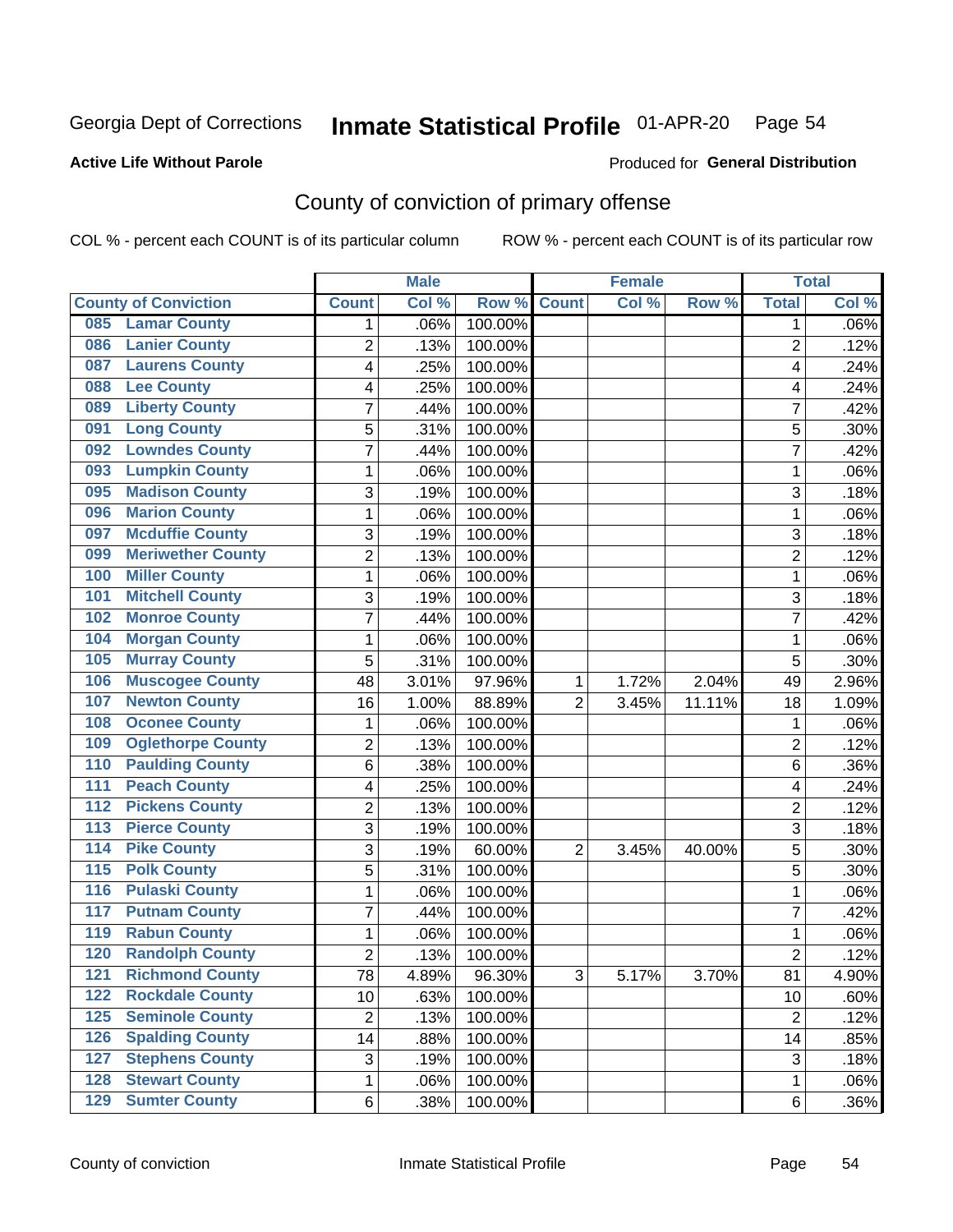## Inmate Statistical Profile 01-APR-20 Page 55

Produced for General Distribution

#### **Active Life Without Parole**

## County of conviction of primary offense

COL % - percent each COUNT is of its particular column

|                                 |                | <b>Male</b> |         |                 | <b>Female</b> |        |                | <b>Total</b> |
|---------------------------------|----------------|-------------|---------|-----------------|---------------|--------|----------------|--------------|
| <b>County of Conviction</b>     | <b>Count</b>   | Col %       | Row %   | <b>Count</b>    | Col %         | Row %  | <b>Total</b>   | Col %        |
| <b>Taliaferro County</b><br>131 |                | .06%        | 100.00% |                 |               |        | 1              | .06%         |
| <b>Tattnall County</b><br>132   | $\overline{2}$ | .13%        | 66.67%  | 1               | 1.72%         | 33.33% | 3              | .18%         |
| <b>Taylor County</b><br>133     | 1              | .06%        | 100.00% |                 |               |        |                | .06%         |
| <b>Terrell County</b><br>135    | 3              | .19%        | 100.00% |                 |               |        | 3              | .18%         |
| <b>Thomas County</b><br>136     | 6              | .38%        | 100.00% |                 |               |        | 6              | .36%         |
| <b>Tift County</b><br>137       | 10             | .63%        | 100.00% |                 |               |        | 10             | .60%         |
| <b>Toombs County</b><br>138     | 11             | .69%        | 100.00% |                 |               |        | 11             | .67%         |
| <b>Towns County</b><br>139      | 1              | .06%        | 100.00% |                 |               |        | 1              | .06%         |
| <b>Treutlen County</b><br>140   | 5              | .31%        | 100.00% |                 |               |        | 5              | $.30\%$      |
| <b>Troup County</b><br>141      | 10             | .63%        | 90.91%  | 1               | 1.72%         | 9.09%  | 11             | .67%         |
| <b>Turner County</b><br>142     | $\overline{2}$ | .13%        | 100.00% |                 |               |        | $\overline{2}$ | .12%         |
| <b>Twiggs County</b><br>143     | 1              | .06%        | 100.00% |                 |               |        | 1              | .06%         |
| <b>Upson County</b><br>145      | 5              | .31%        | 100.00% |                 |               |        | 5              | .30%         |
| <b>Walker County</b><br>146     | 9              | .56%        | 90.00%  | 1               | 1.72%         | 10.00% | 10             | .60%         |
| <b>Walton County</b><br>147     | 20             | 1.25%       | 100.00% |                 |               |        | 20             | 1.21%        |
| <b>Ware County</b><br>148       | 16             | 1.00%       | 100.00% |                 |               |        | 16             | .97%         |
| <b>Warren County</b><br>149     | 3              | .19%        | 75.00%  | 1               | 1.72%         | 25.00% | 4              | .24%         |
| <b>Washington County</b><br>150 | 6              | .38%        | 100.00% |                 |               |        | 6              | $.36\%$      |
| <b>Wayne County</b><br>151      | 12             | .75%        | 100.00% |                 |               |        | 12             | .73%         |
| <b>White County</b><br>154      | 1              | .06%        | 100.00% |                 |               |        | 1              | .06%         |
| <b>Whitfield County</b><br>155  | 13             | .82%        | 92.86%  | 1               | 1.72%         | 7.14%  | 14             | .85%         |
| <b>Wilkes County</b><br>157     | $\overline{2}$ | .13%        | 100.00% |                 |               |        | $\overline{2}$ | .12%         |
| <b>Worth County</b><br>159      | 1              | .06%        | 100.00% |                 |               |        |                | .06%         |
| <b>Total Rported</b>            | 1,595          | 100%        | 96.49%  | $\overline{58}$ | 100%          | 3.51%  | 1,653          | 100%         |

| rtea        |      |    |      |
|-------------|------|----|------|
| $6 - 6 - 7$ | ,595 | 58 | ,653 |

| <b>Mode (most frequent)</b> | <b>Fulton County</b> | <b>Clayton County</b> | <b>Fulton County</b> |
|-----------------------------|----------------------|-----------------------|----------------------|
|-----------------------------|----------------------|-----------------------|----------------------|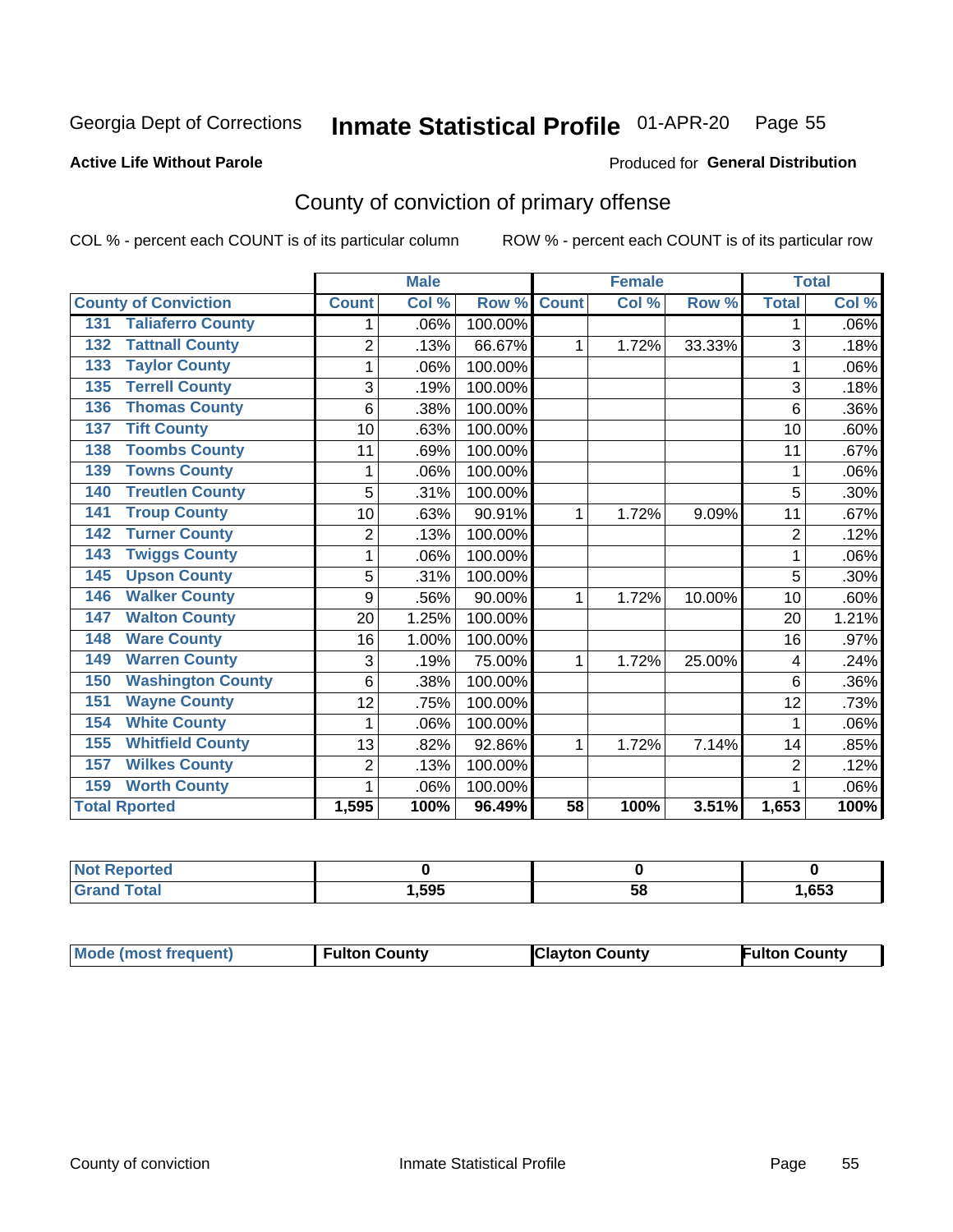### Georgia Dept of Corrections **Active Life Without Parole**

#### Inmate Statistical Profile 01-APR-20 Page 56

Produced for General Distribution

## Circuit of conviction of primary offense

COL % - percent each COUNT is of its particular column ROW % - percent each COUNT is of its particular row

|                         |                                 |                 | <b>Male</b> |         |                | <b>Female</b> |        |                 | <b>Total</b> |
|-------------------------|---------------------------------|-----------------|-------------|---------|----------------|---------------|--------|-----------------|--------------|
|                         | <b>Circuit of Conviction</b>    | <b>Count</b>    | Col %       | Row %   | <b>Count</b>   | Col %         | Row %  | <b>Total</b>    | Col%         |
| 1                       | <b>Alapaha Circuit</b>          | 14              | .88%        | 100.00% |                |               |        | 14              | .85%         |
| $\overline{2}$          | <b>Alcovy Circuit</b>           | 36              | 2.27%       | 94.74%  | $\overline{2}$ | 3.57%         | 5.26%  | 38              | 2.32%        |
| $\overline{\mathbf{3}}$ | <b>Atlanta Circuit</b>          | 217             | 13.70%      | 98.64%  | $\overline{3}$ | 5.36%         | 1.36%  | 220             | 13.41%       |
| 4                       | <b>Atlantic Circuit</b>         | 15              | .95%        | 93.75%  | 1              | 1.79%         | 6.25%  | 16              | .98%         |
| 5                       | <b>Augusta Circuit</b>          | 100             | 6.31%       | 95.24%  | 5              | 8.93%         | 4.76%  | 105             | 6.40%        |
| $\overline{6}$          | <b>Blue Ridge Circuit</b>       | 10              | .63%        | 100.00% |                |               |        | 10              | .61%         |
| 7                       | <b>Brunswick Circuit</b>        | 45              | 2.84%       | 100.00% |                |               |        | 45              | 2.74%        |
| 8                       | <b>Chattahoochee Circuit</b>    | 52              | 3.28%       | 98.11%  | 1              | 1.79%         | 1.89%  | 53              | 3.23%        |
| $\overline{9}$          | <b>Cherokee Circuit</b>         | 16              | 1.01%       | 94.12%  | $\mathbf{1}$   | 1.79%         | 5.88%  | 17              | 1.04%        |
| 10                      | <b>Clayton Circuit</b>          | 72              | 4.55%       | 93.51%  | 5              | 8.93%         | 6.49%  | 77              | 4.70%        |
| $\overline{11}$         | <b>Cobb Circuit</b>             | 73              | 4.61%       | 97.33%  | $\overline{2}$ | 3.57%         | 2.67%  | 75              | 4.57%        |
| $\overline{12}$         | <b>Conasauga Circuit</b>        | 18              | 1.14%       | 94.74%  | 1              | 1.79%         | 5.26%  | 19              | 1.16%        |
| $\overline{13}$         | <b>Cordele Circuit</b>          | 17              | 1.07%       | 100.00% |                |               |        | 17              | 1.04%        |
| $\overline{14}$         | <b>Coweta Circuit</b>           | 26              | 1.64%       | 96.30%  | 1              | 1.79%         | 3.70%  | 27              | 1.65%        |
| $\overline{15}$         | <b>Dougherty Circuit</b>        | 30              | 1.89%       | 96.77%  | $\mathbf{1}$   | 1.79%         | 3.23%  | 31              | 1.89%        |
| 16                      | <b>Dublin Circuit</b>           | 11              | .69%        | 100.00% |                |               |        | 11              | .67%         |
| $\overline{17}$         | <b>Eastern Circuit</b>          | 68              | 4.29%       | 97.14%  | $\overline{2}$ | 3.57%         | 2.86%  | 70              | 4.27%        |
| 18                      | <b>Flint Circuit</b>            | 18              | 1.14%       | 94.74%  | $\mathbf{1}$   | 1.79%         | 5.26%  | 19              | 1.16%        |
| 19                      | <b>Griffin Circuit</b>          | 31              | 1.96%       | 93.94%  | $\overline{2}$ | 3.57%         | 6.06%  | 33              | 2.01%        |
| $\overline{20}$         | <b>Gwinnett Circuit</b>         | 71              | 4.48%       | 94.67%  | 4              | 7.14%         | 5.33%  | 75              | 4.57%        |
| $\overline{21}$         | <b>Houston Circuit</b>          | 26              | 1.64%       | 100.00% |                |               |        | 26              | 1.59%        |
| $\overline{22}$         | <b>Lookout Mountain Circuit</b> | 16              | 1.01%       | 88.89%  | $\overline{2}$ | 3.57%         | 11.11% | 18              | 1.10%        |
| 23                      | <b>Macon Circuit</b>            | 48              | 3.03%       | 96.00%  | $\overline{2}$ | 3.57%         | 4.00%  | 50              | 3.05%        |
| $\overline{24}$         | <b>Middle Circuit</b>           | 38              | 2.40%       | 100.00% |                |               |        | 38              | 2.32%        |
| $\overline{25}$         | <b>Mountain Circuit</b>         | $\overline{7}$  | .44%        | 100.00% |                |               |        | $\overline{7}$  | .43%         |
| 26                      | <b>Northeastern Circuit</b>     | $\overline{25}$ | 1.58%       | 86.21%  | 4              | 7.14%         | 13.79% | 29              | 1.77%        |
| $\overline{27}$         | <b>Northern Circuit</b>         | 16              | 1.01%       | 88.89%  | $\overline{2}$ | 3.57%         | 11.11% | 18              | 1.10%        |
| 28                      | <b>Ocmulgee Circuit</b>         | 21              | 1.33%       | 95.45%  | 1              | 1.79%         | 4.55%  | 22              | 1.34%        |
| 29                      | <b>Oconee Circuit</b>           | $\overline{2}$  | .13%        | 100.00% |                |               |        | $\overline{2}$  | .12%         |
| 30                      | <b>Ogeechee Circuit</b>         | 16              | 1.01%       | 94.12%  | 1              | 1.79%         | 5.88%  | 17              | 1.04%        |
| $\overline{31}$         | <b>Pataula Circuit</b>          | 12              | .76%        | 100.00% |                |               |        | 12              | .73%         |
| 32                      | <b>Piedmont Circuit</b>         | 21              | 1.33%       | 100.00% |                |               |        | 21              | 1.28%        |
| 33                      | <b>Rome Circuit</b>             | 34              | 2.15%       | 97.14%  | $\mathbf{1}$   | 1.79%         | 2.86%  | 35              | 2.13%        |
| 34                      | <b>South Georgia Circuit</b>    | 16              | 1.01%       | 100.00% |                |               |        | 16              | .98%         |
| 35                      | <b>Southern Circuit</b>         | 18              | 1.14%       | 100.00% |                |               |        | 18              | 1.10%        |
| 36                      | <b>Southwestern Circuit</b>     | 11              | .69%        | 100.00% |                |               |        | 11              | .67%         |
| 37                      | <b>Stone Mountain Circuit</b>   | 144             | 9.09%       | 97.30%  | 4              | 7.14%         | 2.70%  | 148             | 9.02%        |
| 38                      | <b>Tallapoosa Circuit</b>       | 10              | .63%        | 100.00% |                |               |        | 10              | .61%         |
| 39                      | <b>Tifton Circuit</b>           | 15              | .95%        | 100.00% |                |               |        | 15              | .91%         |
| 40                      | <b>Toombs Circuit</b>           | 9               | .57%        | 90.00%  | $\mathbf{1}$   | 1.79%         | 10.00% | 10 <sub>1</sub> | .61%         |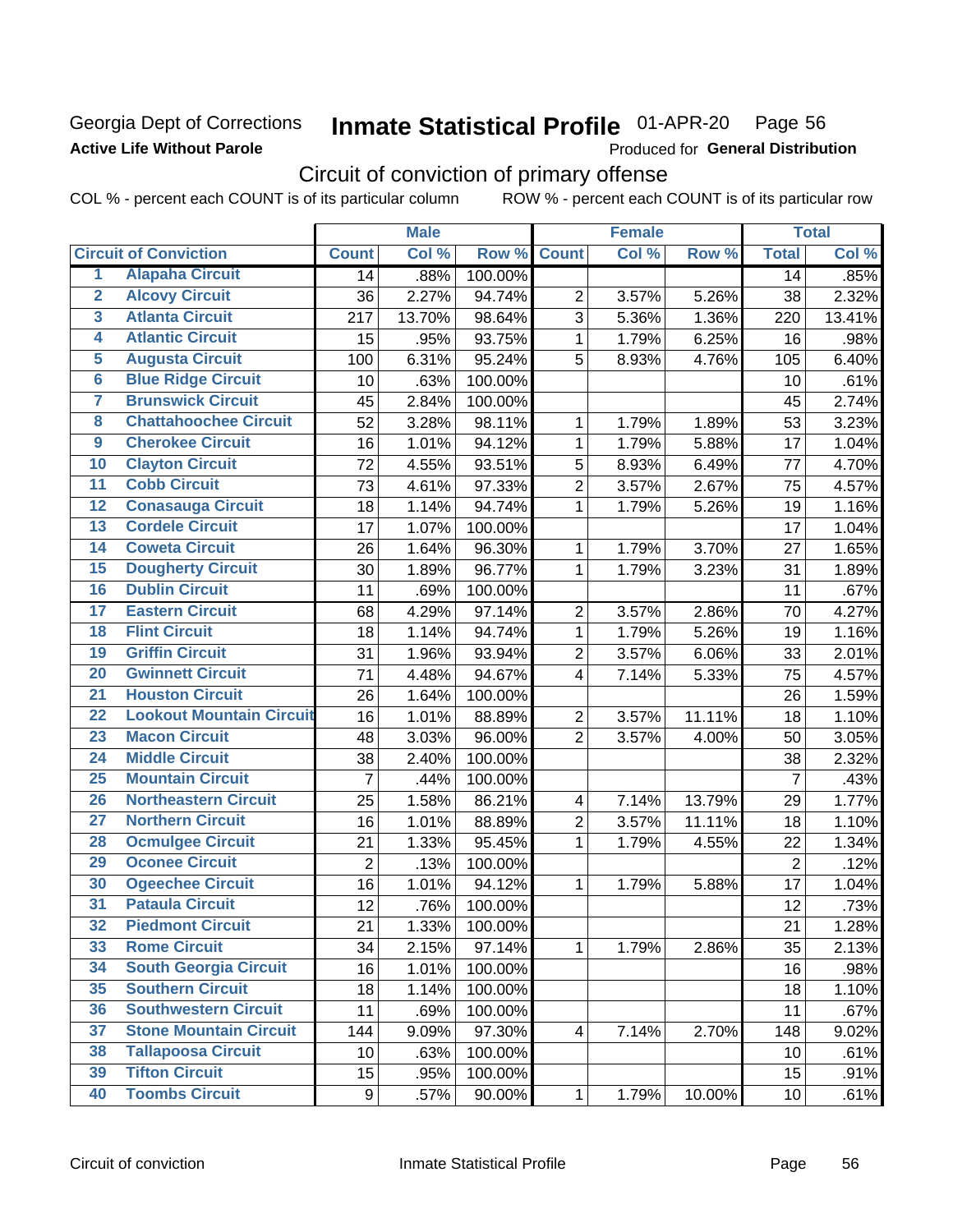## Georgia Dept of Corrections **Active Life Without Parole**

#### Inmate Statistical Profile 01-APR-20 Page 57

Produced for General Distribution

## Circuit of conviction of primary offense

COL % - percent each COUNT is of its particular column ROW % - percent each COUNT is of its particular row

|    |                                  |              | <b>Male</b>    |         |                | <b>Female</b> |        |              | <b>Total</b>   |
|----|----------------------------------|--------------|----------------|---------|----------------|---------------|--------|--------------|----------------|
|    | <b>Circuit of Conviction</b>     | <b>Count</b> | Col %          | Row %   | <b>Count</b>   | Col %         | Row %  | <b>Total</b> | Col %          |
| 41 | <b>Waycross Circuit</b>          | 35           | 2.21%          | 94.59%  | 2              | 3.57%         | 5.41%  | 37           | 2.26%          |
| 42 | <b>Western Circuit</b>           | 27           | 1.70%          | 96.43%  |                | 1.79%         | 3.57%  | 28           | 1.71%          |
| 43 | <b>Rockdale Circuit</b>          | 10           | .63%           | 100.00% |                |               |        | 10           | .61%           |
| 44 | <b>Douglas Circuit</b>           | 38           | 2.40%          | 95.00%  | $\overline{2}$ | 3.57%         | 5.00%  | 40           | 2.44%          |
| 45 | <b>Appalachian Circuit</b>       | 4            | .25%           | 100.00% |                |               |        | 4            | .24%           |
| 46 | <b>Enotah Circuit</b>            | 3            | .19%           | 100.00% |                |               |        | 3            | .18%           |
| 47 | <b>Bell-Forsyth J.C.</b>         | 4            | .25%           | 80.00%  |                | 1.79%         | 20.00% | 5            | .30%           |
| 48 | <b>Towaliga Judicial Circuit</b> | 12           | .76%           | 100.00% |                |               |        | 12           | .73%           |
| 49 | <b>Paulding Circuit</b>          | 6            | .38%           | 100.00% |                |               |        | 6            | .37%           |
|    | <b>Total Rported</b>             | 1,584        | 100%           | 96.59%  | 56             | 100%          | 3.41%  | 1,640        | 100%           |
|    | <b>Not Reported</b>              |              | 11             |         |                | $\mathbf{2}$  |        |              | 13             |
|    | <b>Grand Total</b>               |              | 1,595          |         |                | 58            |        |              | 1,653          |
|    | <b>Mode (most frequent)</b>      |              | <b>Atlanta</b> |         |                | Augusta       |        |              | <b>Atlanta</b> |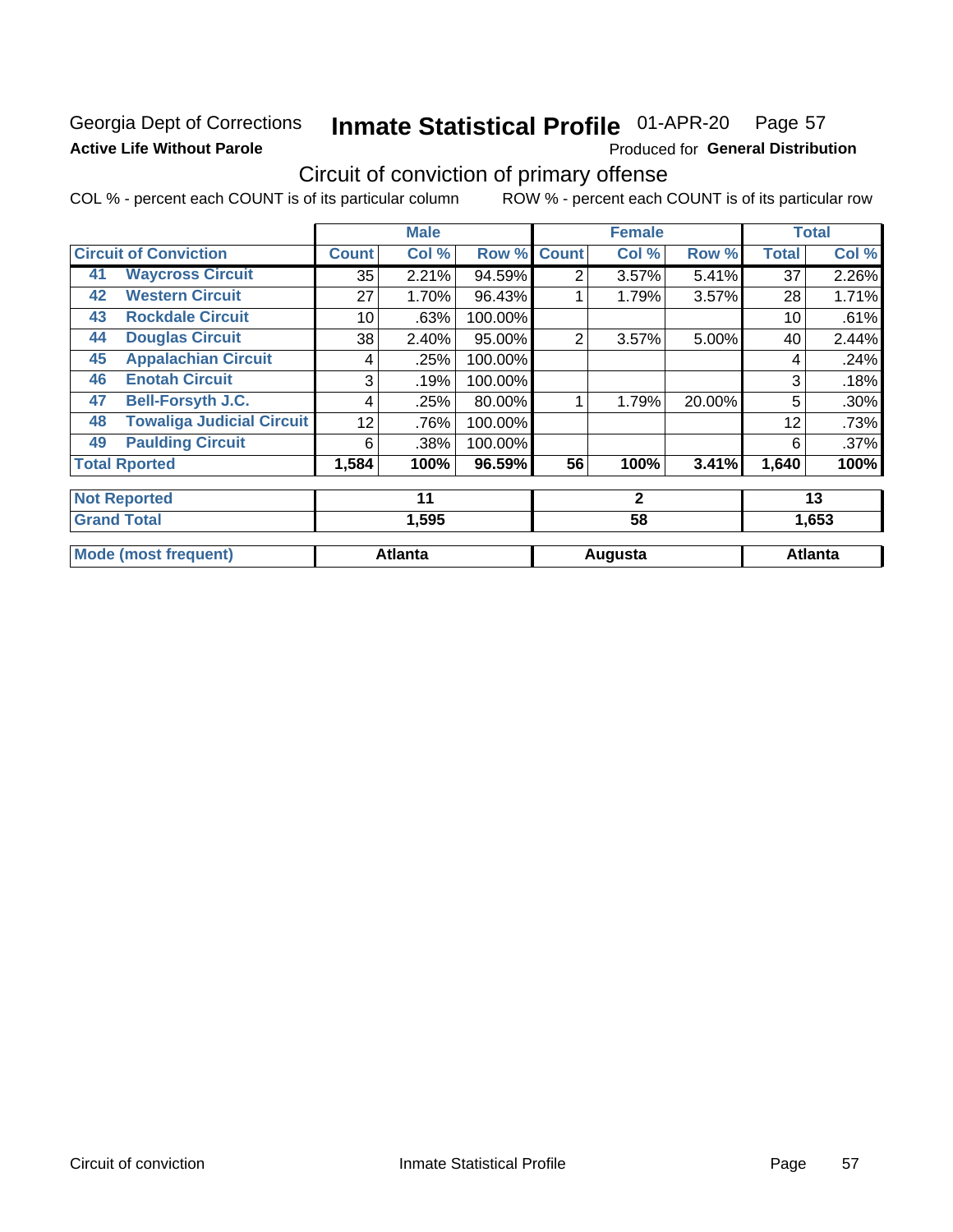### **Active Life Without Parole**

### **Produced for General Distribution**

## Years served (jail + prison) in this incarceration

COL % - percent each COUNT is of its particular column

|                       |                 | <b>Male</b> |         |                 | <b>Female</b> |       |                 | <b>Total</b> |
|-----------------------|-----------------|-------------|---------|-----------------|---------------|-------|-----------------|--------------|
| <b>Years Served</b>   | <b>Count</b>    | Col %       | Row %   | <b>Count</b>    | Col %         | Row % | <b>Total</b>    | Col %        |
| Less than one year    | $\overline{33}$ | 2.07%       | 100.00% |                 |               |       | $\overline{33}$ | 2.00%        |
| 1 to 1.99 years       | 61              | 3.83%       | 96.83%  | 2               | 3.45%         | 3.17% | 63              | 3.81%        |
| 2 to 2.99 years       | 88              | 5.52%       | 95.65%  | 4               | 6.90%         | 4.35% | 92              | 5.57%        |
| 3 to 3.99 years       | 115             | 7.21%       | 96.64%  | 4               | 6.90%         | 3.36% | 119             | 7.20%        |
| 4 to 4.99 years       | 121             | 7.59%       | 95.28%  | 6               | 10.34%        | 4.72% | 127             | 7.69%        |
| 5 to 5.99 years       | 126             | 7.90%       | 95.45%  | 6               | 10.34%        | 4.55% | 132             | 7.99%        |
| 6 to 6.99 years       | 114             | 7.15%       | 95.00%  | 6               | 10.34%        | 5.00% | 120             | 7.26%        |
| 7 to 7.99 years       | 102             | 6.40%       | 92.73%  | 8               | 13.79%        | 7.27% | 110             | 6.66%        |
| 8 to 8.99 years       | 99              | 6.21%       | 95.19%  | 5               | 8.62%         | 4.81% | 104             | 6.30%        |
| 9 to 9.99 years       | 85              | 5.33%       | 94.44%  | 5               | 8.62%         | 5.56% | 90              | 5.45%        |
| 10 to 10.99 years     | 54              | 3.39%       | 98.18%  | 1               | 1.72%         | 1.82% | 55              | 3.33%        |
| 11 to 11.99 years     | 48              | 3.01%       | 100.00% |                 |               |       | 48              | 2.91%        |
| 12 to 12.99 years     | 45              | 2.82%       | 97.83%  | 1               | 1.72%         | 2.17% | 46              | 2.78%        |
| 13 to 13.99 years     | 27              | 1.69%       | 93.10%  | 2               | 3.45%         | 6.90% | 29              | 1.76%        |
| 14 to 14.99 years     | 29              | 1.82%       | 96.67%  | 1               | 1.72%         | 3.33% | 30              | 1.82%        |
| 15 to 15.99 years     | 37              | 2.32%       | 100.00% |                 |               |       | 37              | 2.24%        |
| 16 to 16.99 years     | 31              | 1.94%       | 96.88%  | 1               | 1.72%         | 3.13% | 32              | 1.94%        |
| 17 to 17.99 years     | 41              | 2.57%       | 91.11%  | 4               | 6.90%         | 8.89% | 45              | 2.72%        |
| 18 to 18.99 years     | 39              | 2.45%       | 100.00% |                 |               |       | 39              | 2.36%        |
| 19 to 19.99 years     | 42              | 2.63%       | 100.00% |                 |               |       | 42              | 2.54%        |
| 20 to 20.99 years     | 35              | 2.20%       | 100.00% |                 |               |       | 35              | 2.12%        |
| 21 to 21.99 years     | 30              | 1.88%       | 96.77%  | 1               | 1.72%         | 3.23% | 31              | 1.88%        |
| 22 to 22.99 years     | 47              | 2.95%       | 97.92%  | 1               | 1.72%         | 2.08% | 48              | 2.91%        |
| 23 to 23.99 years     | 40              | 2.51%       | 100.00% |                 |               |       | 40              | 2.42%        |
| 24 to 24.99 years     | 24              | 1.51%       | 100.00% |                 |               |       | 24              | 1.45%        |
| 25 to 25.99 years     | 25              | 1.57%       | 100.00% |                 |               |       | 25              | 1.51%        |
| 26 to 26.99 years     | 21              | 1.32%       | 100.00% |                 |               |       | 21              | 1.27%        |
| 27 to 27.99 years     | 5               | 0.31%       | 100.00% |                 |               |       | 5               | 0.30%        |
| 28 to 28.99 years     | 6               | 0.38%       | 100.00% |                 |               |       | 6               | 0.36%        |
| 29 to 29.99 years     | 1               | 0.06%       | 100.00% |                 |               |       | 1               | 0.06%        |
| Thirty + years        | 23              | 1.44%       | 100.00% |                 |               |       | 23              | 1.39%        |
| <b>Total Reported</b> | 1,594           | 100%        | 96.49%  | $\overline{58}$ | 100%          | 3.51% | 1,652           | 100%         |

| <b>Not Reported</b>      |       |      |       |  |
|--------------------------|-------|------|-------|--|
| <b>Grand Total</b>       | 1,595 | 58   | 1,653 |  |
|                          |       |      |       |  |
| <b>Mean</b><br>(average) | 10.79 | 8.13 | 10.7  |  |

| $ N$ urdi $ N $         | 1 V. 1 Y        | 0. I J          | 1V.Z              |
|-------------------------|-----------------|-----------------|-------------------|
| Median (middle)         | 8.32            | 7.085           | 8.26              |
| Mode<br>(most frequent) | 8 to 8.99 years | 9 to 9.99 years | $8$ to 8.99 years |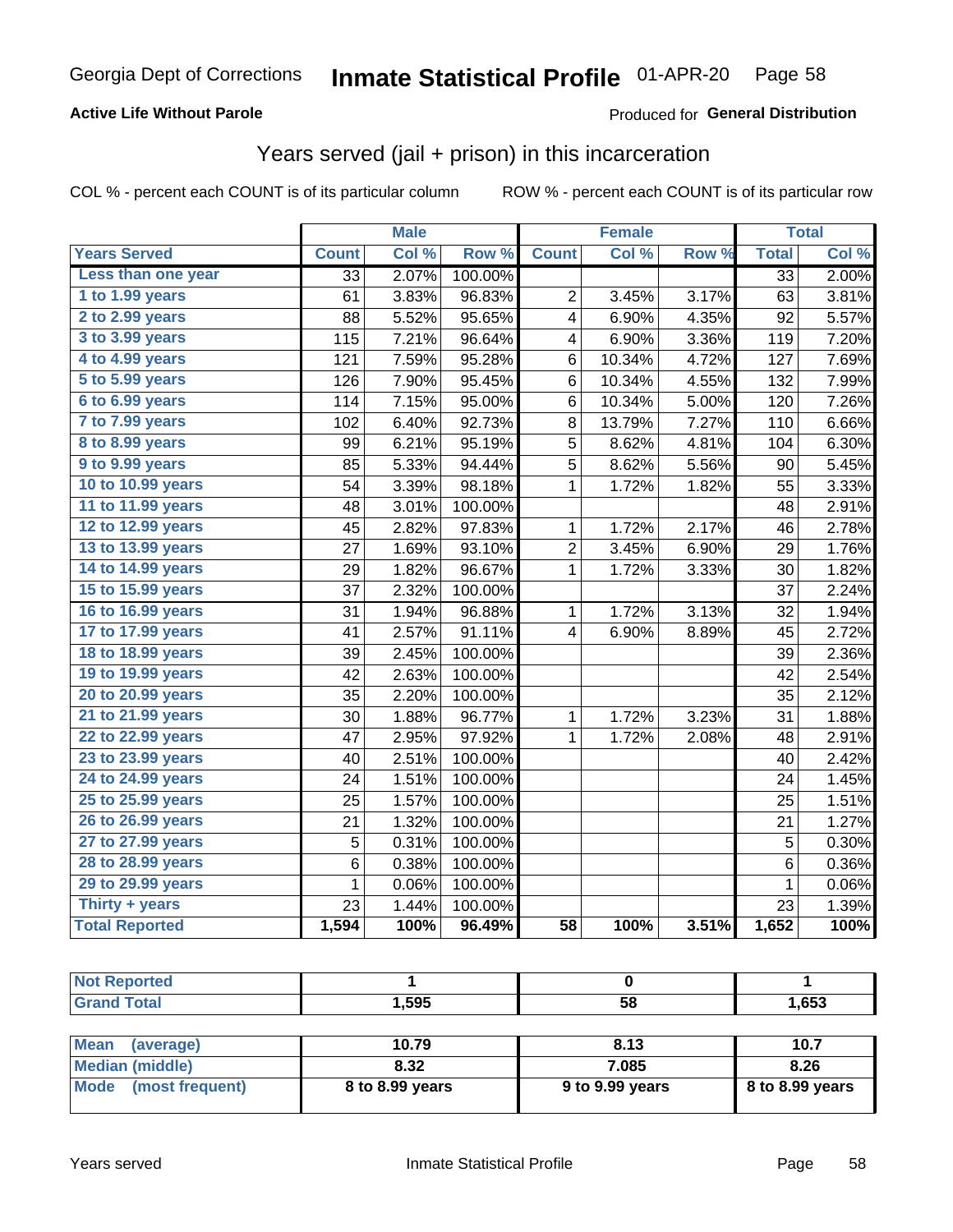#### Inmate Statistical Profile 01-APR-20 Page 59

### **Active Life Without Parole**

Produced for General Distribution

## Results of most recent HIV tests

COL % - percent each COUNT is of its particular column

|                         | <b>Male</b>     |        |        | <b>Female</b> |                 |       | Total       |        |
|-------------------------|-----------------|--------|--------|---------------|-----------------|-------|-------------|--------|
| <b>HIV Test Results</b> | <b>Count</b>    | Col %  | Row %I | <b>Count</b>  | Col %           | Row % | $\tau$ otal | Col %  |
| <b>Positive</b>         | 13 <sub>1</sub> | 0.85%  | 92.86% |               | $^{\circ}$ .89% | 7.14% | 14          | 0.89%  |
| <b>Negative</b>         | .508            | 99.15% | 96.67% | 52            | $98.11\%$       | 3.33% | .560        | 99.11% |
| <b>Total Reported</b>   | .521            | 100%   | 96.63% | 53            | 100%            | 3.37% | 1,574       | 100%   |

| <b>Not Reported</b>        |        |    | - -<br>. . |
|----------------------------|--------|----|------------|
| <b>cotal</b><br><b>Gro</b> | 595, ا | 58 | ,653       |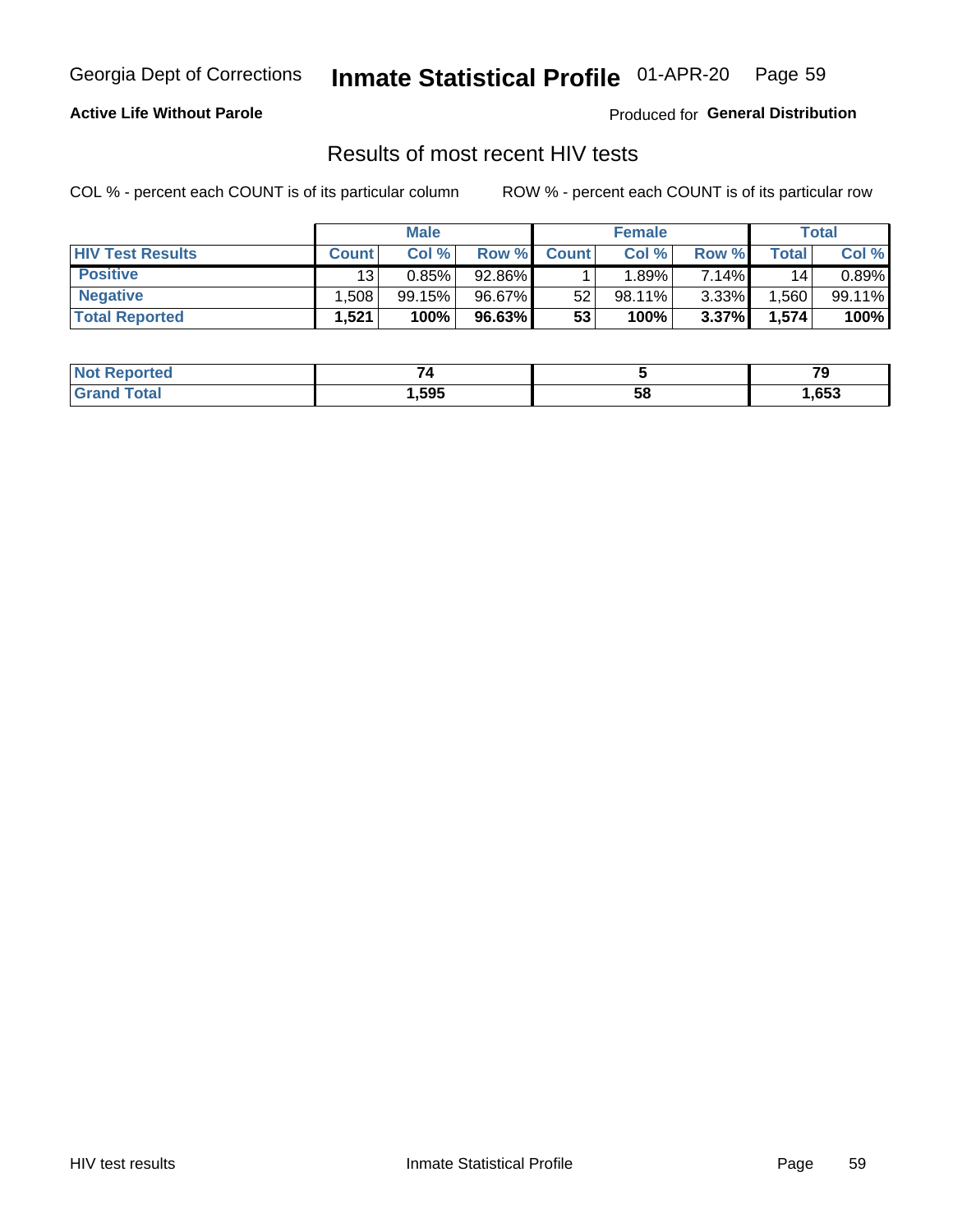## Georgia Dept of Corrections **Inmate Statistical Profile** 01-APR-20 Page 60

### **Active Life Without Parole**

Produced for **General Distribution**

## Results of most recent tuberculosis test

COL % - percent each COUNT is of its particular column ROW % - percent each COUNT is of its particular row

|                                  | <b>Male</b>  |        |           | <b>Female</b> |           |          | Total |        |
|----------------------------------|--------------|--------|-----------|---------------|-----------|----------|-------|--------|
| <b>Tuberculosis Test Results</b> | <b>Count</b> | Col %  | Row %I    | <b>Count</b>  | Col %     | Row %    | Total | Col %  |
| <b>Positive on current test</b>  | 288          | 18.27% | $99.31\%$ |               | $3.57\%$  | $0.69\%$ | 290   | 17.77% |
| <b>Negative</b>                  | .288         | 81.73% | 95.98%    | 54            | $96.43\%$ | 4.02%    | 1,342 | 82.23% |
| <b>Total Reported</b>            | .576         | 100%   | 96.57% I  | 56            | 100%      | 3.43%    | 1,632 | 100%   |

| <b>Not Reported</b> |      |    | $\sim$<br>- - |
|---------------------|------|----|---------------|
| `otal<br>.C.        | ,595 | эŏ | 653, ا        |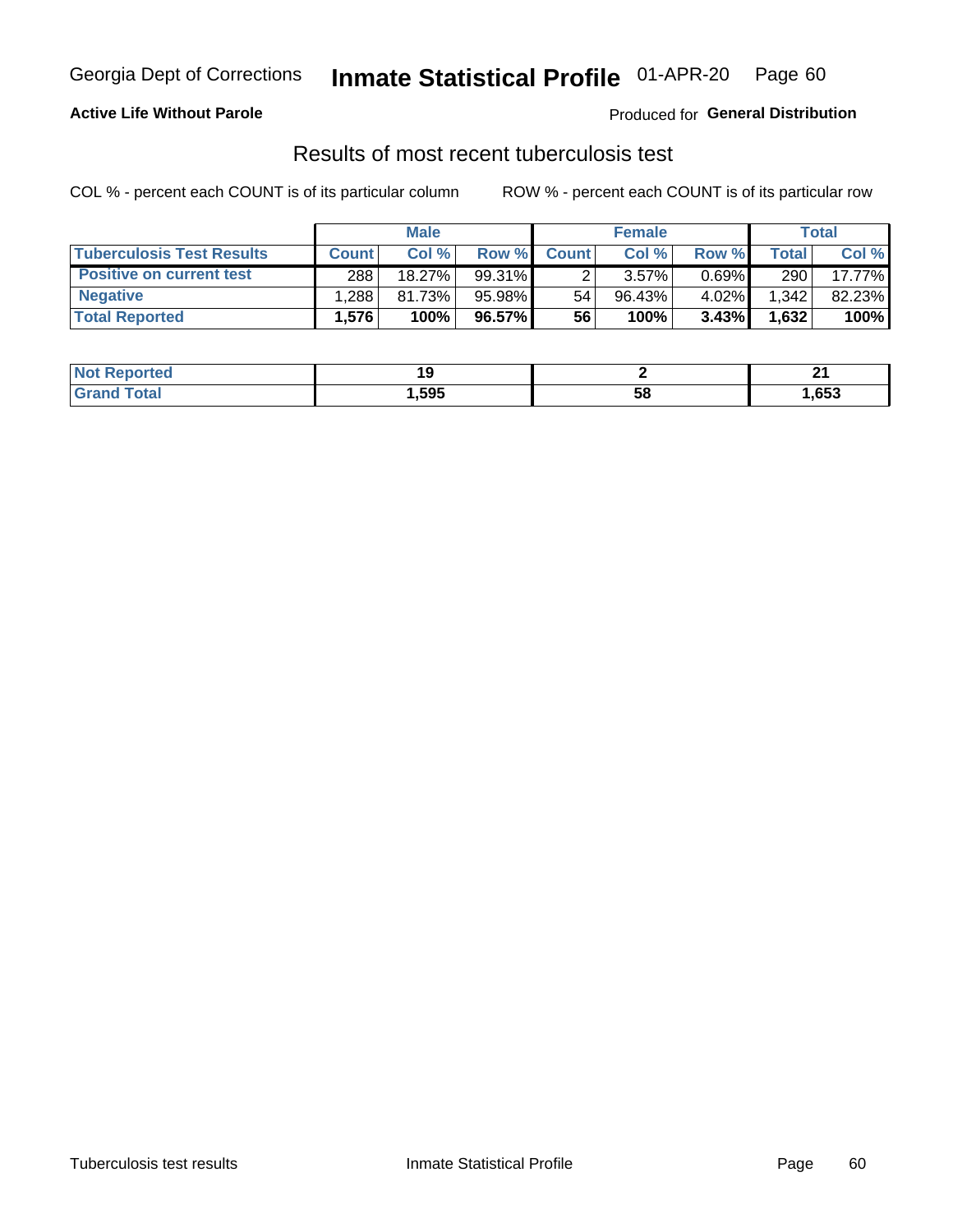## Georgia Dept of Corrections **Inmate Statistical Profile** 01-APR-20 Page 61

### **Active Life Without Parole**

Produced for **General Distribution**

## Results of most recent syphilis test

COL % - percent each COUNT is of its particular column ROW % - percent each COUNT is of its particular row

|                                 | <b>Male</b>  |           |           | <b>Female</b> |           |          | Total |        |
|---------------------------------|--------------|-----------|-----------|---------------|-----------|----------|-------|--------|
| <b>Syphilis Test Results</b>    | <b>Count</b> | Col%      | Row %     | <b>Count</b>  | Col %     | Row %    | Total | Col %  |
| <b>Positive on current test</b> | 16           | 2.72%     | $94.12\%$ |               | 9.09%     | 5.88%    | 17    | 2.83%  |
| <b>Negative</b>                 | 573          | $97.28\%$ | 98.28%    | 10            | $90.91\%$ | $1.72\%$ | 583   | 97.17% |
| <b>Total Reported</b>           | 589          | 100%      | 98.17%    | 11            | 100%      | 1.83%    | 600   | 100%   |

| <b>Not Reported</b> | .006 | <br>- 1 | 1,053 |
|---------------------|------|---------|-------|
| <b>Total</b>        | ,595 | 58      | ,653  |